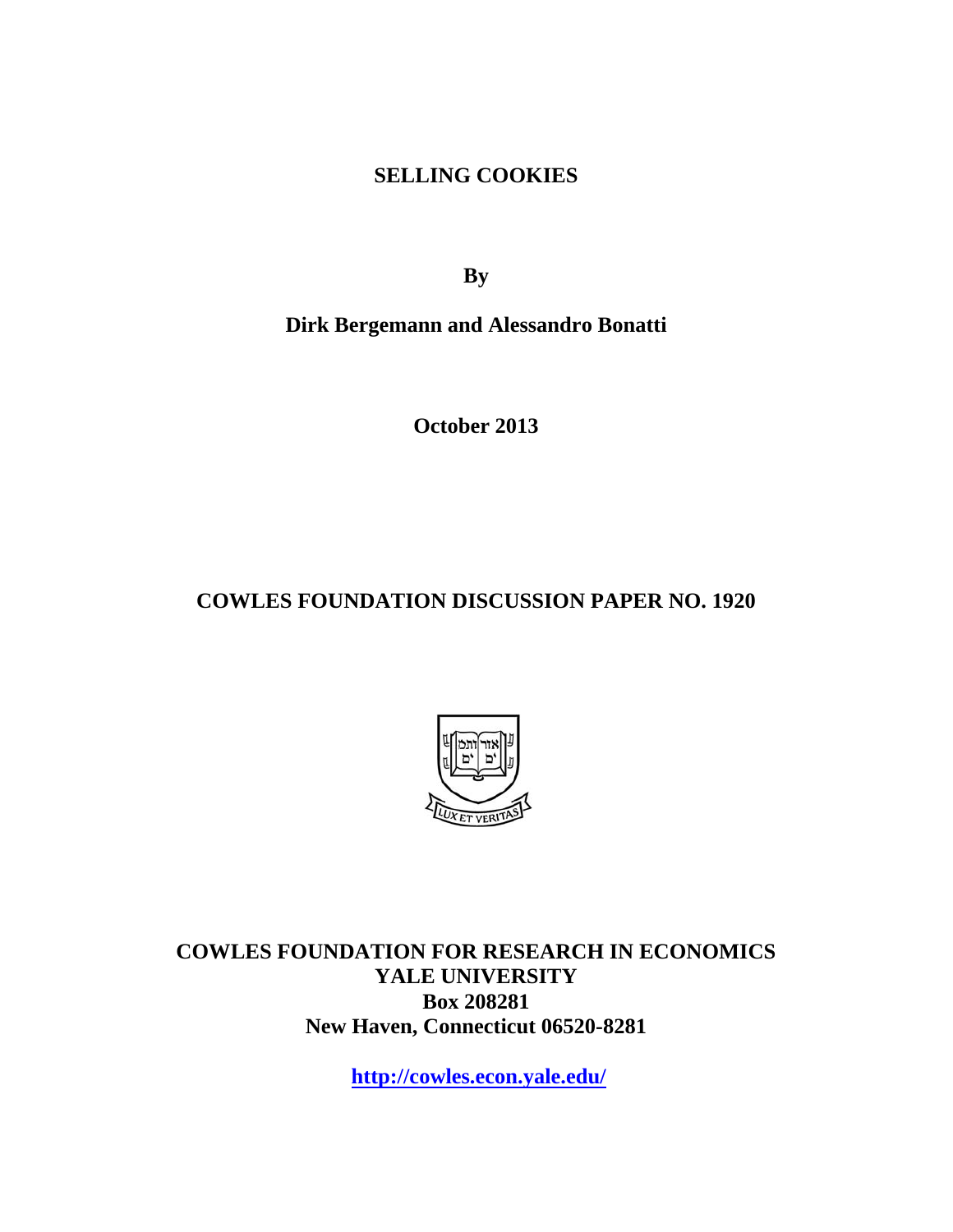# Selling Cookies

Dirk Bergemann<sup>†</sup> Alessandro Bonatti<sup>‡</sup>

October 15, 2013

#### Abstract

We develop a model of data pricing and targeted advertising. A monopolistic data provider determines the price to access "cookies," i.e. informative signals about individual consumers' preferences. The demand for information is generated by advertisers who seek to tailor their spending to the value of each consumer. We characterize the set of consumers targeted by the advertisers and the optimal monopoly price of cookies.

The ability to influence the composition of the set of targeted consumers provides incentives to lower prices. Thus, the monopoly price of data is decreasing in the reach of the database and increasing in the number of competing sellers of exclusive data. Finally, we explore the implications of nonlinear pricing of information and characterize the exclusive data sales that emerge as part of the optimal mechanism.

Keywords: Data Providers, Information Sales, Targeting, Online Advertising, Media Markets.

JEL CLASSIFICATION: D44, D82, D83.

We would like to thank Bob Gibbons, Michael Grubb, Duncan Simester, Andy Skrzypacz, David Soberman, Juuso Toikka, Mike Whinston, and Jidong Zhou, as well as participants in various seminars and conferences for helpful discussions.

<sup>&</sup>lt;sup>†</sup>Yale University, 30 Hillhouse Ave., New Haven, CT 06520, USA, dirk.bergemann@yale.edu

 $*$ MIT Sloan School of Management, 100 Main Street, Cambridge MA 02142, USA, bonatti@mit.edu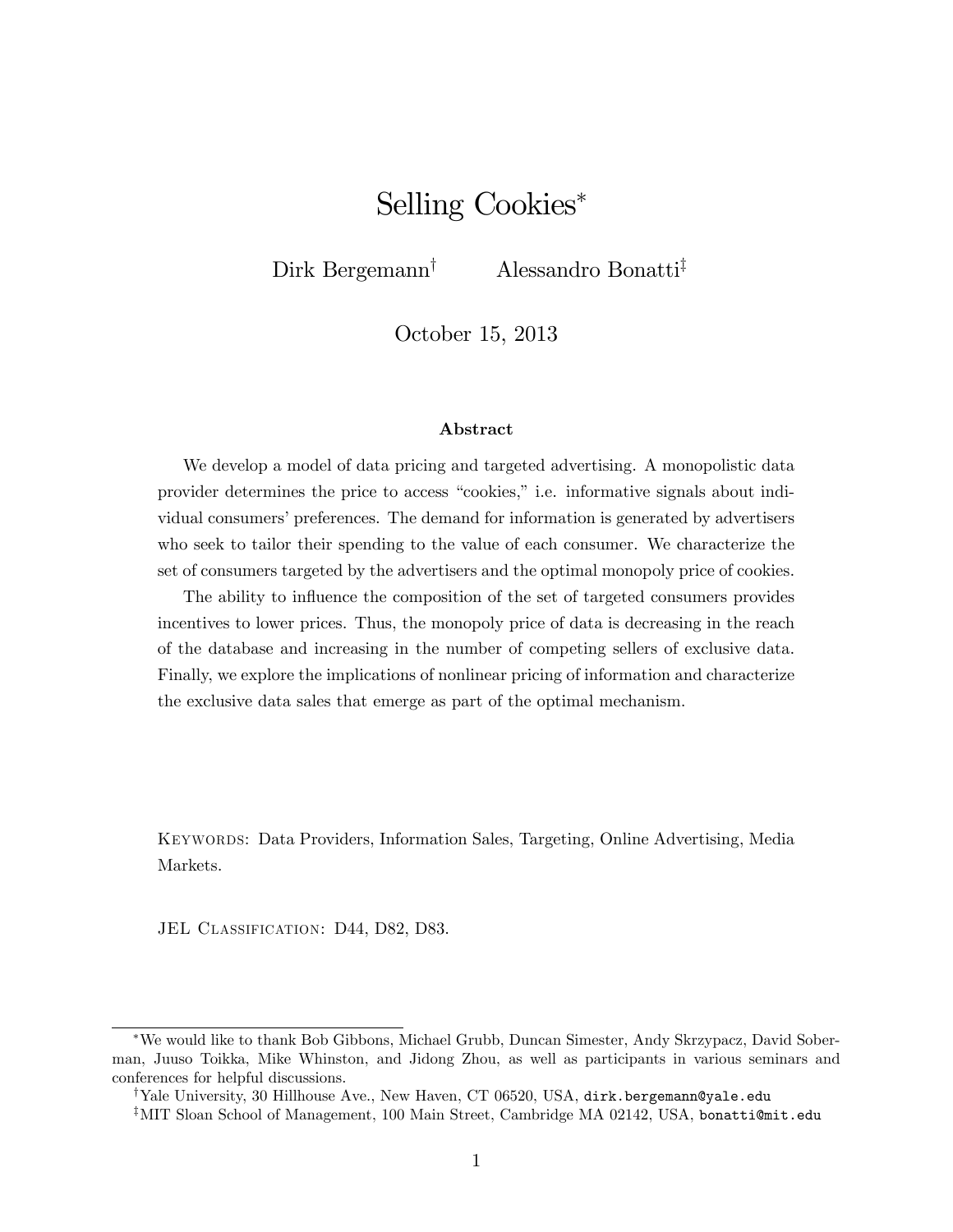## 1 Introduction

### 1.1 Motivation

Data providers offer information through access to databases and data analytics with respect to virtually any economic transaction. Among providers of financial data alone, Bloomberg and Thomson Reuters offer real-time and historical firm-level financial data; rating agencies, such as Equifax and Transunion, provide individual credit-score data; and Moodyís and Standard & Poor's provide detailed credit-worthiness information for businesses and governmental agencies.

However, as the cost of collecting, aggregating, and storing data has decreased dramatically over the past decades, new markets for personal data have emerged in many forms and varieties: data brokers such as LexisNexis and Acxiom maintain and grow large databases on individual consumers;<sup>1</sup> data aggregators such as Spokeo and Intelius mine publicly available information to compile personal profiles; and data providers such as Bluekai and eXelate collect, package, and resell consumer-level information online.

A prominent form in which the data is accumulated online is through cookies  $-$  small files placed by a website in a user's web browser that record information about the user's visit. Data providers use several partner websites to place cookies on user's computers and collect information. In particular, the first time any user visits a partner site (e.g. a travel site), a cookie is sent to her browser, recording any action taken on the site during that browsing session (e.g. searches for flights).<sup>2</sup> Anytime that same user visits another partner website (e.g. an online retailer), the information contained in her cookie is updated to reflect the most recent browsing history. Thus, the data provider maintains a detailed and up-todate profile for each user, and compiles segments of consumer characteristics, based on each individual's browsing behavior. The data provider can therefore sell access to highly detailed consumer-level information.

The demand for this type of data is almost entirely driven by advertisers, who wish to tailor their spending and their campaigns to the characteristics of each consumer. Such enhanced targeting ability is made possible in online display advertising markets by the

<sup>&</sup>lt;sup>1</sup>These include information on sizes of home loans and household incomes, but also allergies, illnesses, and "senior needs." (You for Sale: Mapping, and Sharing, the Consumer Genome, the New York Times, June 16, 2012.)

<sup>&</sup>lt;sup>2</sup>This type of cookie is known as *third-party cookie*, because the domain installing it is different from the website actually visited by the user. Over half of the sites examined in a study by the Wall Street Journal installed 23 or more third-party cookies on visiting users' computers. For example, Dictionary.com placed 159 third-party cookies. (The Webís New Gold Mine: Your Secrets, the Wall Street Journal, July 30, 2010.) For detailed report on "The State of Data Collection on the Web," see the 2013 Krux Cross Industry Study at http://www.krux.com/pro/broadcasts/krux\_research/CIS2013/.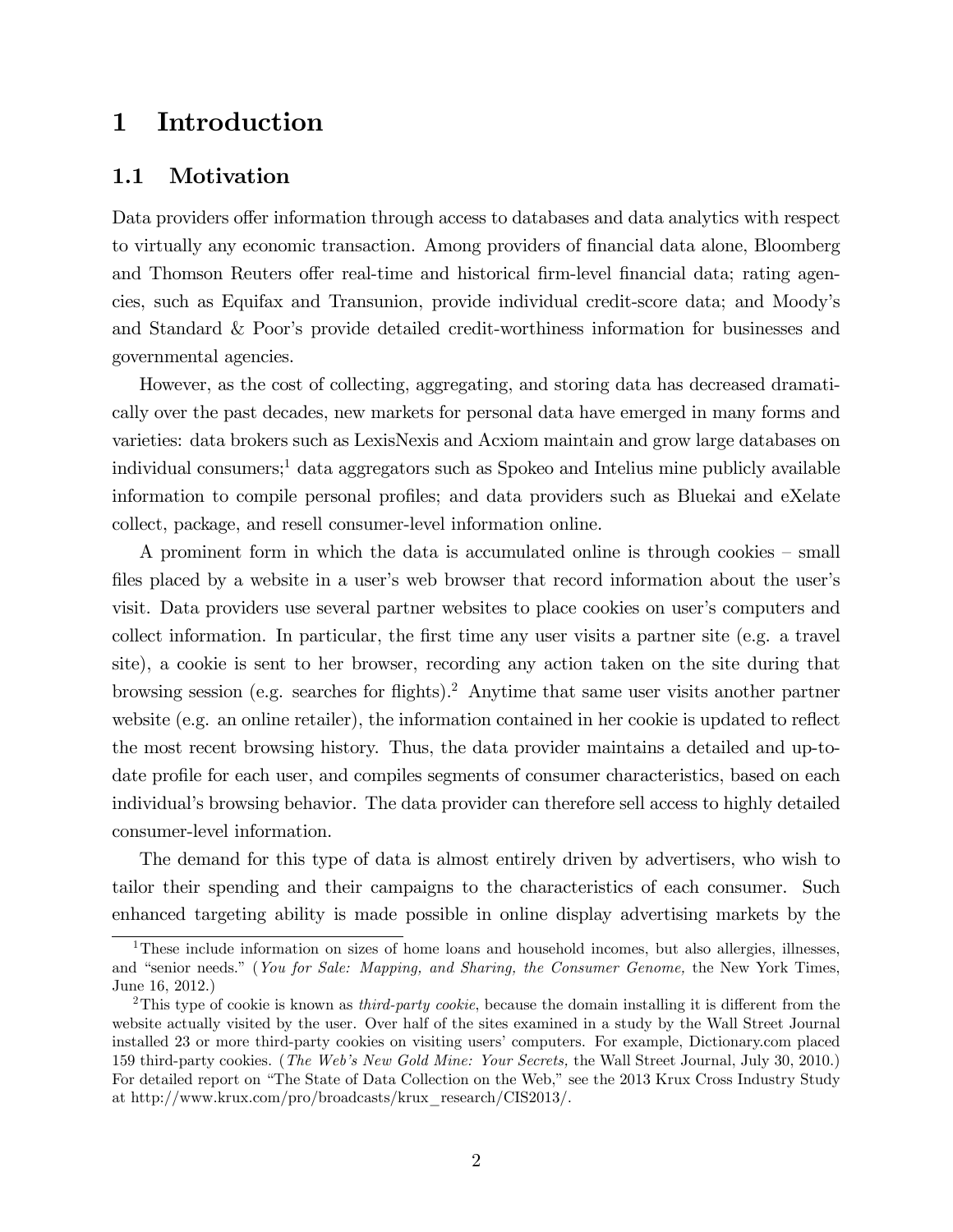combination of real-time data, bidding and allocation of advertising space.<sup>3</sup>

The two distinguishing features of online markets for data are the following: (a) individual queries (as opposed to access to an entire database) are the actual products for sale,  $4$  and (b) linear pricing is predominantly used.<sup>5</sup> In other words, advertisers specify which consumer segments and how many total users ("uniques") they wish to acquire, and pay a price proportional to the number of users. These features are prominent in the market for cookies, but are equally representative of many markets for personal information.

In all these markets, a general picture emerges where an advertiser acquires very detailed information about a segment of "targeted" consumers, and is rather uninformed about a larger "residual" set. This kind of information structure, together with the new advertising opportunities, poses a number of economic questions. How is the advertisersí willingness to pay for information determined? Which consumers should they target? How should a data provider price its third-party data? How does the structure of the market for data  $(e.g.$  competition among sellers, data exclusivity) affect the equilibrium price of information? More specifically to online advertising markets, what are the implications of data sales for the revenues of large publishers of advertising space?

In this paper, we explore the role of data providers on the price and allocation of consumer-level information. We provide a framework that addresses general questions about the market for data, and contributes to our understanding of recent practices in online advertising. Thus, we develop a simple model of data pricing that captures the key trade-offs involved in selling the information encoded in third-party cookies. However, our model also applies more broadly to markets for consumer-level information, and it is suited to analyze several offline channels as well.

In our model, we consider heterogeneous consumers and firms. The (potential) surplus that can be generated by a consumer and a firm is described by a match-value function. The match values differ along a purely horizontal dimension, and may represent a market with differentiated products and heterogeneous preferences of consumers over the product space. In order to realize the potential match value, each firm must "invest" in contacting

<sup>&</sup>lt;sup>3</sup>According to a Forrester Research report, real-time bidding accounted for \$2 billion in display ads sales in 2012, versus about \$733 million in 2010. The report estimated that the market is likely to reach \$8.3 billion by 2017. (Your Online Attention, Bought in an Instant, the New York Times, November 17, 2012.)

<sup>4</sup>For example, Bluekai and eXelate sell thousands of demographic, behavioral and purchase-intent segments. See http://exelate.com/wp-content/uploads/2012/02/Data-Segments-Overview-013112b.pdf for an example of the segments for sale.

<sup>&</sup>lt;sup>5</sup>Cookie-based data can be priced in two ways: *per stamp* (CPS), where buyers pay for the right to access the cookie, independent of number of uses of the data; and *per mille* (CPM), where the price of the data is proportional to the number of advertising impressions shown using that data. Most data providers give buyers a choice of the pricing criterion. (Data with Benefits, Online Metrics Insider, October 25, 2010. http://www.mediapost.com/publications/article/158198/#axzz2Z7WyhSoj.)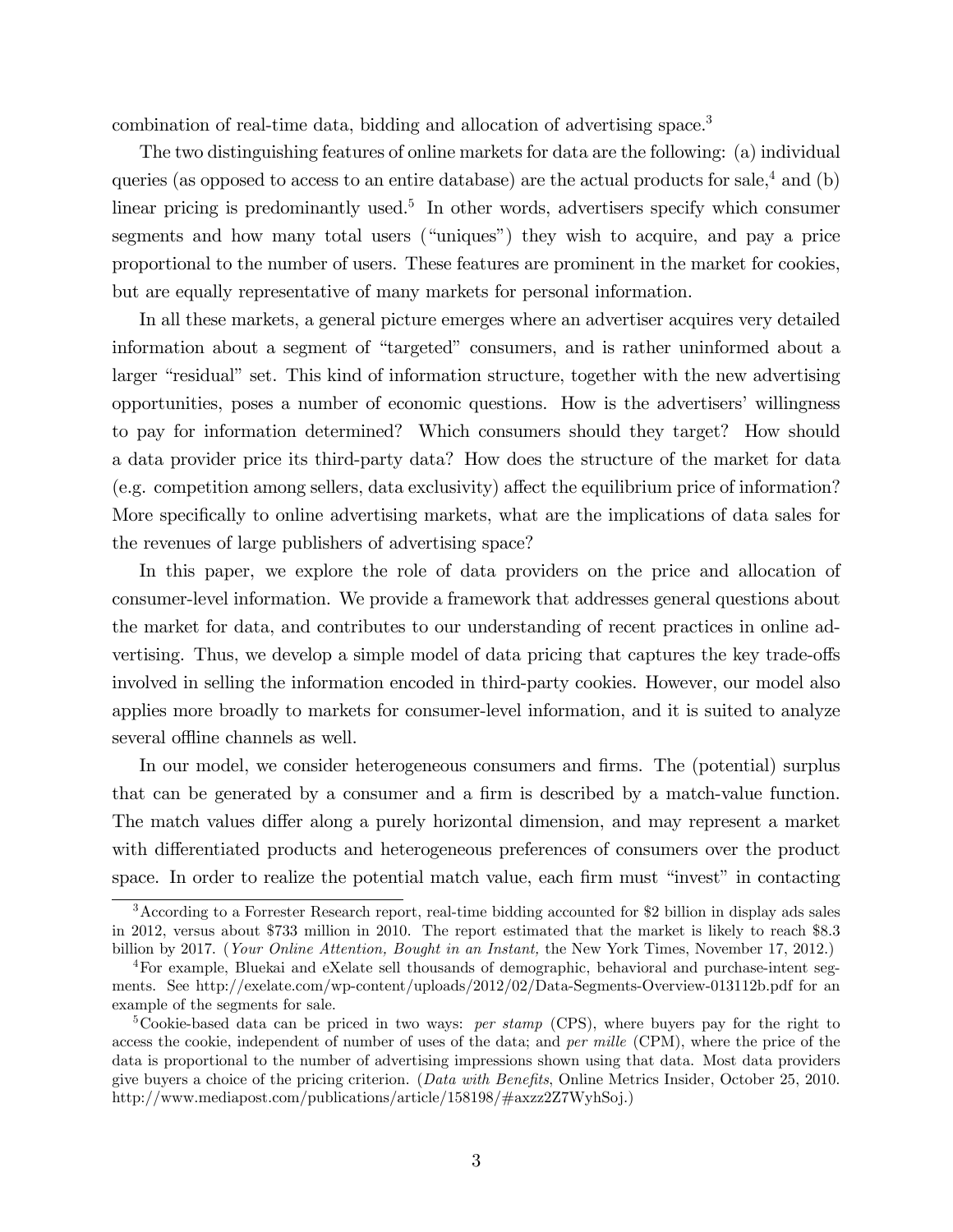consumers. An immediate interpretation of the investment decision is advertising spending that generates contacts and eventually sales. We refer to the advertising technology as the rate at which investment into contacts generates actual sales.

We maintain the two distinguishing features of selling cookies (individual queries and peruser "bit" pricing) as the main assumptions. These assumptions can be stated more precisely as follows: (a) individual queries are for sale: We allow advertisers to purchase information on individual consumers. This enables advertisers to segment users into a targeted group that receives personalized levels of advertising, and a residual group that receives a uniform level of advertising (possibly zero). More formally, this means the information structures available to an advertiser are given by specific partitions of the space of match values. (b) data bits are priced separately: We restrict the data provider to set a uniform unit price, so that the payment to the data provider is proportional to the number of users ( $\degree$ cookies $\degree$ ) acquired.

There exist, of course, other ways to sell information, though linear pricing of cookies is a natural starting point. We address these variations in extensions of our baseline model. In particular, we explore alternative mechanisms for selling information, such as bundling and nonlinear pricing of data. We formally establish conditions under which linear pricing provides a good approximation for the optimal mechanism.

### 1.2 Overview of the Results

In Section 3, we characterize the advertisers' demand for information for a given price of data. We establish that advertisers purchase information on two convex sets of consumers, specifically those with the highest and lowest match values. Intuitively, advertisers will not buy information about every consumer. Advertisers must then estimate the match value within the residual set of consumers, and excluding a convex set allows them to minimize the prediction error. Furthermore, under quite general conditions, the data-buying policy takes the form of a single cutoff match value. More surprisingly, advertisers may buy information about all users above the cutoff value (*positive targeting*) or below the cutoff value (*negative* targeting). Each of these data-buying policies alleviates one potential source of advertising mismatch risk, namely wasteful spending on low-value matches and insufficient intensity on high-value matches. The optimality of positive vs. negative targeting depends on the advertising technology and on the distribution of match values, i.e., on properties of the complete-information profit function alone.

In Section 4, we turn to the data provider's pricing problem. We first examine the subtle relationship between the monopoly price and the unit cost of advertising. The cost of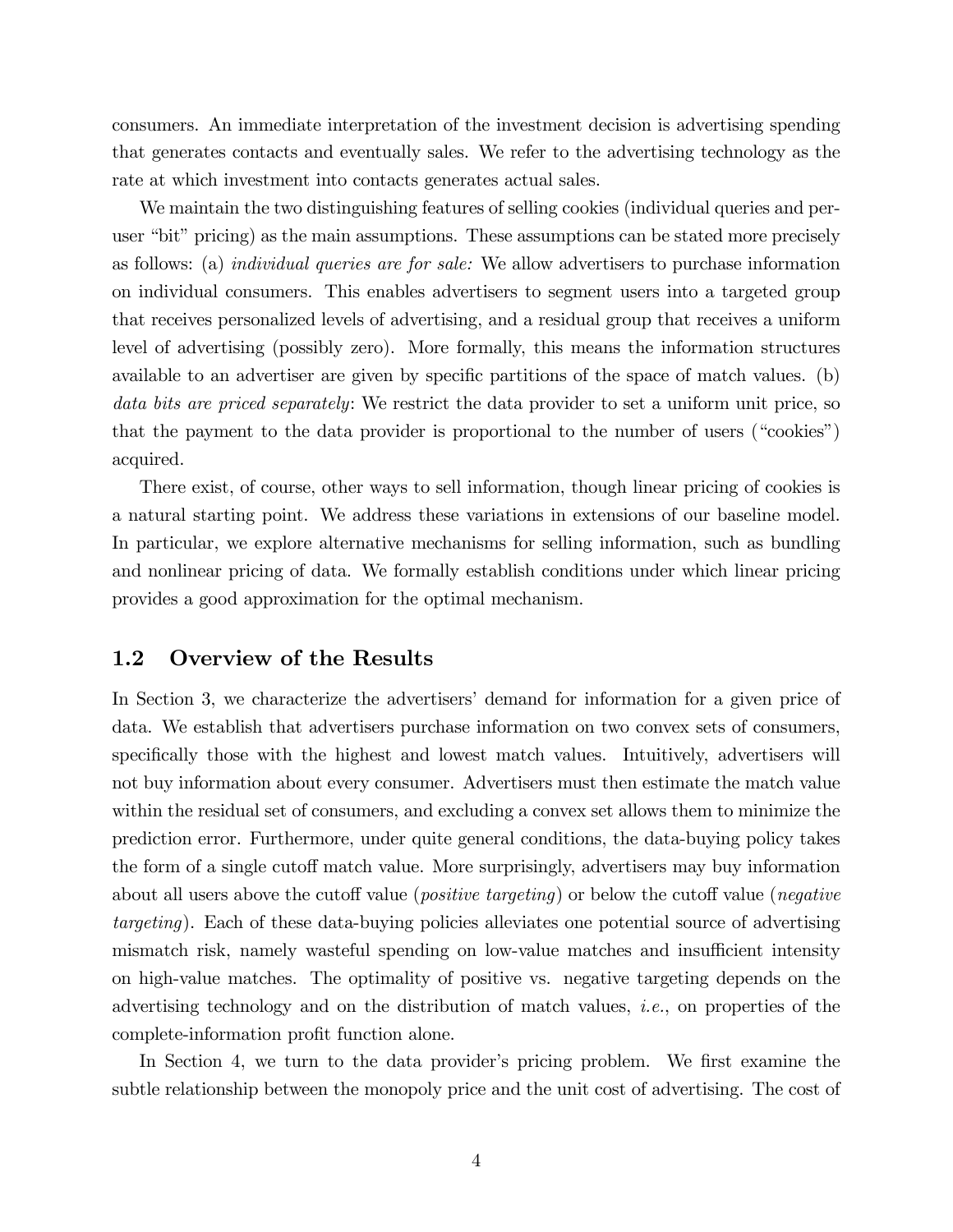advertising reduces both the payoff advertisers can obtain through better information, and their payoff if uninformed. The overall effect on the demand for cookies and on the monopoly price is, in general, non-monotone. In an informative example, the monopoly price of cookies is single-peaked in the cost of advertising. This suggests which market conditions are more conducive to the profitability of a data provider.

We then examine the role of market structure on the price of cookies. Within our monopoly framework, we explore the possibility of consumers selling their own information. Formally, we consider a continuum of information providers, each one selling one signal exclusively. Surprisingly, we find that concentrating sales in the hands of a single data provider is not necessarily detrimental to social welfare, and that prices are higher under fragmentation. The reason for this result is that exclusive sellers are not really competing in prices. On the contrary, they ignore the negative externality that raising the price of one signal imposes on the advertisers' demand for information about all other consumers. A similar mechanism characterizes the effects of an incomplete database, sold by a single firm. In that case, the willingness to pay for information increases with the size of the database, but the monopoly price may, in fact, decrease.

In Section 5, we enrich the set of pricing mechanisms available to the data provider. In particular, in a binary-action model, we introduce nonlinear pricing of information structures. We show that the data provider can screen vertically heterogeneous advertisers by o§ering subsets of the database at a decreasing marginal price. The optimal nonlinear price determines endogenous exclusivity restrictions on a set of "marginal" cookies: in particular, second-best distortions imply that some cookies that would be profitable for several advertisers are bought by a subset of high-value advertisers only.

Finally, in Section 6, we examine the interaction between the markets for data and online advertising. In particular, we relate the properties of the advertising technology to the payo§ externalities that the price in one market imposes on the seller in the other market. In addition, these properties determine the publisher's incentives to acquire information and to release it to the advertisers. A consistent pattern emerges linking the advertisers' preferences for positive vs. negative targeting and the degree to which a publisher wishes to improve the targeting opportunities available to them.

## 1.3 Related Literature

The issue of optimally pricing information in a monopoly and in a competitive market has been addressed in the Önance literature, starting with seminal contributions by Admati and Pfleiderer (1986), Admati and Pfleiderer (1990) and Allen (1990), and more recently by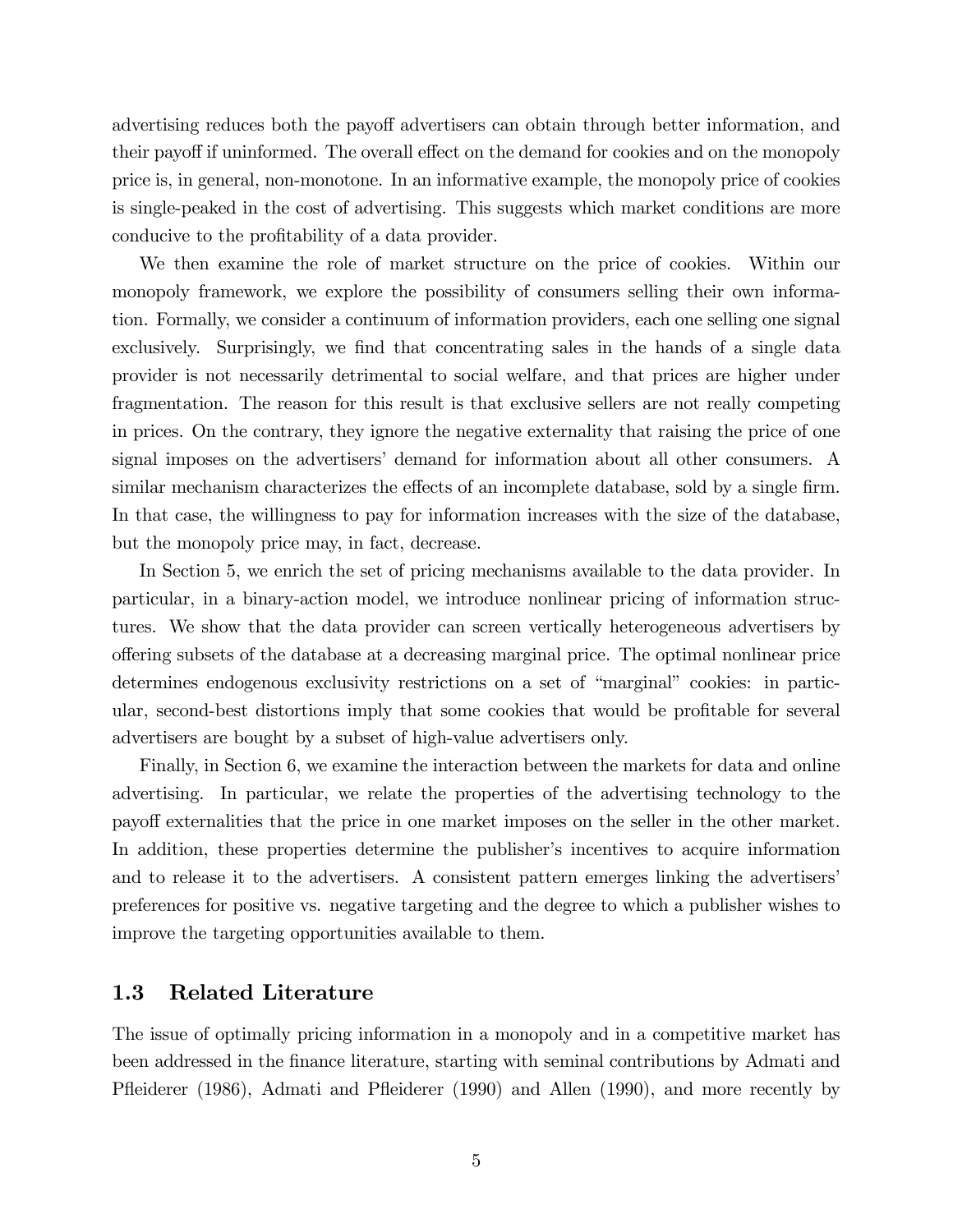García and Sangiorgi (2011).

A different strand of the literature has examined the sale of information to competing parties. In particular, Sarvary and Parker (1997) model information-sharing among competing consulting companies; Xiang and Sarvary (2013) study the interaction among providers of information to competing clients; Iyer and Soberman (2000) analyze the sale of heterogeneous signals, corresponding to valuable product modifications, to firms competing in a differentiated-products duopoly; Taylor (2004) studies the sale of consumer lists that facilitate price discrimination based on purchase history. These earlier papers allowed for the complete sale of information only. In other words, they focused on signals that revealed (noisy) information about all realization of a payoff-relevant random variable. The main difference with our paper's approach is that we focus on "bit-pricing" of information, by allowing a seller to price each realization of a random variable separately.

The literature on the optimal choice of information structures is rather recent. Bergemann and Pesendorfer (2007) consider the design of optimal information structures within the context of an optimal auction. There, the principal simultaneously controls the design of the information and the design of the allocation rule. More recently, Kamenica and Gentzkow (2011) consider the design of the information structure by the principal when the agent will take an independent action on the basis of the received information. Rayo and Segal (2010) examine a similar question in a model with multidimensional uncertainty and private information on the agent's cost of action. In our model, the advertisers' demand for data is reminiscent of information acquisition under the rational inattention problem, as in Sims  $(2003)$ . The main difference with both the inattention and persuasion literature is that we endogenize the agent's information cost parameter by explicitly analyzing monopoly pricing, rather than directly choosing an information structure.

In related contributions, Anton and Yao (2002), Hörner and Skrzypacz (2011), and Babaioff, Kleinberg, and Paes Leme (2012) derive the optimal mechanism for selling information about a payoff-relevant state, in a principal-agent framework. Anton and Yao  $(2002)$  emphasize the role of partial disclosure; Hörner and Skrzypacz  $(2011)$  focus on the incentives to acquire information; and Babaioff, Kleinberg, and Paes Leme (2012) allow both the seller and the buyer to observe private signals.

The role of specific information structures in auctions, and their implication for online advertising market design, are analyzed in recent work by Abraham, Athey, Babaioff, and Grubb (2012), Celis, Lewis, Mobius, and Nazerzadeh (2012), and Kempe, Syrganis, and Tardos (2012). All three papers are motivated by asymmetries in bidders' ability to access additional information about the object for sale. Finally, Mahdian, Ghosh, McAfee, and Vassilvitskii (2012) study the revenue implications of cookie-matching from the point of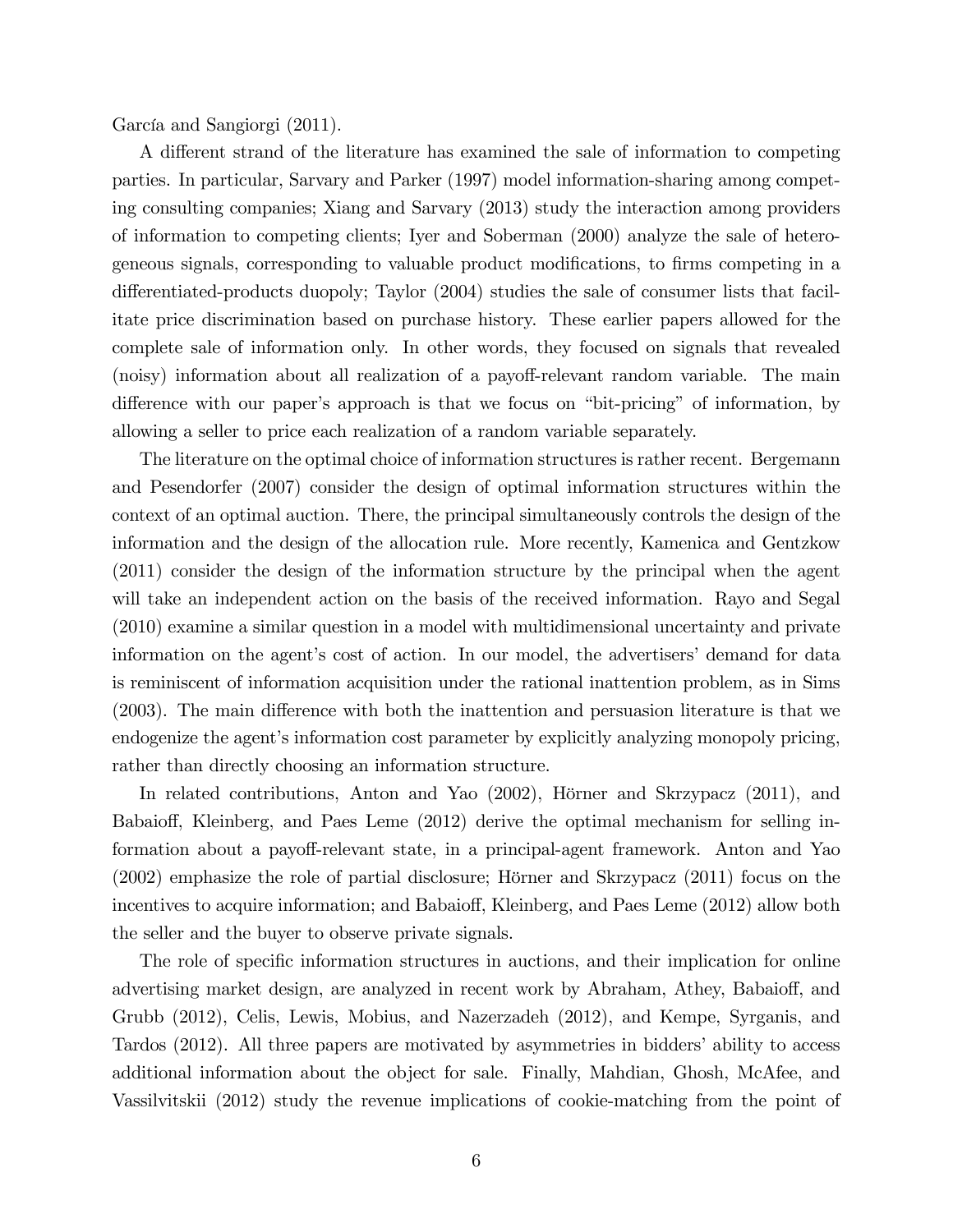view of an informed seller of advertising space, uncovering a trade-off between targeting and information leakage.

In our earlier work, Bergemann and Bonatti (2011), we analyzed the impact that exogenous changes in the information structures have on the competition for advertising space. In the present strategic environment, the pricing decision of the data provider and the data purchasing decision of the advertiser endogenously determined the information structure and hence the equilibrium targeting of advertising.

## 2 Model

## 2.1 Matching and Preferences

We consider a unit mass of consumers (or "users"),  $i \in [0, 1]$ , and firms (or "advertisers"),  $j \in [0, 1]$ , a single publisher, and a monopolistic data provider. The consumers and firms are each uniformly distributed on the unit interval. Each consumer-firm pair  $(i, j)$  generates a (potential) match value  $v : [0,1] \times [0,1] \to V$ , with  $V = [\underline{v}, \overline{v}] \subset \mathbb{R}_+$ .

The (uniform) distribution over the consumer-firm pairs  $(i, j)$  generates a distribution of values through the match value function  $v$ . For every measurable subset A of values in  $V$ , we denote the resulting measure by  $\mu$ .

$$
\mu(A) \triangleq \int_{\{i,j \in [0,1] | v(i,j) \in A\}} didj.
$$

Consider the set of matches that generates a value  $v$  or less,

$$
A^{v} \triangleq \{i, j \in [0, 1] | v(i, j) \le v\}.
$$

The associated distribution function  $F : V \to [0, 1]$  is defined by

$$
F(v) \triangleq \mu(A^v).
$$

By extension, we define the *conditional* measure for every consumer i and every firm j by:

$$
\mu_{i}\left(A\right)\triangleq\int_{\{j\in[0,1]|v(i,j)\in A\}}dj,\quad\text{and}\quad\mu_{j}\left(A\right)\triangleq\int_{\{i\in[0,1]|v(i,j)\in A\}}di,
$$

and the associated conditional distribution functions  $F_i(v)$  and  $F_j(v)$ . We assume that the resulting match values are identically distributed across consumer and across firms, *i.e.*, for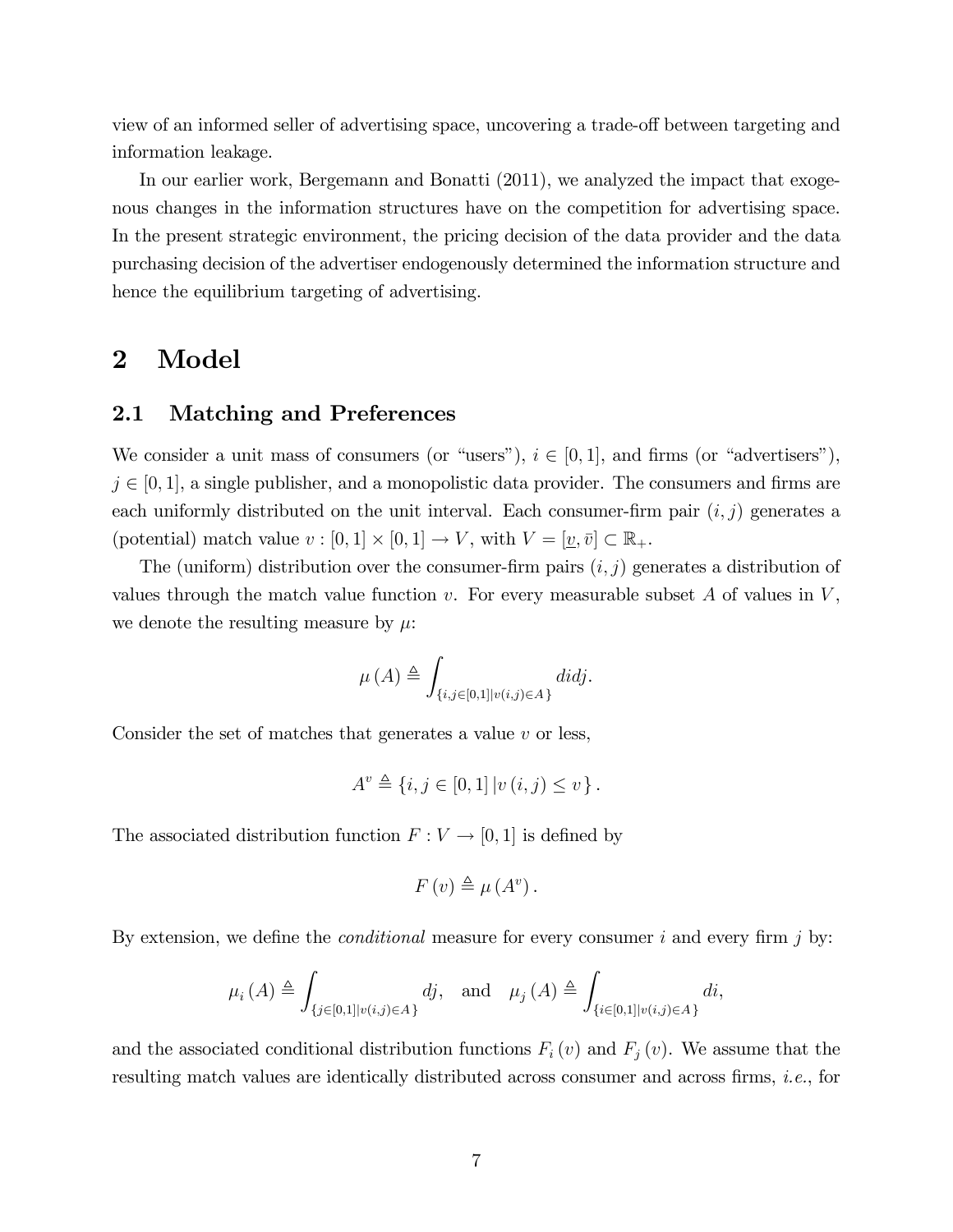all  $i, j$ , and  $v$ :

$$
F_i(v) = F_j(v) = F(v).
$$

Prominent examples of distributions that satisfy our symmetry assumption include: i.i.d. match values across consumer-firm pairs; and uniformly distributed firms and consumers around a unit-length circle, where match values are a function of the distance  $|i - j|$ .

Thus, match values differ along a purely horizontal dimension. This assumption captures the idea that, even within an industry, the same consumer profile can represent a high "match" value" to some firms and at the same time a low "match value" to others. This is clearly true for consumers that differ in their geographical location, but applies more broadly as well. Consider the case of credit-score data: major credit card companies are interested in reaching consumers with high credit-worthiness; banks that advertise consumer credit lines would like to target individuals with average scores, who are cash-constraint, but unlikely to default; and subprime lenders such as used car dealers typically cater to individuals with low or non-existing credit scores.<sup>6</sup>

Firms j must take an action  $q_{ij} \geq 0$  directed at consumer i to realize the potential match value  $v(i, j)$ . We define q as the match intensity. We abstract from the details of the revenuegenerating process associated to matching with intensity  $q$ . The complete-information profits of a firm generating a contact of intensity q with a consumer of value v are given by

$$
\pi(v,q) \triangleq vq - c \cdot m(q). \tag{1}
$$

The matching function  $m : \mathbb{R}_+ \to \mathbb{R}_+$  is assumed to be increasing, continuously differentiable, and convex. In the context of advertising,  $q$  corresponds to the probability of generating consumer i's awareness about firm j's product. If consumer i is made aware of the product, he generates a net present value to the firm equal to  $v (i, j)$ . Awareness is generated by buying advertising space from the publisher, and we assume that advertising space can be purchased at a constant marginal cost c.

The *advertising technology* is then summarized by the matching function  $m(q)$  that represents the amount of advertising space m required to generate a match with probability  $q$  and the marginal cost  $c$  of advertising space. With the advertising application in mind, we may view q as scaling the consumer's willingness to pay directly, or as the amount of advertising effort exerted by the firm, which also enters the consumer's utility function. Thus, the profit function in  $(1)$  is consistent with the informative, as well as the persuasive and complementary views of advertising (see Bagwell, 2007).

 $6$ See Adams, Einav, and Levin (2009) for a description and a model of subprime lending.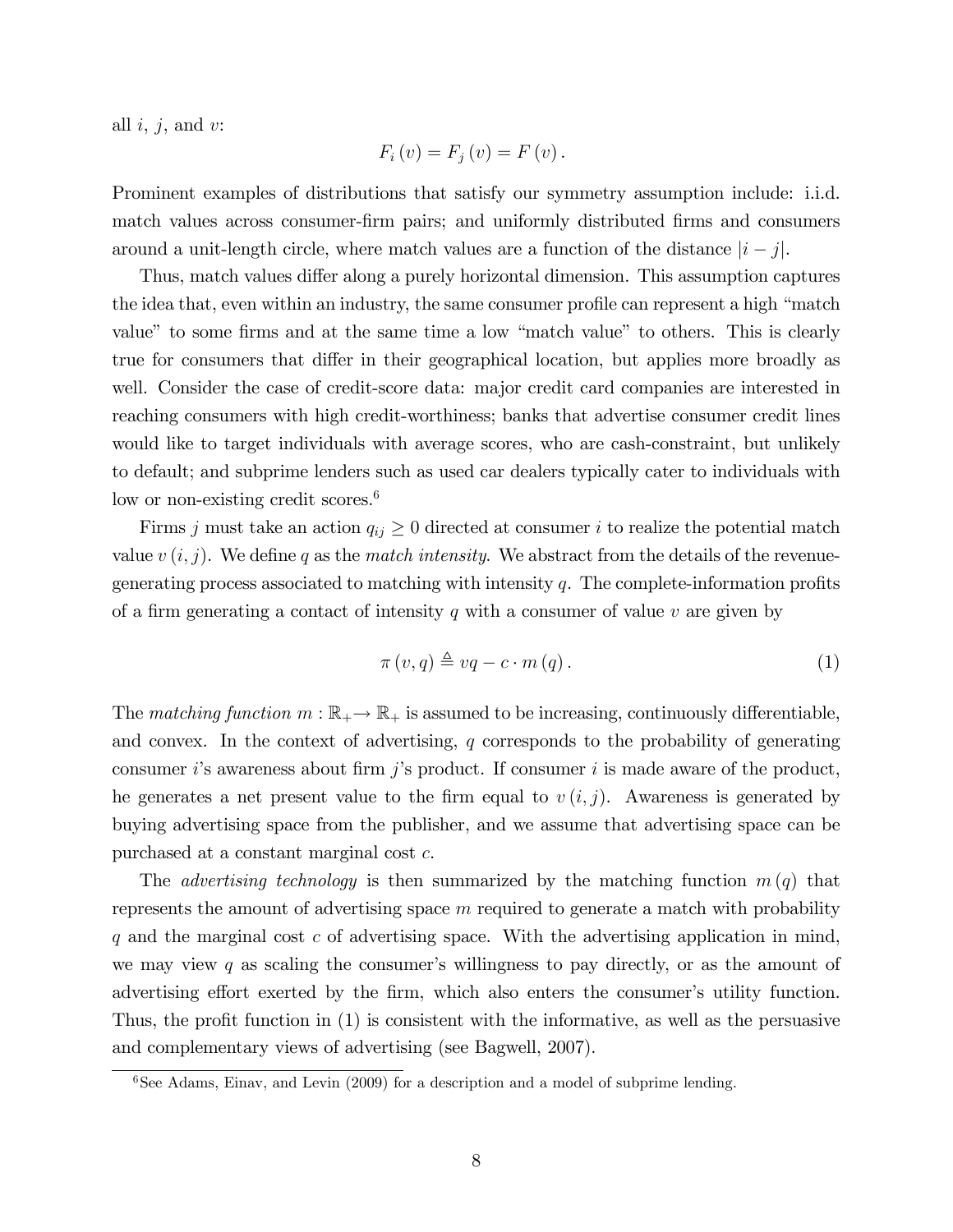### 2.2 Information and Timing

Initially, neither the advertisers nor the publisher have information about the pair-specific match values  $v(i, j)$  beyond the common prior distribution  $F(v)$ . Each advertiser can purchase information from a monopolist data provider to better target his advertising choices.

The data provider has information relating each consumer to a set of characteristics, represented by the index i. Advertisers can then query the data provider for the "user IDs" of consumers with specific characteristics i. From the perspective of advertiser  $j$ , the only relevant aspect of the characteristic of consumer i is the value of the interaction  $v(i, j)$ . Thus, if advertiser j wishes to identify (and contact) all consumers with valuation  $v$ , then he requests the identity of all consumers with characteristics i such that  $v = v(i, j)$ .

We allow each advertiser j to purchase information about any subset of consumers with given set of match values  $A_j \subset V$ . We shall hereafter refer to "cookie v" as the characteristics of i that identify, for advertiser j, all consumers such that  $v(i, j) = v$ . Thus, if firm j purchases cookie v, then the value  $v = v(i, j)$  belongs to the set  $A_j$ . Advertisers are able to tailor their action  $q$  to each consumer they acquire cookies about. For this reason, we also refer to the sets  $A_j$  and  $A_j^C$  as the *targeted set* and the *residual set*, respectively.

We assume that the data about individual consumer is sold at a constant linear price per cookie. Thus the price of the targeted set  $A_j$  is given by

$$
p(A_j) \triangleq p\mu(A_j). \tag{A2}
$$

This assumption reflects the pricing of data "per unique user" (also known as "cost per stamp"). It also matches the offline markets for data, where the price of mailing lists, or lists of credit scores is related to the number of user records, and where the data cannot be bought contextually to its use. From a modeling standpoint, it allows for a clean identification of the forces determining the demand for information.

In Section 5, we derive the optimal mechanism for selling information in our model, which allows us to discuss the approximate optimality of linear pricing. To conclude this section, Figure 1 summarizes the timing of our model.

Figure 1: Timing

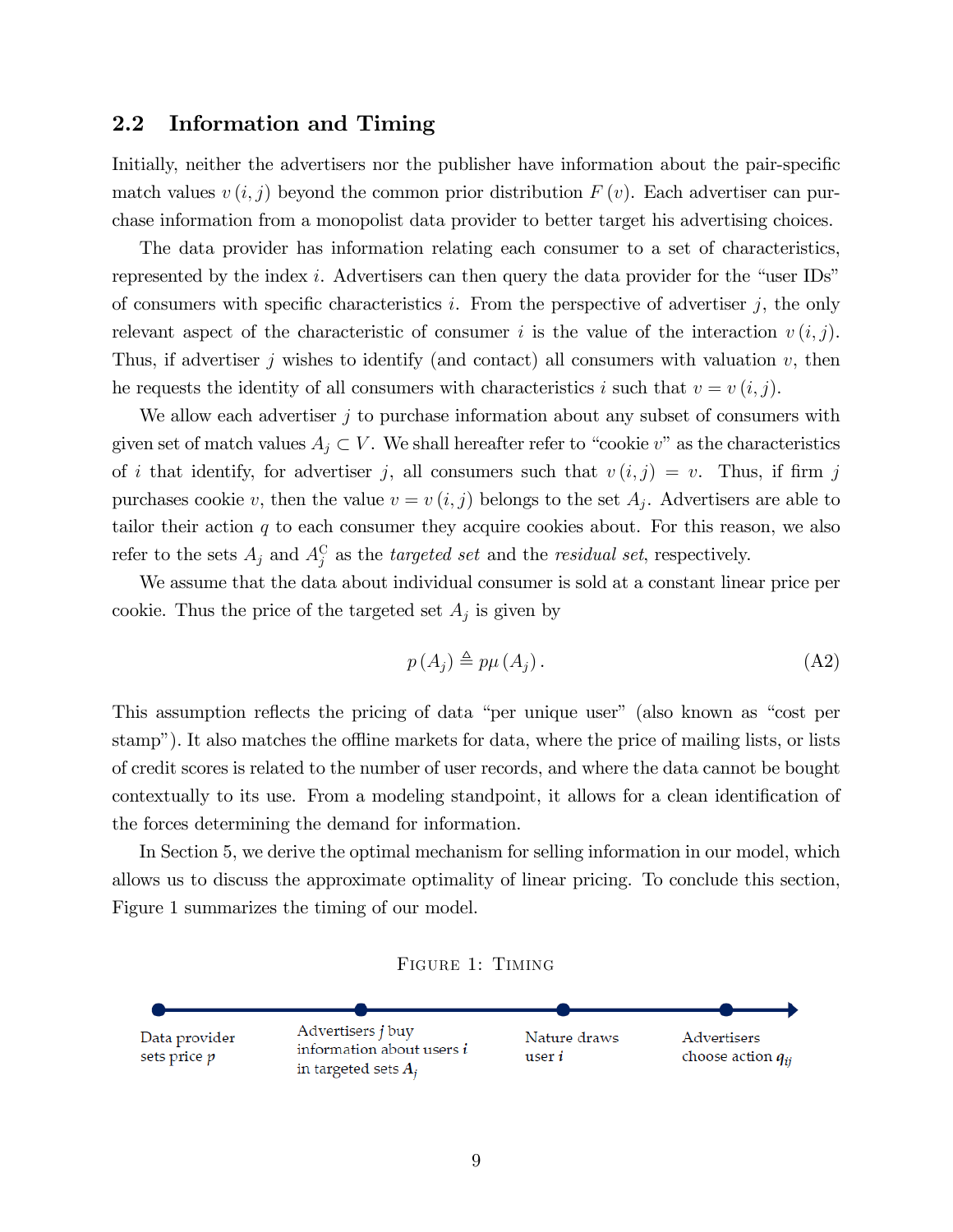## 3 Demand for Information

When facing consumer i, each advertiser chooses the advertising intensity  $q_{ij}$  to maximize profits, given the expectation of  $v(i, j)$ . The value of information for each advertiser is determined by the incremental profits they could accrue by purchasing more cookies. For the consumers in the targeted set  $A_j$ , advertiser j is able to perfectly tailor his advertising spending to all consumers i included in the targeted set  $A_j$ . In particular, we denote the complete-information demand for advertising space  $q^*(v)$  and profit level  $\pi(v)$  by

$$
q^*(v) \triangleq \arg_{q \in \mathbb{R}_+} \max [\pi(v, q)],
$$

$$
\pi(v) \triangleq \pi(v, q^*(v)).
$$

In contrast, each advertiser  $j$  must choose a constant level of  $q$  for all consumers in the complement (or residual) set  $A_j^{\mathcal{C}}$ . The optimal level of advertising  $q^*(A_j^{\mathcal{C}})$  depends in principle on the targeted set  $A_j$ . Because the objective  $\pi(v, q)$  is linear in v, it is given by

$$
q^*(A_j^C) \triangleq \underset{q \in \mathbb{R}_+}{\arg \max} \left[ \mathbb{E} \left[ \pi(v, q) \mid v \notin A_j \right] \right] = q^* \left( \mathbb{E} \left[ v \mid v \notin A_j \right] \right).
$$

Therefore, we can formulate each advertiser's information-acquisition problem as the choice of a measurable subset  $A$  of the set of match values  $V$ :

$$
\max_{A \subseteq V} \left[ \int_A \left( \pi(v, q^*(v)) - p \right) dF(v) + \int_{A^C} \pi(v, q^*(A^C)) dF(v) \right],\tag{2}
$$

where by symmetry we can drop the index  $j$  for the advertiser.

By including all consumers with match value  $v$  into the targeted set  $A$ , the advertiser can improve his gross profits from the uninformed level to the informed level, albeit at the unit cost  $p$  per consumer. In problem  $(2)$ , the total price paid by the advertisers to the data provider is then proportional to the measure of the targeted set.

The program formulated in (2) is reminiscent of a rational inattention problem as in Sims  $(2003)$ . To be clear, we are not imposing a constraint on any player's total attention span. Instead, the limits to attention are here due to a direct monetary cost  $p$ , which reduces the advertisers' incentives to acquire perfect information about all match values. Problem (2) also shares some features with the Bayesian persuasion literature, e.g., Rayo and Segal (2010) and Kamenica and Gentzkow (2011). As in those models, one party (here, the advertiser) chooses an information structure to maximize a given objective. Another party (here, the data provider) would like the chosen information structure to be as precise as possible: in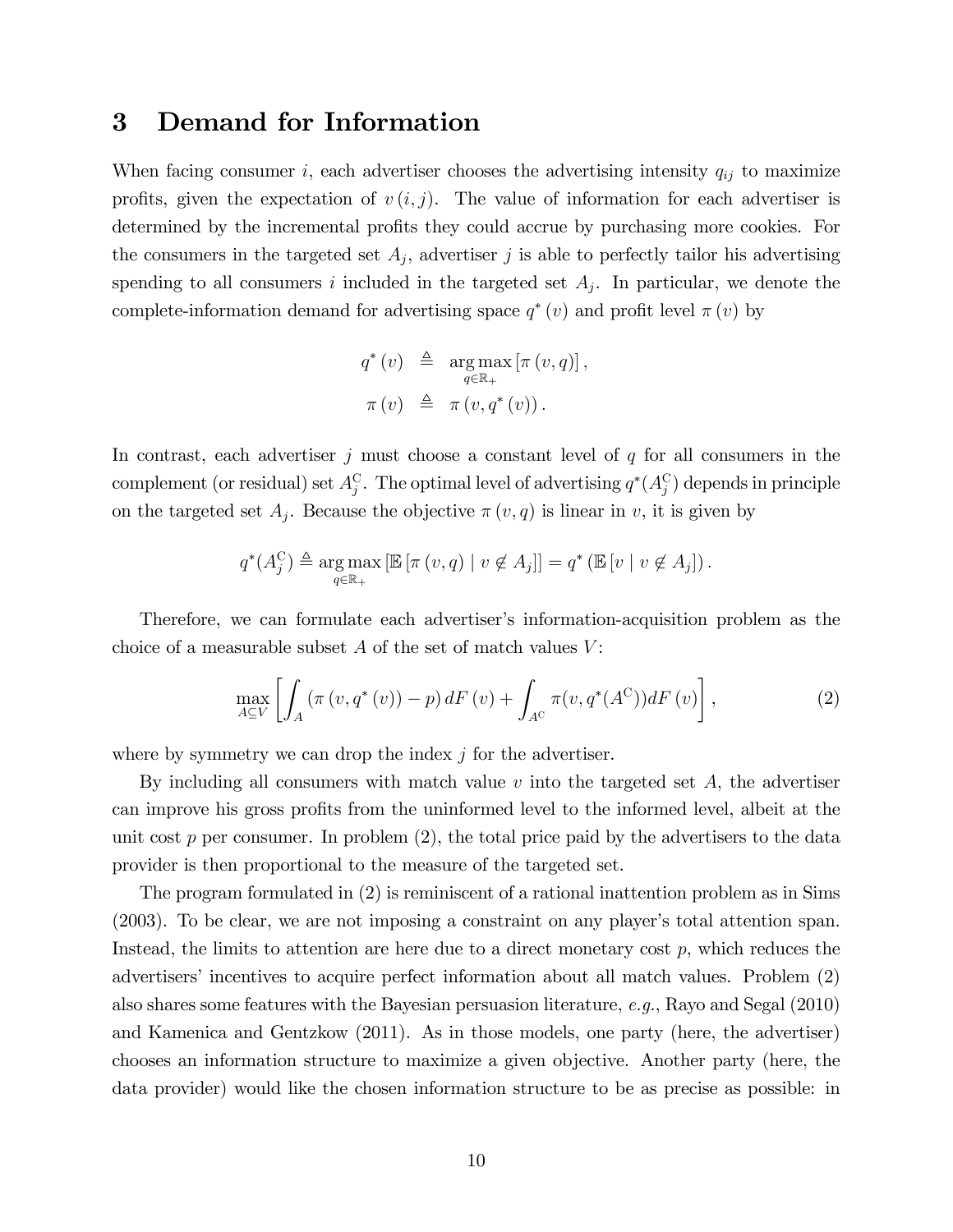Kamenica and Gentzkow (2011), in order to take a subsequent action; and in our paper, to maximize profits. In both cases, a wedge (or bias) makes the two parties' ideal information structures differ. In this paper, the wedge is represented by the price of data. For a fixed  $p$ , the two models differ because the data provider (our receiver) does not take any action. However, when we analyze the pricing problem in Section 4, we allow the data provider to take an action before the advertiser (our sender) chooses an information structure. Thus, with reference to both the inattention and persuasion literatures, the greatest difference with this paper is that we allow the data provider to is that we endogenize the information cost (preference bias) parameter.

We now seek to characterize the properties of the optimal targeted set, as a function of the unit price of cookies  $p$  and of the cost of acquiring advertising space  $c$ . We begin with a simple example.

## 3.1 The Binary-Action Environment

We first consider a model with linear matching costs and uniformly distributed match values; we then generalize the model to continuous actions and general distributions. Formally, let  $F(v) = v$ , with  $v \in [0, 1]$  and  $c \cdot m(q) = c \cdot q$ , with  $q \in [0, 1]$ . The linear cost assumption is equivalent to considering a binary action environment,  $q \in \{0, 1\}$ , as the optimal contact policy will always be to choose  $q \in \{0, 1\}.$ 

In this simplified version of the model, targeting is very coarse: under complete information, it is optimal to contact a consumer v (i.e. to choose  $q^*(v) = 1$ ) if and only if the match value  $v$  exceeds the unit cost of advertising  $c$ . Thus, the complete-information profits are given by

$$
\pi(v) \triangleq \max\{v - c, 0\}.
$$
\n(3)

Likewise, the optimal action on the residual set is given by

$$
q^*(A^C) = 1 \iff \mathbb{E}[v \mid v \in A^C] \ge c.
$$

In this binary setting, advertisers always choose a *constant* action  $q \in \{0, 1\}$  on the targeted set A and a *different constant* action on the residual set  $A^C$ : intuitively, information about consumer  $v$  has positive value only if it affects the advertiser's subsequent action. Therefore, advertisers adopt one of two mutually exclusive strategies to segment the consumer population: (i) positive targeting consists of buying information on the highest-value consumers, contacting them and excluding everyone else; (ii) negative targeting consists of buying information on the lowest-value consumers, avoiding them and contacting everyone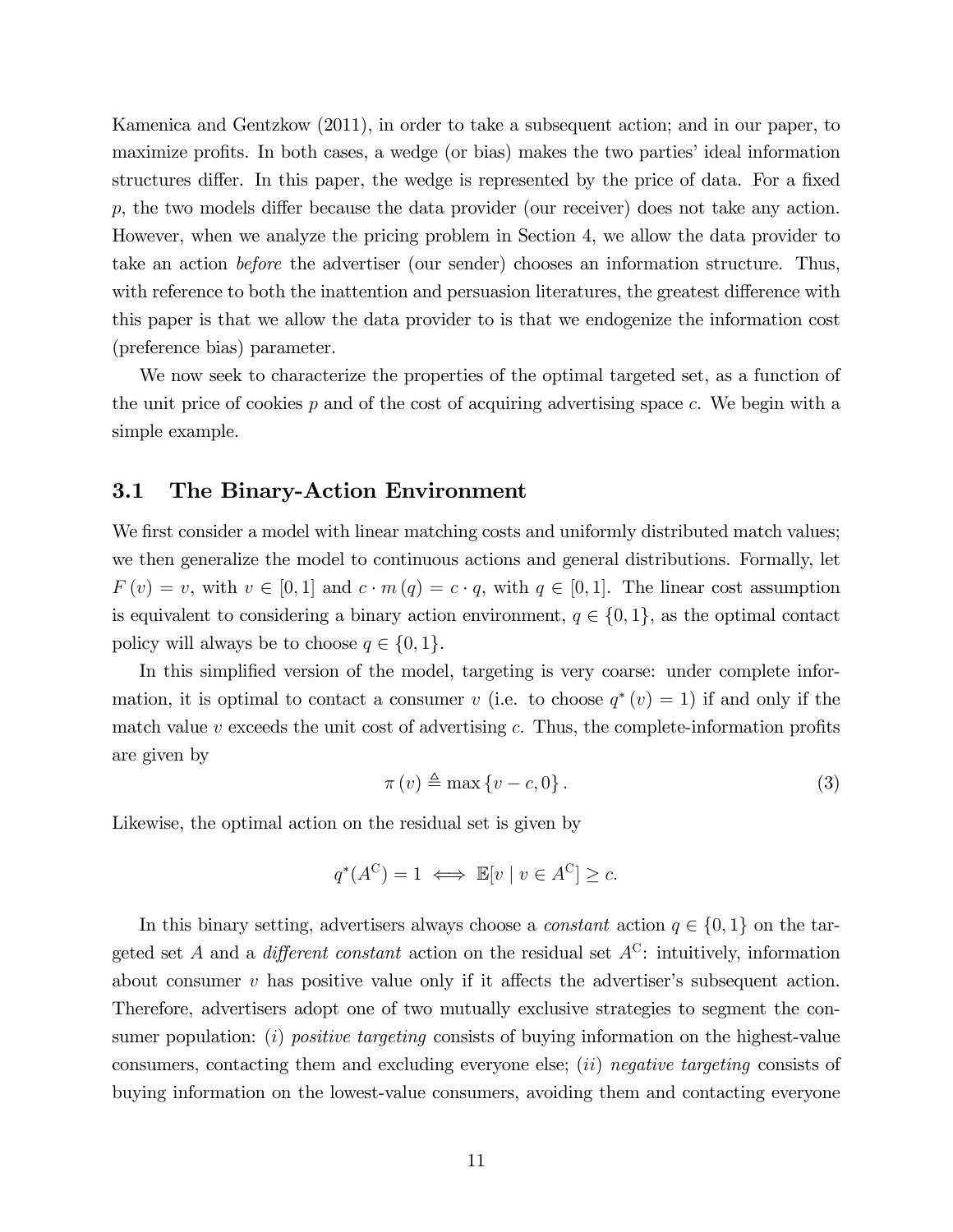else.

Consider the willingness to pay for the marginal cookie under each targeting strategy. If the advertiser adopts positive targeting, then he purchases information on (and contacts) all consumers above a certain threshold. Conversely, if the advertiser adopts negative targeting, then he purchases all the cookies below a certain threshold. The optimality of a threshold strategy follows from the monotonicity of the profit in  $v$  and the binary action environment. The choice of the optimal targeting strategy and the size of the targeted set naturally depends on the cost of contact c and on the price of information p. We denote the optimal targeted set by  $A(c, p)$ . This set is defined by a threshold value  $v^*$  that either determines a lower interval  $[\underline{v}, v^*]$  or an upper interval  $[v^*, \overline{v}]$ , depending on the optimality of either negative or positive targeting, respectively.

In the binary environment, we can explicitly identify the size of the targeted set as follows. If the advertiser adopts positive targeting, then he purchases information on all consumers up to the threshold  $v^*$  that leaves him with nonnegative net utility, or  $v^* = c + p$ . Conversely, if the advertiser adopts negative targeting, then at marginal cookie, the gain from avoiding the contact, and thus saving  $c - v$ , is just offset by the price p of the cookie, and thus  $v^* = c - p$ . Under either targeting strategy, the advertiser trades off the magnitude of the error made on the residual set with the cost of acquiring additional information.

The cost the advertising space, the matching cost c, determines whether positive or negative targeting is optimal. If c is high, only a small number of high value users are actually profitable. For any price  $p$  of information, it is then optimal for advertisers to buy only a small number of cookies and to contact only those with very high values. The opposite intuition applies when the cost of contact c is very low: almost all users are profitable, advertisers only buy a few low valuation cookies  $v$ , and exclude the corresponding users.

#### Proposition 1 (Targeting Strategy)

For all  $c, p > 0$ , the optimal targeted set  $A(c, p)$  is given by:

$$
A(c,p) = \begin{cases} [0, \max\{c-p, 0\}] & \text{if } c < 1/2; \\ [\min\{c+p, 1\}, 1] & \text{if } c \ge 1/2. \end{cases}
$$

Proposition 1 establishes that the residual and the targeted set are both connected sets  $(i.e.,$  intervals), and that advertisers do not buy information about all consumers. The first result is specific to the binary action environment. The latter is a more general implication of inference about the values in the residual set from the shape of the targeted set. After all, if the advertiser were to buy (almost) all cookies, then he might as well reduce his cookie purchases on a small interval, save the corresponding cookie costs, while still selecting the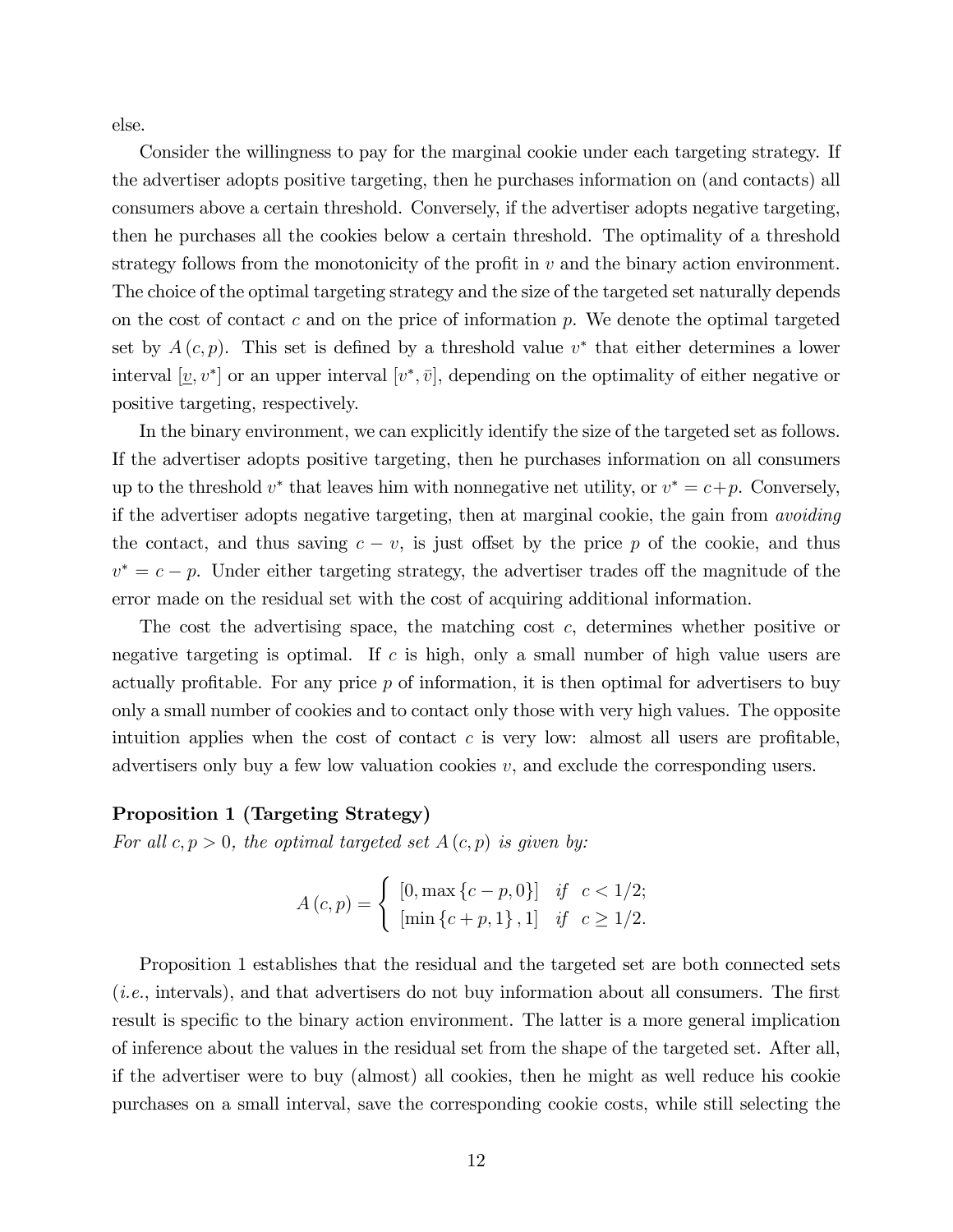correct action on the residual set.<sup>7</sup>

The binary environment illustrates some general features of optimal targeting and information policies. In particular, three implications of Proposition 1 extend to general settings: (a) the residual set is non-empty; (b) advertisers do not necessarily buy the cookies of high value consumers; and (c) the cost c of the advertising space guides their strategy. At the same time, the binary environment cannot easily capture several aspects of the model, including the following: the role of the distribution of match values (and of the relative size of the left and the right tail in particular); the role of precise tailoring and the need for more detailed information; the determinants of the advertisersí optimal targeting strategy; and the effect of the cost of advertising on the demand for information.

## 3.2 The Continuous-Action Environment

We now proceed to analyze the general version of our model, in which we consider a continuum of actions and a general distribution of match values. As specified earlier, we allow for a general differentiable, increasing and convex cost function  $m(q)$ . We shall further assume that  $m'(0) = 0$ . This last assumption is equivalent to a "full coverage" of match values, i.e. positive levels of advertising for all v under complete information.

With convex matching costs, the complete-information demand for advertising space, denoted by  $q^*(v)$ , can be characterized by the first-order condition:

$$
v = cm'\left(q^*\left(v\right)\right). \tag{4}
$$

Similarly, the optimal advertising level on the residual set satisfies:

$$
\mathbb{E}[v \mid v \in A^{\mathcal{C}}] = cm'(q^*(A^{\mathcal{C}})).
$$
\n<sup>(5)</sup>

Thus, our continuous-action model has the two key features that advertisers (a) differentiate spending levels within the targeted set, and (b) choose a uniform (strictly positive) advertising level for the residual set. The "default spending"  $q^*(A^C)$  varies with the composition of the targeted set A. These advertising policies might arguably represent the choices of a large brand marketer who wishes to Öne-tune spending on a group of consumers, while adopting "umbrella spending" on everyone else.

Next we determine the choice of the targeted and the residual set. We begin by comparing the advertiser's profits from each consumer  $v$  under complete information and prior

<sup>&</sup>lt;sup>7</sup>The value  $c = 1/2$  of the threshold which determines the choice of targeting strategy happens to coincide with the threshold value that would determine whether advertisers contact all consumers, or none, in the absence of cookies. This is a special feature of the uniform distribution.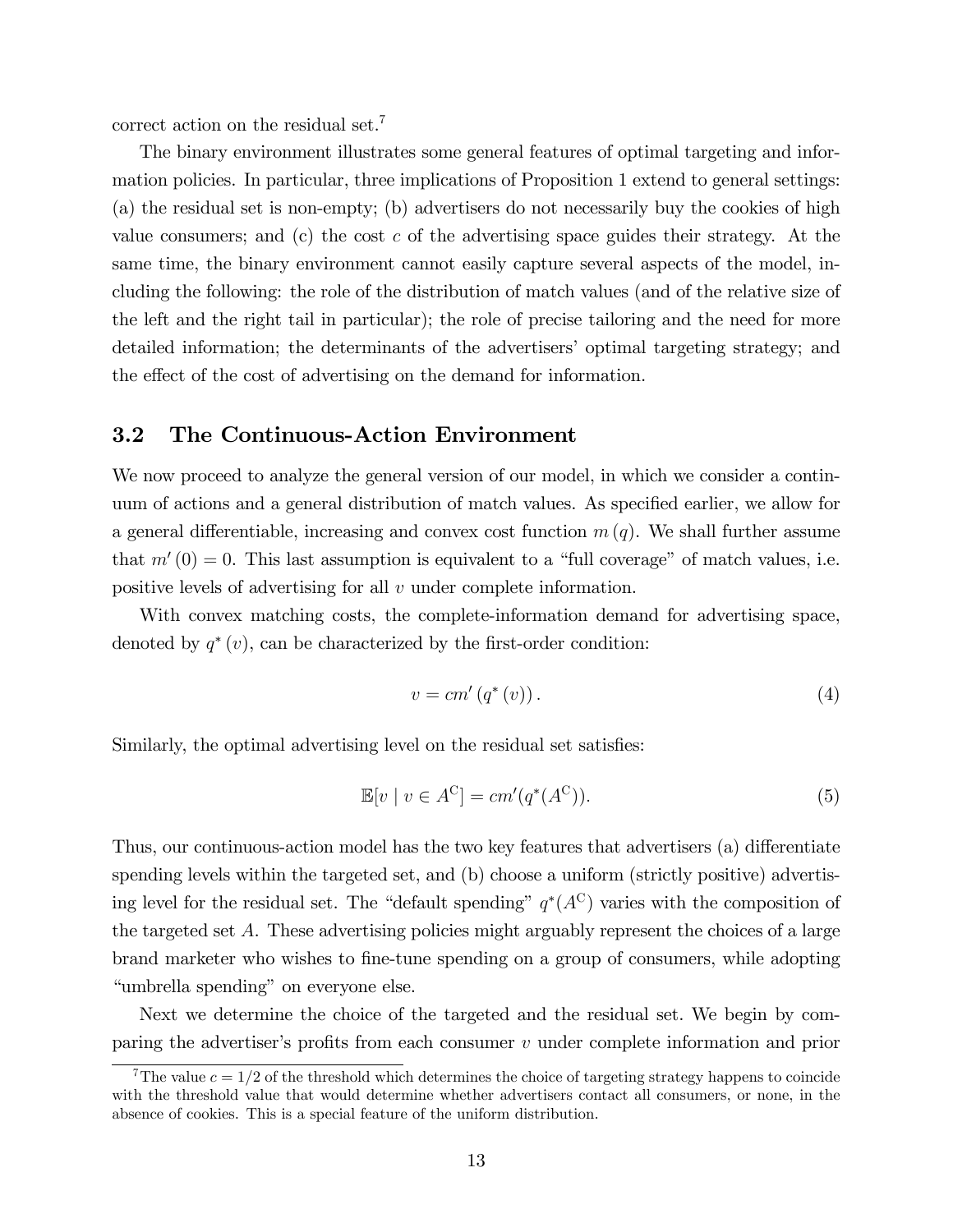information. Note that the complete information profit  $\pi^*(v)$  is strictly convex, as  $q^*(v)$ is strictly increasing, and the objective function  $\pi(v, q)$  is linear in v. The profit from a consumer with value v under the prior information is linear in v, and is given by  $\pi(v, \bar{q})$ , where

$$
\bar{q} \triangleq q^*(A^{\mathcal{C}} = V) = q^* (\mathbb{E}[v]).
$$

Figure 2 describes the profit functions  $\pi^*(v)$  and  $\pi(v, \bar{q})$  for every profile v under either complete information or prior information.



FIGURE 2: COMPLETE- AND PRIOR-INFORMATION PROFITS

As intuitive, under prior information, the firm chooses excessive (wasteful) advertising to low-value consumers and insufficient advertising to higher-value consumers. The firm therefore has a positive willingness to pay for information, *i.e.*, for cookies. The value of information for every value  $v$  is visually described by the difference between the complete information and the prior information profit function:

$$
\pi^*(v) - \pi(v, \bar{q}).\tag{6}
$$

Figure 2 suggests that the value of information is highest for extreme match values.<sup>8</sup> Consequently, the next result establishes the optimality of a convex *residual set* of cookies. Each advertising firm purchases all cookies in a set  $A = [\underline{v}, v_1] \cup [v_2, \overline{v}]$ . The value of the lower and upper threshold are determined again by c and p, thus  $v_1 \triangleq v_1 (c, p)$  and  $v_2 \triangleq v_2 (c, p)$ , respectively.

Proposition 2 confirms the intuition that the value of information is lowest for intermediate match values and highest for the tail match values.

<sup>8</sup>In this example,  $cm (q) = q^2/2$ , and  $F (v) = v, v \in [0, 1]$ .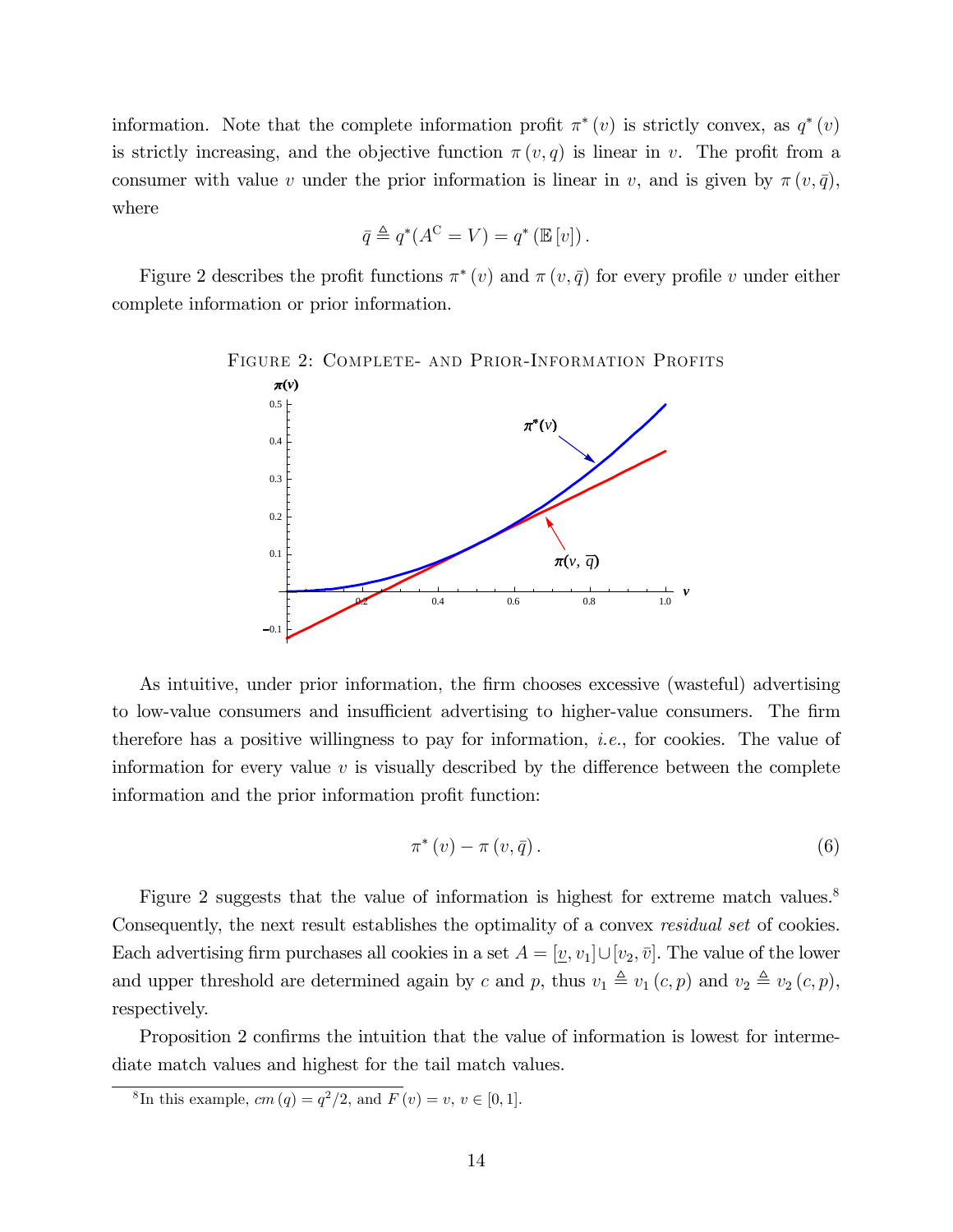#### Proposition 2 (Convexity of Residual Set)

For all  $c, p > 0$ , the optimal residual set  $A^C(c, p)$  is a non-empty interval  $[v_1(c, p), v_2(c, p)]$ .

Proposition 2 allows us to rewrite the firm's problem (2) as the choice of two thresholds,  $v_1$  and  $v_2$ , that define the targeted and residual sets:

$$
\max_{v_1, v_2} \int_{v_1}^{v_2} \left[ p + \pi \left( v, q^* \left( [v_1, v_2] \right) \right) - \pi \left( v \right) \right] dF \left( v \right),
$$
\n
$$
\text{s.t. } cm' \left( q^* \left( [v_1, v_2] \right) \right) = \mathbb{E} \left[ v \mid v \in [v_1, v_2] \right].
$$
\n
$$
(7)
$$

In program (7), as the bounds of the residual set are stretched (e.g., as  $v_1$  decreases), the advertiser earns a marginal benefit of p and incurs a marginal cost of  $\pi(v_1) - \pi(v_1, q^*([v_1, v_2]))$ . In addition, the advertiser adjusts the optimal action on the residual set to take the new inference problem into account. (Of course, this has no first-order effect on profits at the optimum.) The average match value  $\mathbb{E}[v \mid v \in [v_1, v_2]]$  determines the demand for advertising space in the residual set  $q^*([v_1, v_2])$ , which in turn affects the value of information.

In the discussion above, we described the value of information above as the difference between the profit of an informed and an uninformed advertiser  $\pi^*(v) - \pi(v, \bar{q})$ . This revenue comparison is conditional on the realization of the value  $v$ , and it is thus an ex-post comparison. For the complete determination of the optimal policy, the advertiser has to evaluate how large these gains from information are from an ex-ante point of view. The advertiser therefore has to weigh the likelihood of different realizations, represented by the distribution  $F(v)$  of values, and the gains from responding to the information, represented by the convexity of the matching function  $m(q)$ . To understand the exact nature of these trade-offs, it is useful to begin with a "symmetric" environment for  $F(v)$  and  $m(q)$ . In the context of negative vs. positive targeting, this corresponds to a symmetric distribution  $F(v)$ around the mean  $\mathbb{E}[v]$  and a quadratic matching function  $m(q)$ , such as in the example of Figure 2.

#### 3.2.1 Joint Targeting: Positive and Negative

When matching costs are quadratic and match values are symmetrically distributed, advertisers always choose to target both low- and high-valuation consumers. In addition, under these symmetry conditions, the residual set  $(i.e.,$  the set of excluded valuations) is an interval centered on the prior mean  $\mathbb{E}[v]$ . With a quadratic matching function, the optimal complete information matching intensity is linear in v, or  $q^*(v) = v/c$ . Moreover, the *gains from infor*mation relative to the optimal matching policy for the mean value  $q^* (\mathbb{E}[v])$  are identical for values equidistant from the mean, regardless of whether they are below or above the mean.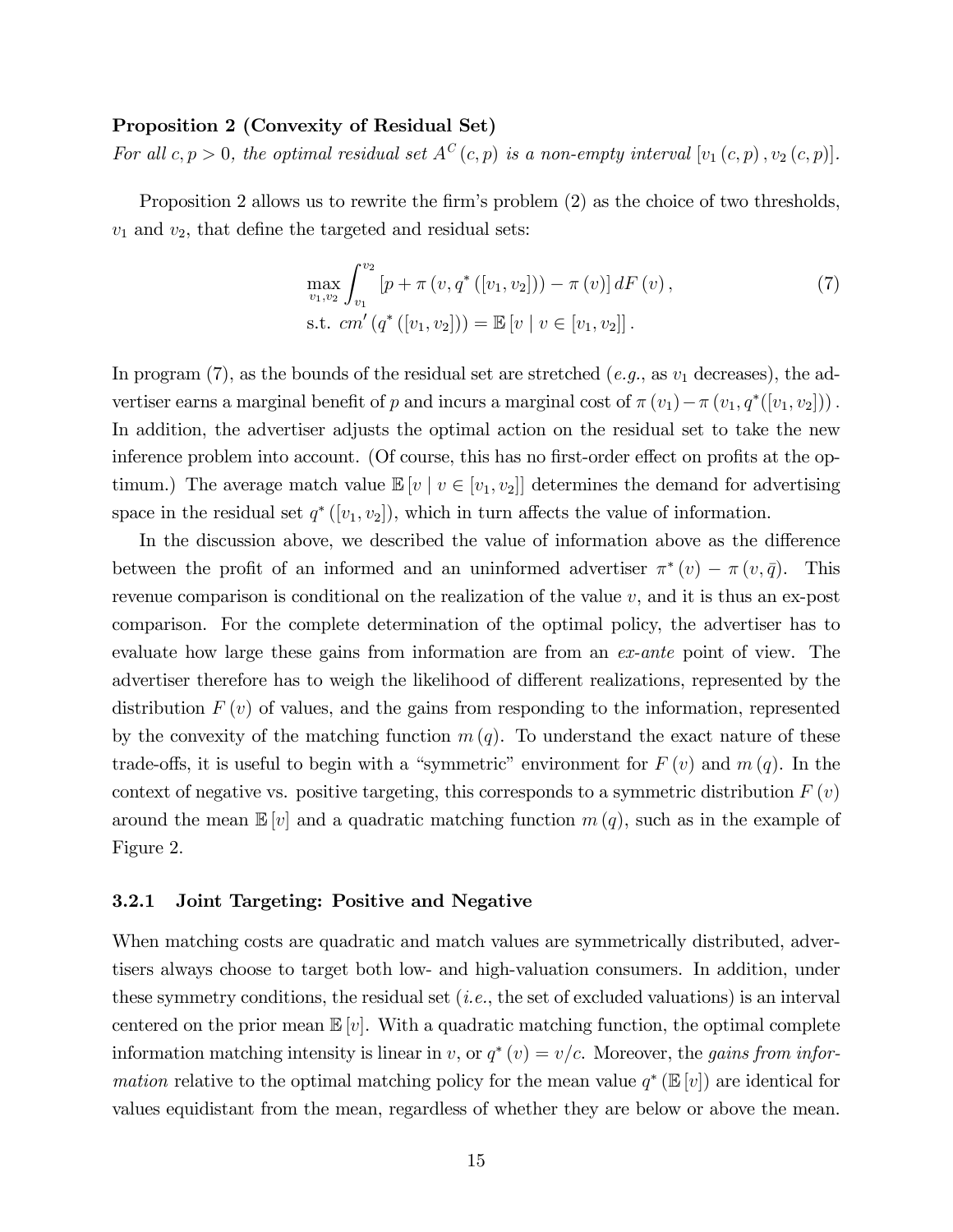Of course, the value of information arises from adjustments of the matching intensity relative to the mean, i.e., increasing the matching intensity for values above the mean and decreasing the matching intensity for values below the mean. Furthermore, because the curvature of the cost function is constant in q when  $m(q)$  is quadratic, this symmetry argument holds under any symmetric distribution  $F(v)$ . Proposition 3 verifies the above intuition.

#### Proposition 3 (Positive and Negative Targeting)

With symmetrically distributed match values and quadratic matching costs, the optimal residual set is given by:

$$
A^{C}(c,p) = [\mathbb{E}[v] - 2\sqrt{cp}, \ \mathbb{E}[v] + 2\sqrt{cp}].
$$

The measure of the residual set is increasing in the product of the price of information  $p$ and the cost of contact c. Thus, an increase in either one depresses the number of cookies acquired, and shrinks the targeted set by expanding the residual set toward the tails of the distribution. Figure 3 illustrates the demand for cookies and the resulting profit levels in the quadratic environment.



The symmetry conditions introduced in Proposition 3 have important implications not only for the optimal location of the residual set, but also for its size. In particular, the expected match value in the residual set is equal to the prior mean  $\mathbb{E}[v]$ , regardless of the measure of the residual set  $A^C$ . Therefore, the quantity of signals purchased by the advertiser does not influence the uninformed action  $\bar{q}$ , and hence it does not affect the marginal value of information. This also implies that the willingness to pay for information about any consumer  $v$  is independent of the distribution of match values.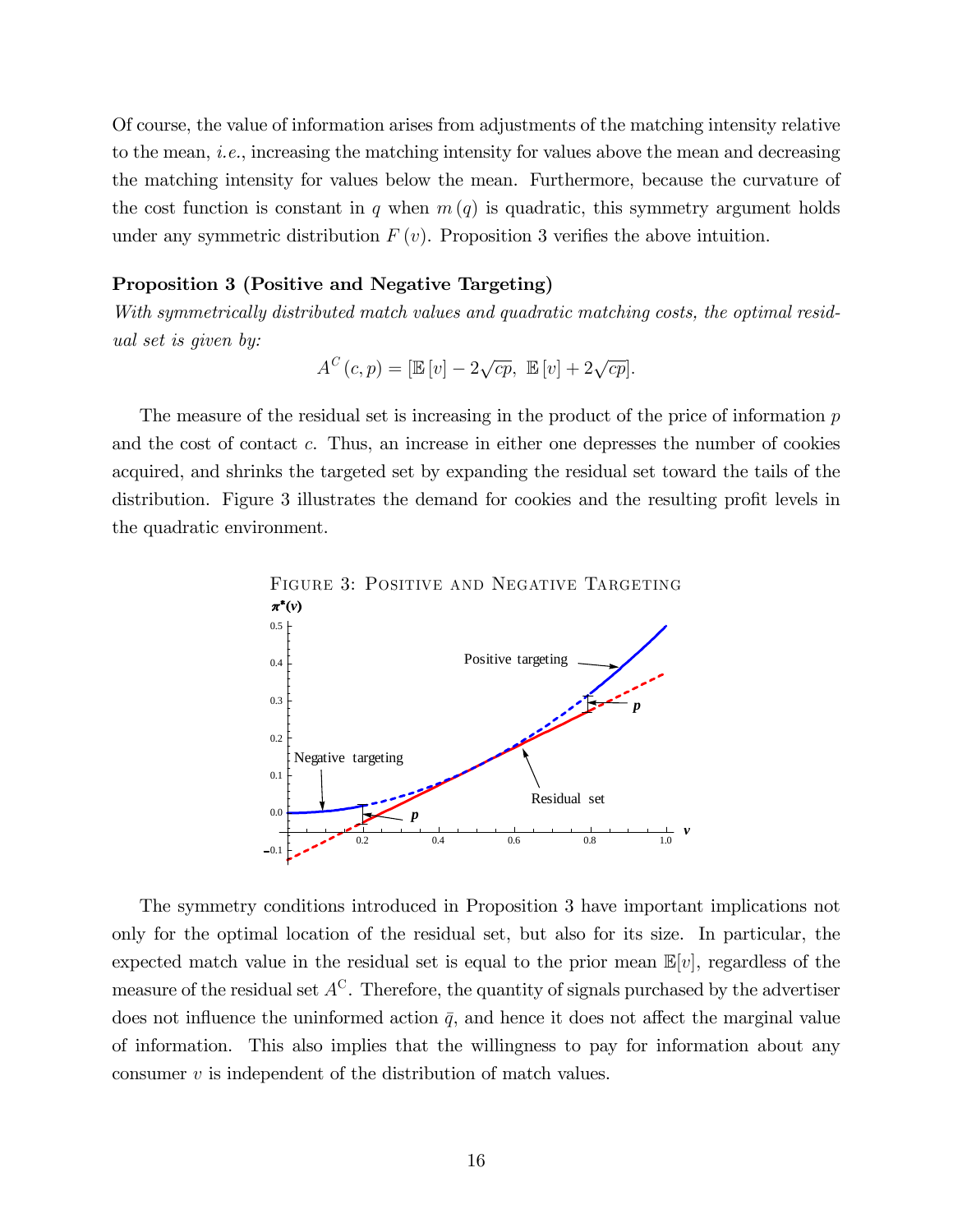In turn, the interaction between the symmetric gains from information and the symmetry in the distribution suggest conditions under which either only positive or only negative targeting become optimal, as we establish in the next set of results.

#### 3.2.2 Exclusive Targeting: Positive or Negative

While the residual set is always connected, as established by Proposition 2, the targeted set may be as well. In particular, the choice of a single (positive or negative) targeting policy depends on the value of information, and on its monotonicity properties over any interval. Proposition 4 establishes sufficient conditions under which firms demand cookies in a single interval, i.e., they choose positive or negative targeting only.

#### Proposition 4 (Exclusive Targeting)

1. If  $m''(q)$  and  $f(v)$  are decreasing, positive targeting is optimal:

$$
A(c, p) = [v_2(c, p), \bar{v}], \text{ and } v_2 > \underline{v}.
$$

2. If  $m''(q)$  and  $f(v)$  are increasing, negative targeting is optimal:

$$
A(c,p) = [\underline{v}, v_1(c,p)], \text{ and } v_1 < \overline{v}.
$$

The sufficient conditions in Proposition 4 for exclusive targeting are perhaps best understood when viewed as departures from the symmetric conditions of Proposition 3. If, say, positive targeting is to dominate negative targeting, then it has to be the case that the gains from information are larger on the upside than on the downside of values. Recall that he gains from information given the realization v are equal to  $\pi^*(v) - \pi(v, \bar{q})$ . Thus, if the curvature of the matching function  $m''(q)$  is decreasing, the gains from information for realizations v equidistant from the mean  $\mathbb{E}[v]$  are larger above the mean than below. Now, this pairwise comparison and reasoning, could be undone by the relative likelihood of these two events. Thus, for the sufficient conditions, we need to guarantee that the distribution of values supports this pairwise argument, and hence the corresponding monotonicity requirement on the density  $f(v)$ .

A closer look at the (hypothetical) optimality conditions for an interior residual set (i.e.,  $v_1 > v_2$  and  $v_2 < \bar{v}$ ) offer more detailed insights in the above sufficient conditions. Optimality of an interior residual set imposes strong restrictions on the marginal value of information. In particular, the marginal value of information at  $v_1$  and  $v_2$  must equal the price p of a cookie. Let  $v_0 \triangleq \mathbb{E}[v \mid v \in [v_1, v_2]]$ . It follows from the optimality of  $q^*([v_1, v_2])$ , and Figure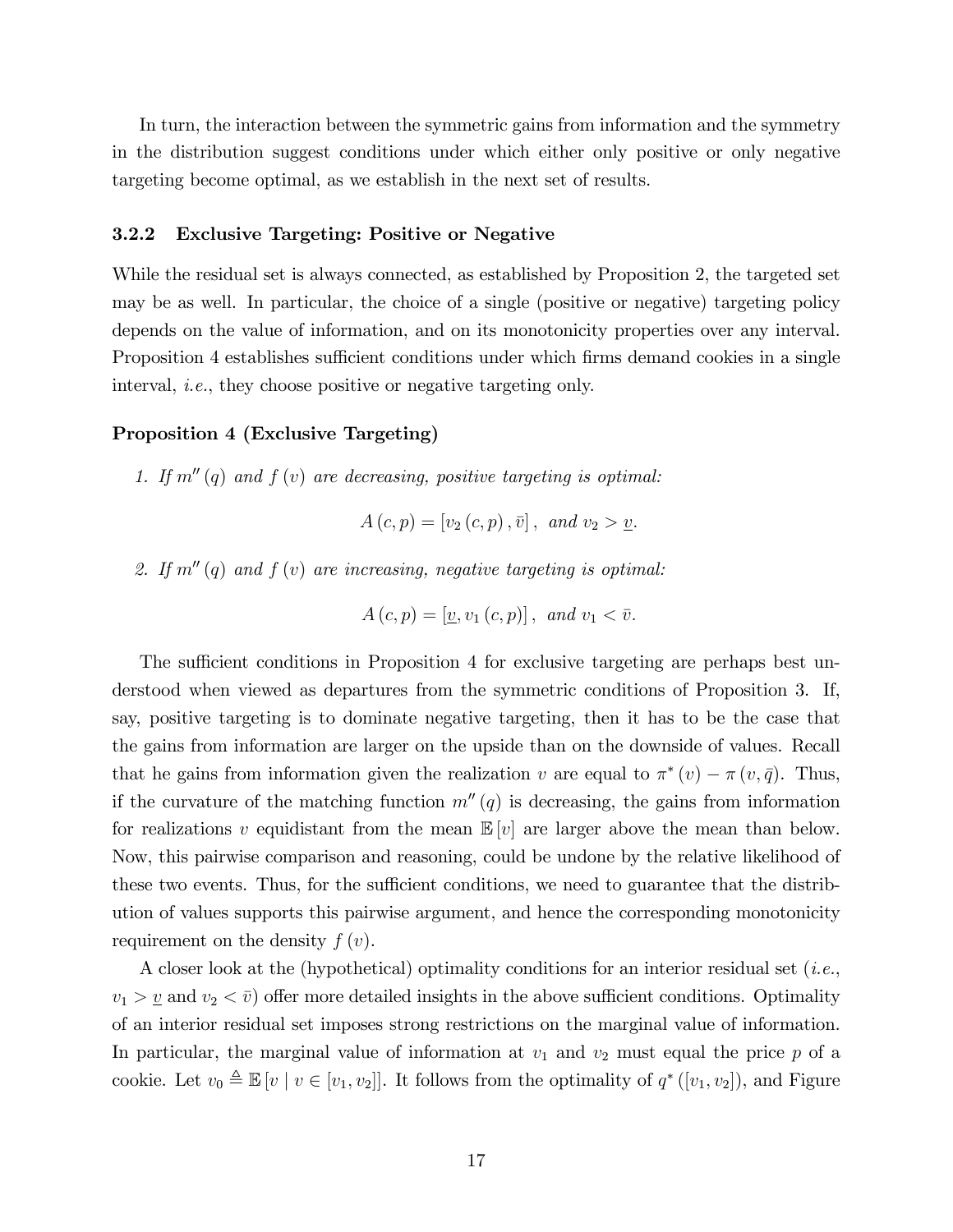2 provides the intuition, that the marginal value of information at  $v$  is given by

$$
\pi(v) - (\pi(v_0) + (v - v_0)\pi'(v_0)).
$$

Because its derivative is given by  $\pi'(v) - \pi'(v_0)$ , optimality of an interior residual set  $[v_1, v_2]$ requires

$$
\int_{v_1}^{v_2} (\pi'(v) - \pi'(v_0)) dv = 0.
$$
 (8)

Suppose for example that match values are uniformly distributed, so that  $v_0$  is equal to the midpoint  $(v_1 + v_2)/2$ . If  $m''(q)$  is nonincreasing, then the curvature of  $\pi(v)$  is nondecreasing, which implies that the left-hand side of  $(8)$  is positive. More generally, under the conditions of Proposition 4.1, the value of information at the top of any connected residual set is higher than at the bottom, which implies positive targeting. The opposite result holds under the conditions of Proposition 4.2.

The optimality of targeting consumers in a single interval can be traced back to the two sources of the value of information, *i.e.*, wasteful advertising for low types and insufficient advertising for valuable consumers. Proposition 4 relates the potential for mismatch risk to the properties of the match cost function. In particular, when the curvature of the matching cost function is increasing, it becomes very expensive to tailor advertising to high-value consumers. In other words, the risk of insufficient advertising is not very high, given the cost of advertising space. The firm then purchases cookies related to lower-valued consumers.<sup>9</sup> Finally, note that the distribution of match values must affect the targeting decision, as the advertiser trades off the amount of learning (related to the range of the residual set  $|v_2 - v_1|$ ) with the cost of acquiring the information (related to the probability measure of the targeted set). After all, the less likely events require a smaller expense in terms of the cost of cookies.

Figure 4 shows the complete-information profits and the equilibrium profit levels under positive targeting  $(A)$  and negative targeting  $(B)$ .<sup>10</sup>

## 3.3 Empirical Relevance

We conclude the section on the demand for information by discussing the relevance of positive- and negative-targeting strategies for online advertising. In practice, an advertiser may adopt both strategies, and the choice of one over the other in any specific context depends on the distribution of consumer values and on the cost of advertising. For instance,

<sup>&</sup>lt;sup>9</sup>Examples of matching cost functions with concave marginal costs include power functions,  $m(q) = q<sup>a</sup>$ with  $a < 2$ . Examples of convex marginal costs include those derived from the Butters (1977) exponential matching technology, *i.e.*,  $m(q) = -a \ln(1-q)$ , with  $a > 0$ , and power functions  $m(q) = q^a$ , with  $a > 2$ .

<sup>&</sup>lt;sup>10</sup>In both panels,  $F(v) = v, v \in [0, 1]$  and  $m(q) = q^b/b$ . In panel (A),  $b = 3/2$ , and in panel (B),  $b = 3$ .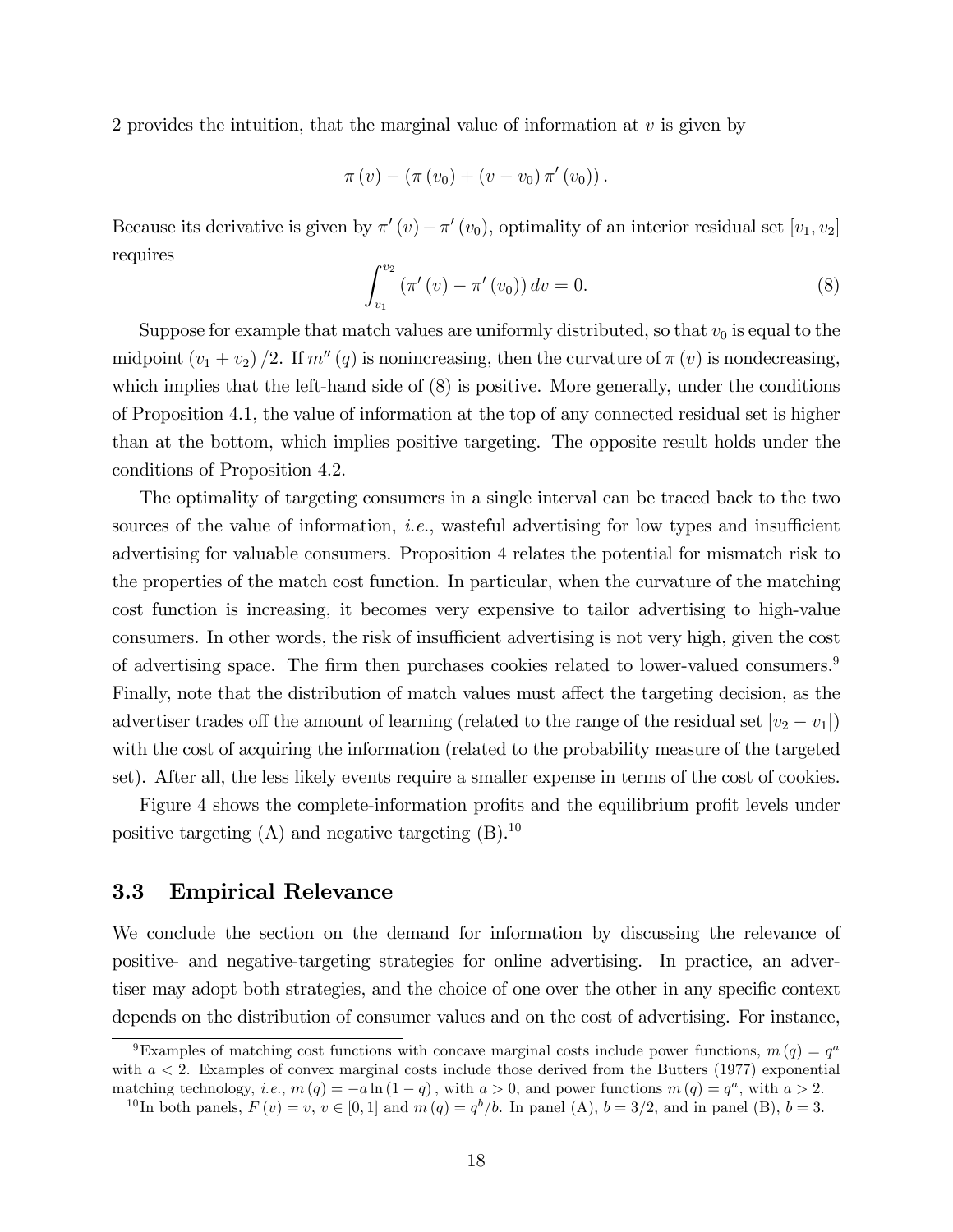FIGURE 4: POSITIVE OR NEGATIVE TARGETING



in the market for credit scores, a credit card company may want to acquire the profiles of consumers with the lowest scores, and make sure not to reach out to them; or it may select a small group of high credit-worthiness consumers, and reach out to them more aggressively.

Several recent studies provide indirect evidence in favor of adopting negative targeting to exploit the consumers' purchase cycle. For example, in the context of sponsored-search advertising, Blake, Nosko, and Tadelis (2013) document that eBay obtains a positive return on investment only for consumers who have not visited the eBay site in the last two months. A similar pattern for the profitability of different customers also appears in the case of (offline) direct-marketing companies documented by Anderson and Simester (2013). In both contexts, a cost-efficient strategy for retailers consists of acquiring information about consumers with recent purchases and appropriately reducing the amount of advertising directed at them. These consumers are both low-value (at this point in their purchase cycle) and low in number, relative to the overall population, which makes negative targeting especially profitable.<sup>11</sup>

Finally, as real-time bidding makes online data markets more integrated with the advertising exchanges, we can identify two contrasting forces in terms of our model. On the one hand, the combined sale of data and advertising favors positive targeting by construction. On the other hand, when the cost of the data is tied to the price paid for advertising, contacting high-value becomes increasingly costly. If targeting through cookies results in a higher marginal cost of advertising, advertisers may specify lower bids for selected consumer segments (*i.e.*, adopt negative targeting) in order to reduce their total expenditure.<sup>12</sup>

<sup>&</sup>lt;sup>11</sup>While advertisers may be able to identify their own repeat shoppers, they need to purchase third-party information about their competitors' customers who are at a similar stage in their purchase cycle.

<sup>&</sup>lt;sup>12</sup>Interestingly, when advertising and information are sold contextually, negative targeting is explicitly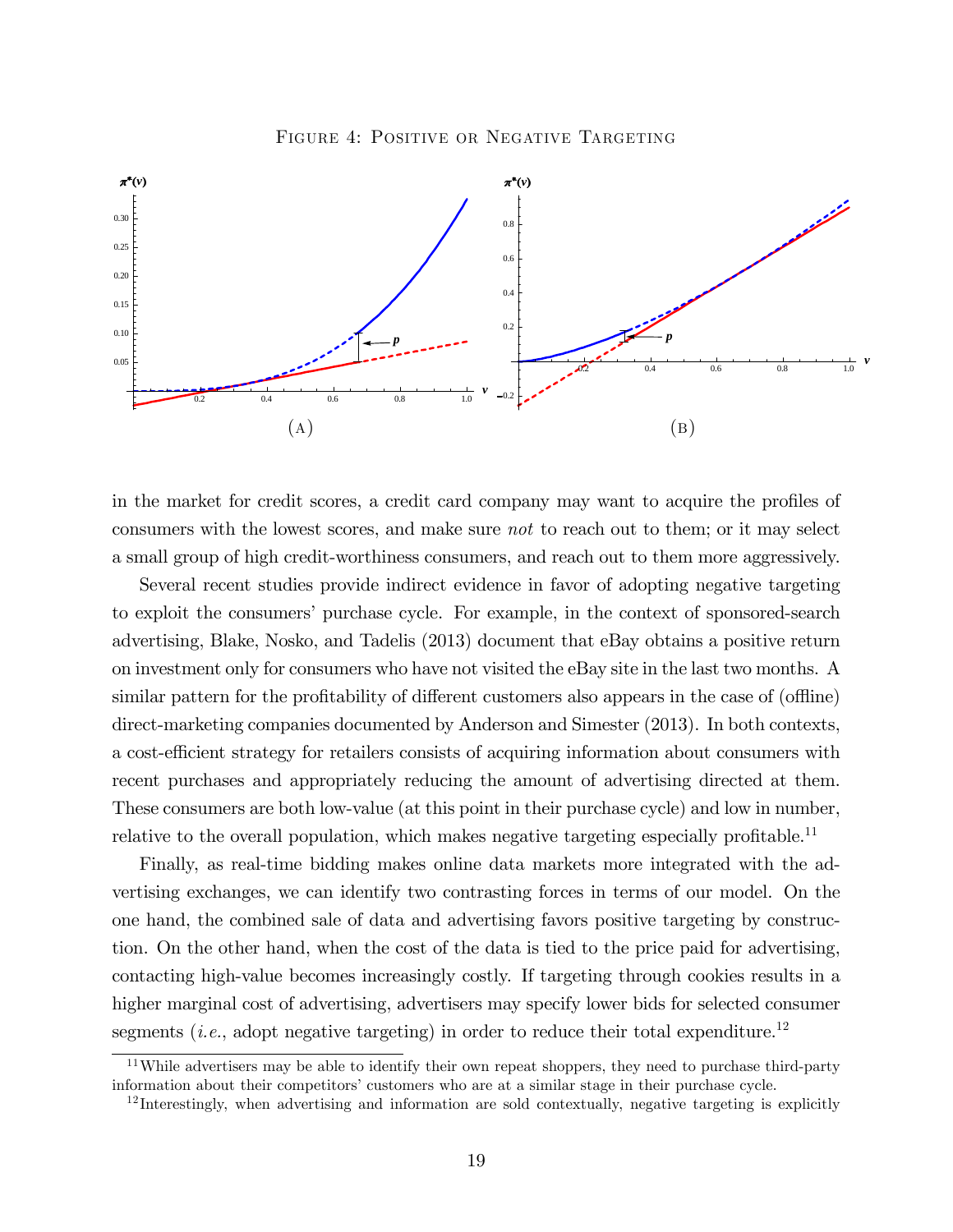## 4 The Price of Data

We now turn our attention to the optimal price of data, and we examine several aspects of monopoly pricing for cookies. We begin with the role of the cost  $c$  of advertising in the determination of the price p of cookies, and then we move to the implications of fragmented data sales and incomplete databases. We highlight the role of the residual set in determining the willingness to pay for information, and of the ability of the monopolist to influence its composition.

## 4.1 Data and Advertising: Complements or Substitutes?

We first examine the relationship between the cost of advertising  $c$  and the optimal monopoly price of cookies. We may interpret an increase in the cost of advertising  $c$  as an increase in the publisher's market power, which is associated with a higher ability to practice premium pricing of some impressions. For now, we restrict our attention to the response of the optimal price  $p^*(c)$  to changes in the cost c of advertising. We shall analyze the interaction between the data provider and the publisher in more detail in Section 6.

From the point of view of the advertiser, the data provider and the publisher are part of value chain to match advertiser and consumer. It is therefore tempting to view the interaction of the data provider and publisher as a vertical chain (formed by strategic complements), and to associate with it the risk of double marginalization. This would suggest that an increase in the cost  $c$  of advertising would lead optimally to a partially offsetting decrease in the price of information  $p^*(c)$ . But at closer inspection, the relationship between the price of data and that of advertising is more subtle.

The purchase of data may allow the advertiser to concentrate the purchase of advertising space on a smaller but highly relevant segment. Thus, from the point of view of the advertiser, the data provides an option whose value might be increasing as the advertising space becomes more expensive. Thus, the purchase of data acts as a strategic complement for the high value realizations, but as a strategic substitute for the low valuations. After all, after learning of a low value consumer, the advertiser lowers his matching intensity, and might even set it equal to zero.

Therefore, by necessity, data purchases act simultaneously as strategic substitutes as well as complements to advertising purchases. This subtlety in the interaction already appears in the binary environment that we introduced in Section 3.1 to which we now return. In fact, the following results are an immediate consequence of Proposition 1.

allowed as a refinement option by most large providers of advertising space, including Google, Yahoo!, and Facebook.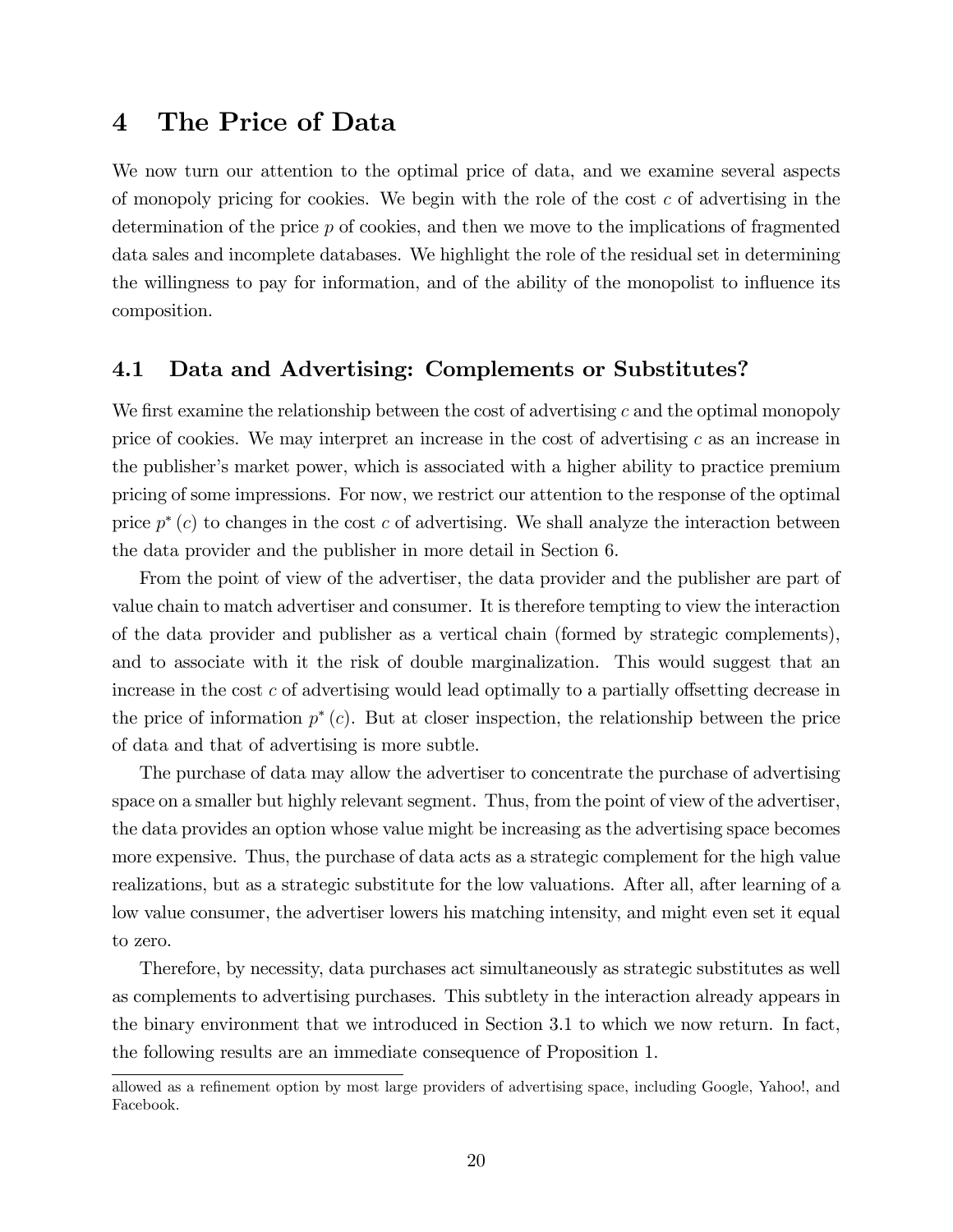#### Proposition 5 (Data and Adertising)

1. For all  $0 < c < 1$ , the monopoly price of a cookie is:

$$
p^*(c) = (1/2) \min \{c, 1 - c\}.
$$

2. The equilibrium sales of cookies are given by the targeted set  $A(c, p^*(c))$ :

$$
A(c, p^{*}(c)) = \begin{cases} [0, c/2] & \text{if } c < 1/2; \\ [(1 + c) / 2, 1] & \text{if } c \ge 1/2. \end{cases}
$$

3. The equilibrium price, sales and profits of the data provider are single peaked in  $c$ .

The data provider induces positive targeting when the cost of advertising  $c$  is sufficiently high and negative targeting when the cost of advertising is low. In consequence, the value of information is highest for intermediate levels of c. As a result, both the price of the data and the profits of the data provider are non-monotone in  $c$ . Intuitively, in the absence of information, advertisers choose either  $q_0 = 0$  or  $q_0 = 1$ , depending on the cost of the advertising space c. For very low and very high values of  $c$ , the availability of data modifies the optimal action only on a limited set of consumers. Consequently, the willingness to pay for information is also limited.

This simple example suggests which market conditions are more conducive to the profitability of a data provider. Perhaps contrary to a first intuition, niche markets with a high cost of advertising space and few profitable consumers are not necessarily the best environment. While the availability of data would have a large impact (demands for advertising would be nil without information), the data provider's profits are constrained by the low levels of surplus downstream. Instead, markets with relatively large fractions of both profitable and unprofitable consumers yield a higher value of information, which translates into higher prices for data and higher provider profits.

In the following subsections, we take the price of advertising as given, and we focus on the role of market structure in the data sector. In Section 6, we take a more comprehensive look at the interplay of markets for data and advertising. In particular, we derive conditions under which a data provider and a publisher of advertising space have aligned or conflicting interests, and we leverage our results from Section 3 to explore how the data provider can profitably influence the price of advertising.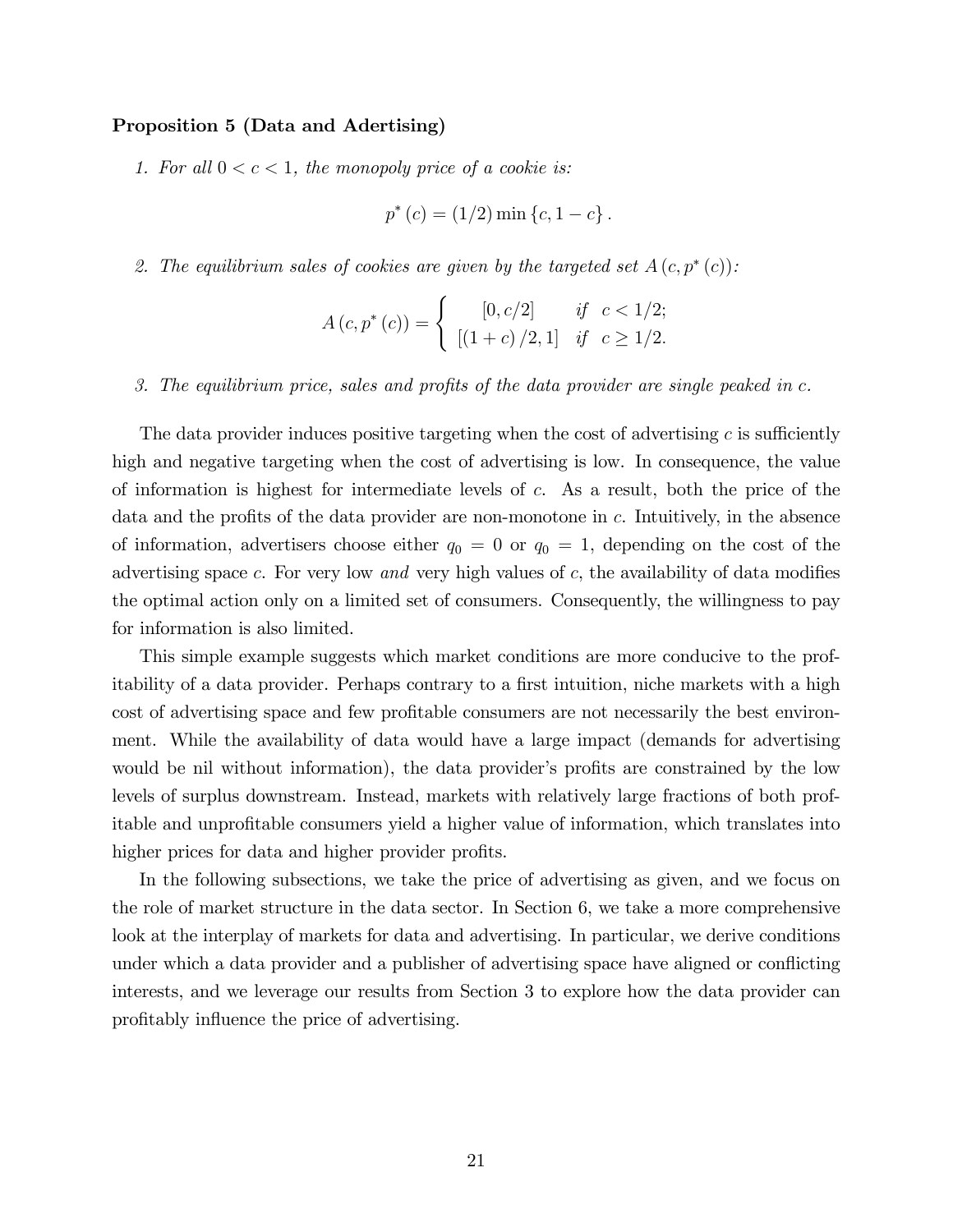## 4.2 Data Sales Fragmentation

We have so far assumed a monopoly structure for the data industry. While the leading firms in this industry may currently hold considerable market power, the industry structure is evolving rapidly. Therefore, we assess the consequences of competition among sellers, and of the structure of the data industry more in general. In particular, we focus on the externalities that each seller's price imposes on the other sellers through the composition of the advertisers' residual set.

Formally, we consider a continuum of data sellers, and we assume that each one has an exclusive over one consumer. Thus, each seller sets the price for one cookie only. This assumption corresponds literally to a market where individual users are able to sell their own data. It is also very closely related to the business model of the *data exchange*. In this model, a data provider does not buy and resell information, but simply offers a platform for matching individual buyers and individual sellers, who set their own prices.<sup>13</sup>

For simplicity, we assume conditions under which positive targeting is optimal, and consider an advertiser's willingness to pay for cookie v as a function of his targeted set  $A = [v_2, \bar{v}]$ . The *inverse demand*, the willingness to pay  $p(v)$ , for a cookie with valuation  $v < v_2$  is given by the differential profit with respect to cookie  $v$ :

$$
p(v, v_2) \triangleq (\pi(v, q^*(v)) - \pi(v, q^*(\mathbb{E}[v' | v' \le v_2])))
$$
 (9)

We look for a symmetric pricing equilibrium in which advertisers choose positive targeting. We can think of each seller choosing a threshold  $v$  to maximize profits given the advertisers' purchasing strategy, and all other sellers' prices, which are summarized by the threshold  $v_2$ . Thus, a symmetric equilibrium cutoff solves the following problem:

$$
v_2 = \arg \max_{v} [p(v, v_2) (1 - F(v))].
$$

The key difference with the monopoly problem lies in the residual advertising intensity  $q^*$  ( $\mathbb{E}[v' | v' \le v_2]$ ), which cannot be influenced by the price of any individual seller. More precisely, suppose the monopolist were to consider an expansion in the supply of cookies, and hence a lowering of the threshold  $v_2$ . By expanding the supply, he would reduce the gap between complete and prior information profits for the marginal consumer  $v_2$ . Naturally then, the monopolist would have to lower the price. But at the same time, the composition

 $13$  For a description of integrated sales and separate billing, se Cost vs. Value: Third-Party Targeting Data in the Demand-Side-Platform and Exchange Landscape, Ad Exchanger, February 14th, 2011. http://www.adexchanger.com/agencies/cost-vs-value. For a more detailed description of the data exchange model, see http://www.bluekai.com/bluekai-exchange.php.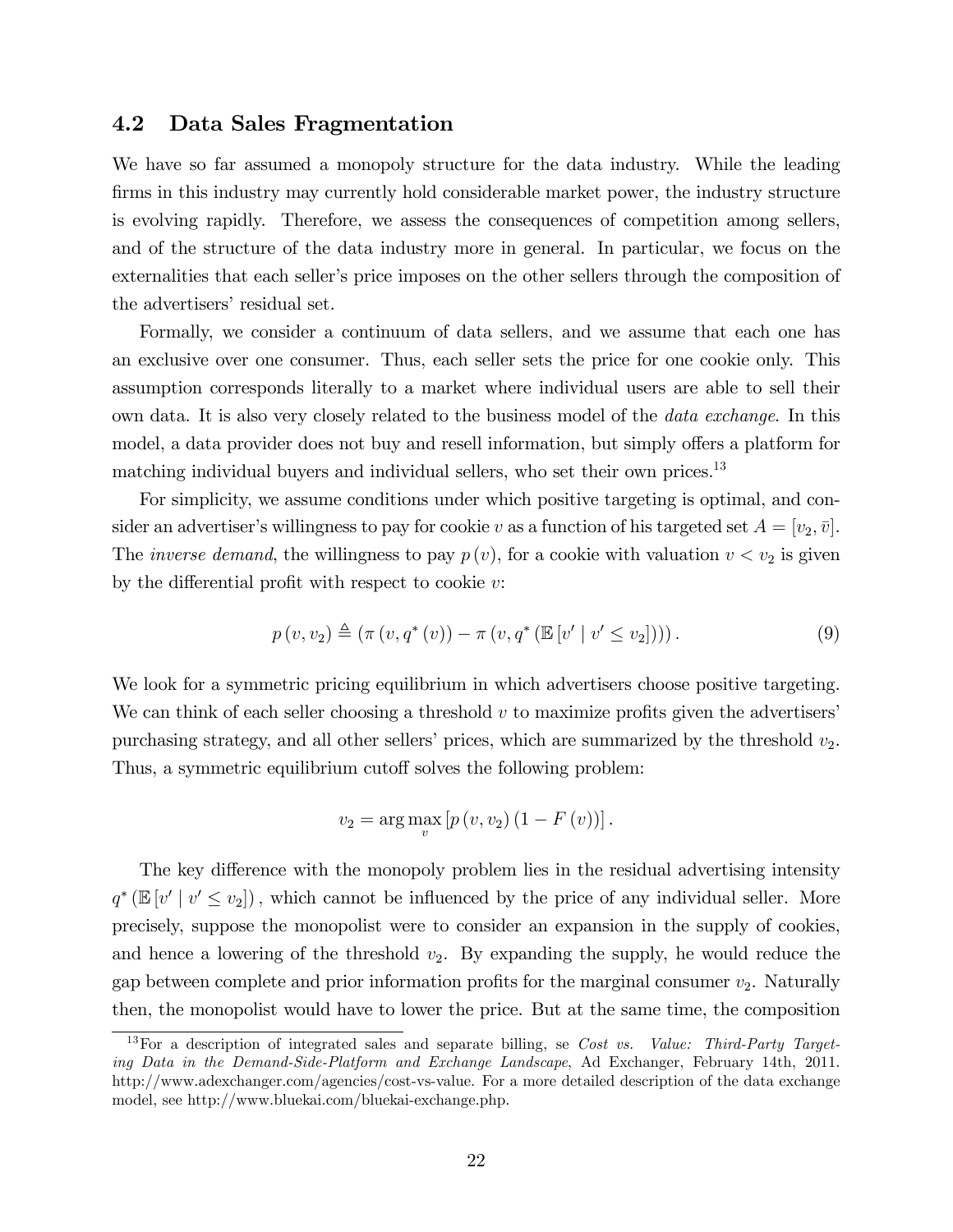of the residual set will have changed. In fact, the average value on the residual set will have decreased, and thus the advertising level on the residual set will be lower. But this means that the value of information for the marginal consumer just below the targeted set has increased, and hence the marginal buyer just below the threshold will have a higher value of information. Now, this effect provides an additional incentive to lower prices and expand supply for the monopolistic data provider. But competing sellers do not internalize the positive externality present across cookie sales. Higher prices under fragmented data sales are then due to the lack of a strong compensating effect.

The fragmented data sales is illustrative of a more general result. Suppose we were to consider n symmetric data sellers, each holding information about a measure  $1/n$  of consumers distributed identically according to  $F(v)$ . The *n* sellers set prices simultaneously. Consider now the trade-off facing a specific seller. She knows that, by lowering her price, all advertisers will purchase more from her, as well as from everyone else. This occurs because the action on the residual set will decrease only slightly. However, as for the case of fragmented sales, the compensation effect is attenuated in equilibrium by the fact that all other sellers are holding their prices Öxed. Thus, in a symmetric equilibrium the price is increasing in  $n$ . As the number of sellers grows large, the equilibrium price approaches the price under fragmentation, where the action on the residual set is constant. When we contrast the equilibrium price with the case of a data monopolist, we obtain the following comparison.

#### Proposition 6 (Equilibrium under Data Fragementation)

- 1. The symmetric equilibrium price of cookies with a continuum of data sellers  $\bar{p}$  is higher than the monopoly price  $p^*$ .
- 2. The symmetric equilibrium price with n independent and exclusive data sellers  $p^*(n)$ is increasing in n, and approaches  $\bar{p}$  as  $n \to \infty$ .

Clearly, any duplication in the datasets will drive prices down, as sellers are only able to capture the incremental value of their information. In particular, there will exist a critical level of duplication for which the monopoly and the oligopoly prices are equal.

### 4.3 Reach of the Database

So far, we implicitly assumed that the monopolist's dataset is complete, *i.e.*, it has *maximal* reach. We now explore the implications of limited reach on the monopoly price of cookies, and on the equilibrium profits of the data provider and the advertisers.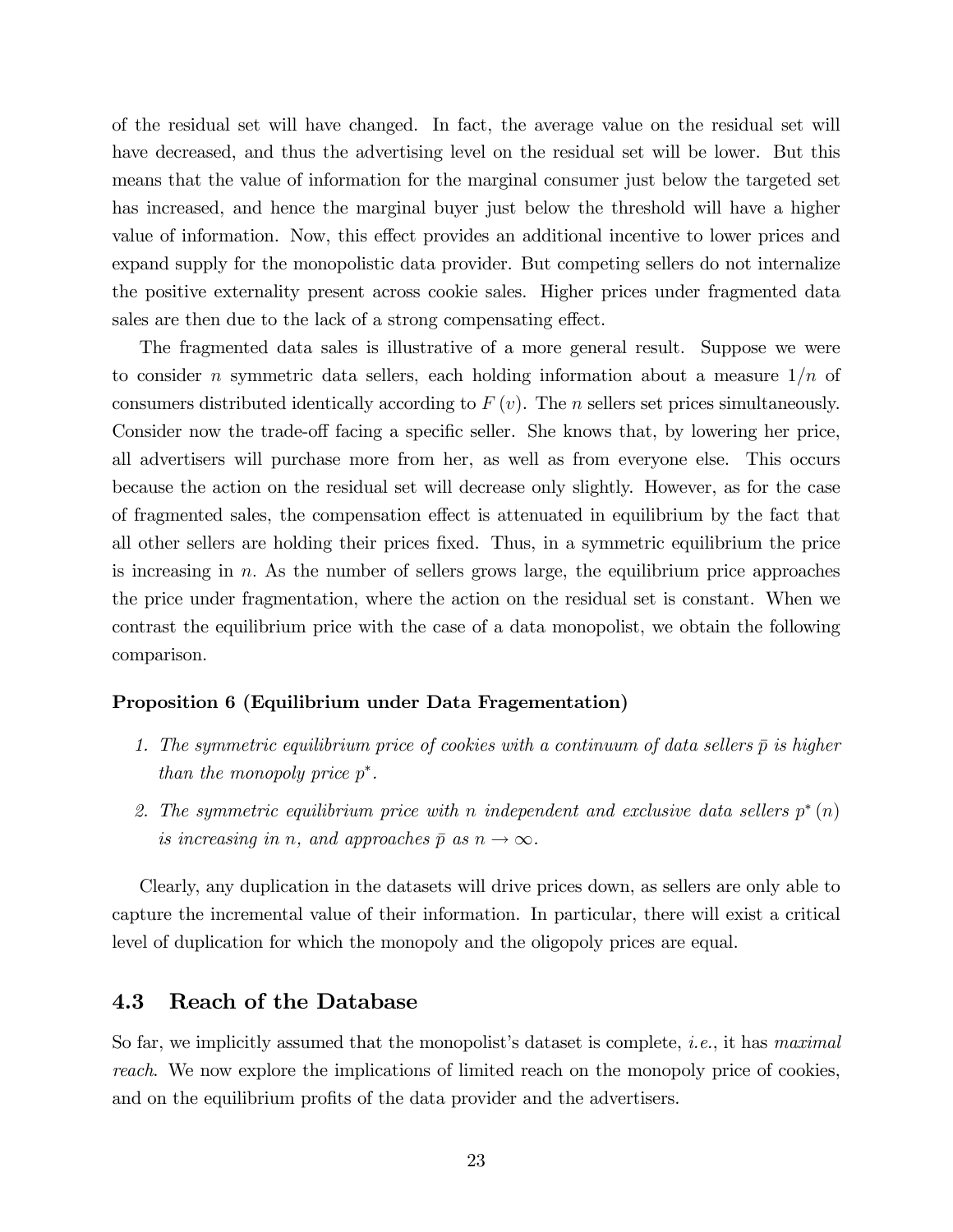We assume that the data provider owns information about a fraction  $\beta < 1$  of all consumers. Advertisers know the distribution of match values of consumers present in the database, and of those outside of it. For simplicity, we further assume that the two distributions are identical, so that the measure of consumers in the dataset is given by  $\beta F(v)$ . In real-world data markets, consumers in a database may have different characteristics from those outside of it, and the presence of a cookie on a given consumer is informative per se.

#### Proposition 7 (Reach and Demand)

Assume exclusive (positive or negative) targeting is optimal. The advertisers' marginal willingness to pay  $p(A, \beta)$  is increasing in  $\beta$  for all A.

Intuitively, the availability of more data improves the monopolist's profits. The more surprising part of the result is that demand for information shifts out as more consumers are reached by the database. The reason behind this result can be traced back to the effects of a larger database on the optimal action in the residual set  $q^*(A^C)$ . When positive targeting is optimal (so that  $A = [v_2, \bar{v}]$ ), the average type in the residual set  $A^C$  is given by

$$
\mathbb{E}[v \mid v \in A^C] = \beta \mathbb{E}[v \mid v \le v_2] + (1 - \beta) \mathbb{E}[v]. \tag{10}
$$

Because the average type is decreasing in  $\beta$  for all A, the quantity of advertising demanded on the residual set is decreasing in  $\beta$ . Thus, the willingness to pay for information on the *marginal* consumer  $v_2$  increases. A similar argument applies to the case of negative targeting.

This result does not, however, imply that the monopolist wishes to raise prices as the reach  $\beta$  increases. On the contrary, Proposition 8 identifies sufficient conditions under which a database with a wider reach is sold at a lower unit price.

#### Proposition 8 (Reach and Monopoly Price)

Suppose the matching costs are quadratic and values v are distributed according to  $F(v) = v^{\lambda}$ , with  $v \in [0, 1]$  and  $\lambda \in (0, 1)$ . If exclusive targeting is optimal, then the monopoly price  $p^*(\beta)$ is strictly decreasing in the reach  $\beta$ .

As the reach of the database  $\beta$  increases, the optimal monopoly price is pushed lower by two effects. First, the willingness to pay for any targeted set increases (Proposition 7), which makes raising price and restricting supply more costly. Second, the optimal action in the residual set is now more sensitive to the price of cookies. This is due to the compensating effect: the average consumer outside the targeted set becomes less likely to have a high match value; as a consequence, the quantity of advertising demanded on the residual set decreases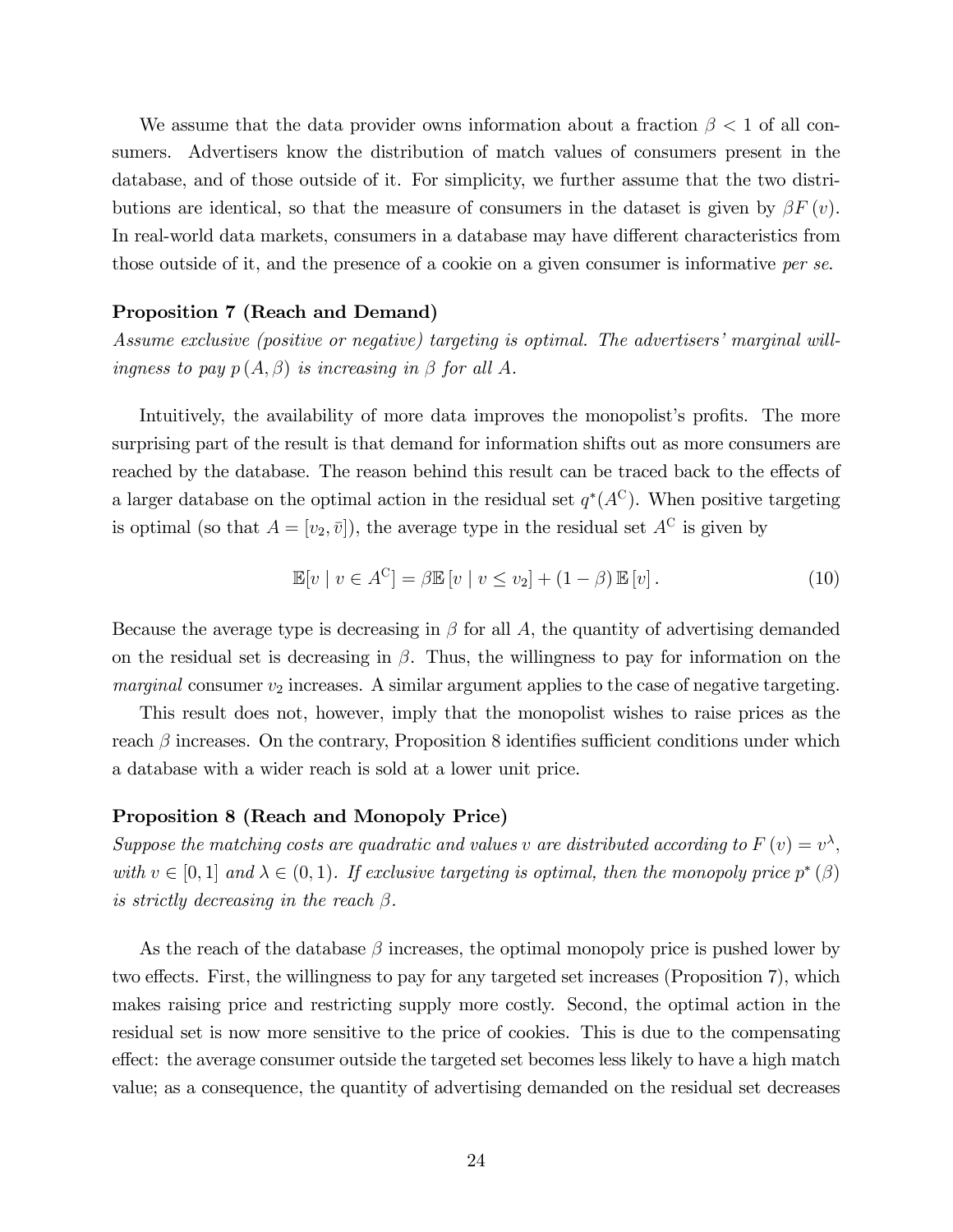faster as the targeted set expands. Both these effects induce the monopolist to lower price and expand supply as the database becomes less limited.

Two final remarks are in order. First, a reduction in price implies an increase in the *range* of data sold by the monopolist  $|v_2, \bar{v}|$  as the reach  $\beta$  increases. Therefore, an increase in reach  $\beta$  leads to higher data sales. Thus advertisers pay a lower price and access more information, which implies their profits increase. This means an increase in data availability can induce a Pareto improvement in the market for information.<sup>14</sup>

Second, note that the price of information is not necessarily continuous or monotone in the reach parameter  $\beta$ . In particular, jumps may occur when the targeting policy induced by the monopolist switches from joint (both positive and negative) targeting for low reach values  $\beta$  to exclusive (positive *or* negative) targeting for high reach values  $\beta$ .

## 5 Beyond Linear Pricing

We have focused so far on a fairly specific set of information structures (cookies-based) and pricing mechanisms (linear prices). We now generalize our analysis of data sales to address two closely related questions:  $(i)$  What is the optimal mechanism to sell information in our environment? *(ii)* Are there conditions under which pricing of individual cookies can implement the optimal mechanism?

Up to now, we assumed that the advertisers are symmetric in the distribution of the match values. Moreover, the advertisers attached the same willingness to pay to a consumer with match value v. Thus, from an ex-ante point of view, the advertisers are all identical, and their common ex ante value of information is assumed to be known to all market participants, including the data provider. Therefore, it is as if the data provider has complete information about the preferences of the advertisers. Now, in this precise setting, a data provider who could choose among unrestricted information and pricing policies would be able to extract the entire ex ante surplus from the advertisers. In particular, he could allow unrestricted access to the entire database and charge a bundle price equal to the ex-ante value of information.

However, the assumption of complete information appears to be too strong in the world of "big data" where advertisers are heterogeneous. In this section, we shall therefore allow for a private-information component in the advertisers' willingness to pay to match with a consumer with characteristics  $v$ . Thus, we consider advertisers who differ in their marginal willingness to pay, denoted by  $\theta \in \Theta = [0, 1]$ . Extending the earlier expression (1), the net

 $14$ In Section 6, we address the effect of higher data sales on the market for advertising.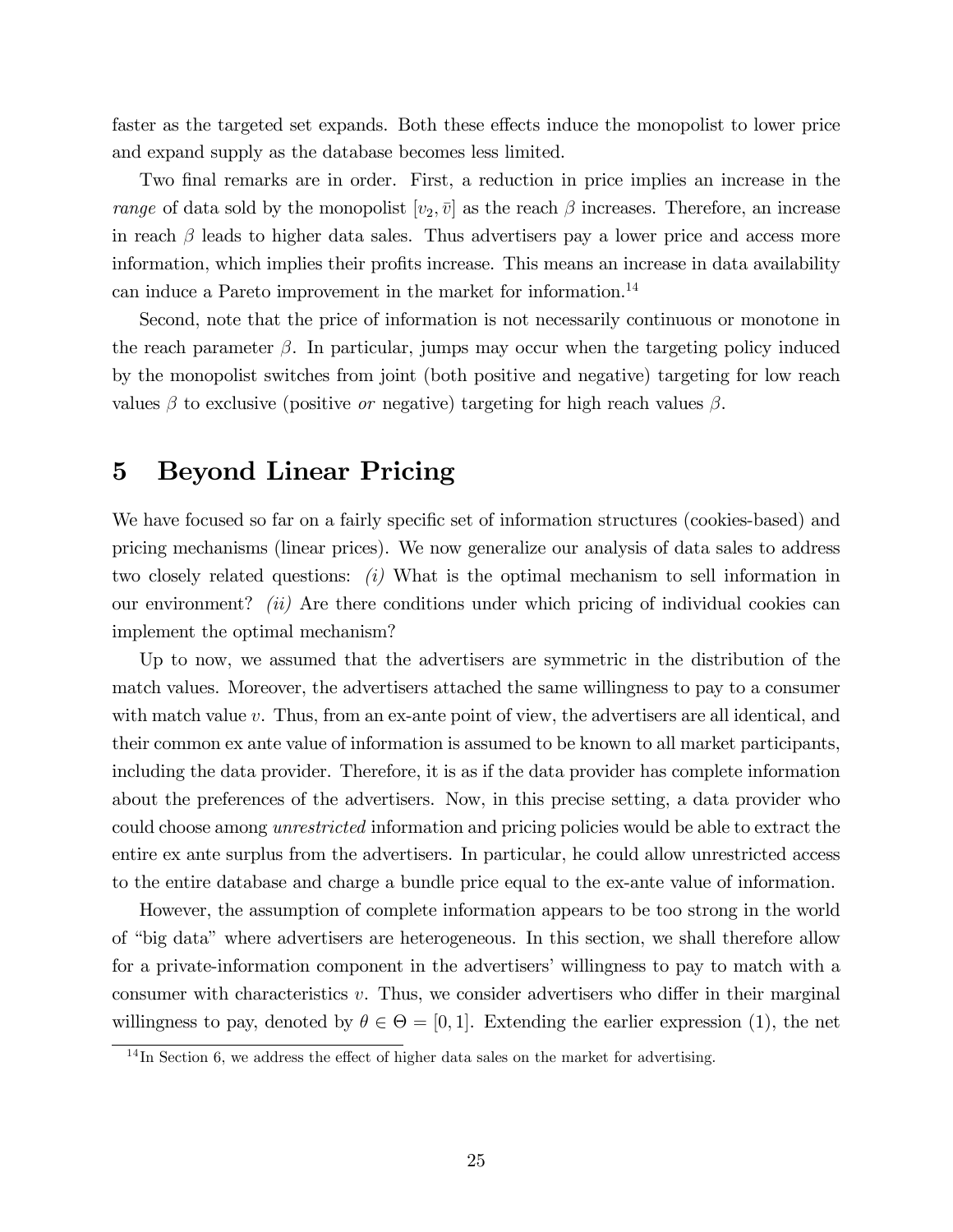value of a match is now given by:

$$
\pi(v, q, \theta) \triangleq \theta vq - c \cdot m(q).
$$

The marginal willingness to pay  $\theta$  is private information to each advertiser and is distributed in the population of advertisers according to a continuous distribution function  $G(\theta)$  with density  $g(\theta)$ . For this section, we return to the binary decision environment of Section 3.1, and restrict attention to binary decisions  $q \in \{0, 1\}$  of the advertiser (or alternatively linear matching cost  $m(q) = q$ . The net value of a match is then given by, extending the earlier expression (3):

$$
\pi^*(v,\theta) \triangleq \max\left\{\theta v - c, 0\right\}.
$$

Thus, for advertising to generate positive value, the realization of  $\theta$  must exceed c.

We now explore the data provider's ability to screen advertisers by offering different information policies, and by pricing the amount of information in a nonlinear way. We begin our analysis with noiseless information policies and characterize the optimal mechanism within the class of noiseless information structures. In fact, in Appendix B, we establish that noiseless information policies remain optimal even when we consider arbitrary information structures. This result (Proposition 12) requires substantial additional language and notation for general information structures that goes beyond the one used in the main text, and is thus relegated to the Appendix.

With binary actions, the socially efficient information policy can be induced by a threshold  $x^*(\theta)$  that informs advertisers perfectly and without noise about the match value v if and only if v exceeds the threshold  $x^*(\theta)$  given by:

$$
x^*(\theta) = \frac{c}{\theta}.\tag{11}
$$

In other words, the data provider can attain the efficient allocation of information through an information policy based on cookies. Under the efficient information policy, each advertiser receives information about every realization of v such that  $v \geq x^*$  ( $\theta$ ). Each advertiser would then adopt positive targeting, i.e., contact all consumers it receives a signal about, and ignore the residual users. The expected gross value of the efficient information policy for an advertiser with willingness to pay  $\theta$  is:

$$
w^{\ast}\left(\theta\right) \triangleq \int_{\frac{c}{\theta}}^{1}\left(\theta v - c\right)dF\left(v\right).
$$

Now consider an arbitrary noiseless information policy with threshold  $x$ . The value of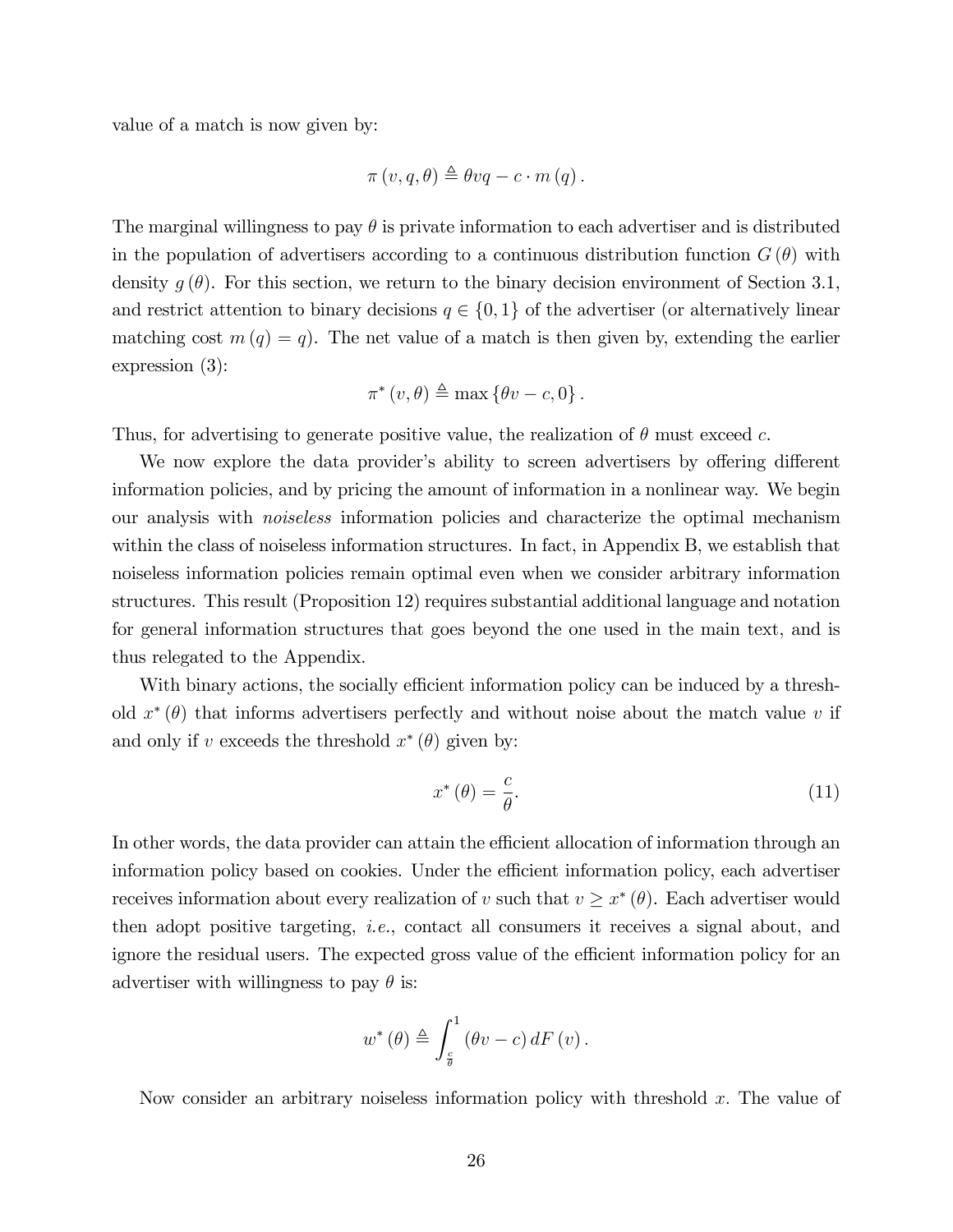this information structure to an advertiser with willingness to pay  $\theta$  is given by:

$$
w(\theta, x) \triangleq \int_{x}^{1} (\theta v - c) dF(v).
$$
 (12)

Note the submodularity property of  $w(\theta, x)$ , namely that  $\partial^2 w(\theta, x) / \partial \theta \partial x = -v < 0$ . Therefore, any implementable information policy leads to more data, and hence lower thresholds x, being assigned to advertisers with higher willingness to pay  $\theta$ . Given the noiseless nature of the information policy, the above problem  $(12)$  is akin to a nonlinear pricing problem, where the quantity variable is the amount of information, or the number of cookies sold.

In the associated direct revelation mechanism, each advertiser communicates his willingness to pay, and in exchange is offered a set of cookies and a price for the bundle of cookies. The set of cookies is determined by the threshold  $x(\theta)$  and hence the associated quantity of cookies is

$$
Q(\theta) \triangleq 1 - F(x(\theta)),
$$

and we denote the transfer payment in the direct mechanism by  $T(\theta)$ . As in the standard analysis of revenue-maximizing mechanisms, we impose a regularity condition such that the local incentive conditions generate the requisite monotone allocation, which in this context is simply the requirement that the "virtual utility"

$$
\theta - \frac{1 - G(\theta)}{g(\theta)}\tag{13}
$$

is increasing in  $\theta$ . We maintain this restriction for the remainder of this section.

#### Proposition 9 (Information Policy)

The optimal information policy involves a noiseless information policy with threshold  $x(\theta)$ given by:

$$
x(\theta) = \frac{c}{\theta - \frac{1 - G(\theta)}{g(\theta)}}.
$$
\n(14)

Perhaps the surprising element in the determination of the information policy is that the distributional information about the match values (*i.e.*,  $f(v)$  or  $F(v)$ ) does not appear in the description of the optimal information allocation. This results from the linearity of the utility of all types  $\theta$  in the number of user contacts, *i.e.*, differences in willingness to pay originate from the match values v only.

The direct mechanism establishes some key properties of the information policy. In particular,  $T(\theta)$  and  $Q(\theta)$  are strictly increasing in  $\theta$ , as shown in Proposition 10.1. But a related, indirect mechanism speaks more directly to the problem of data selling and access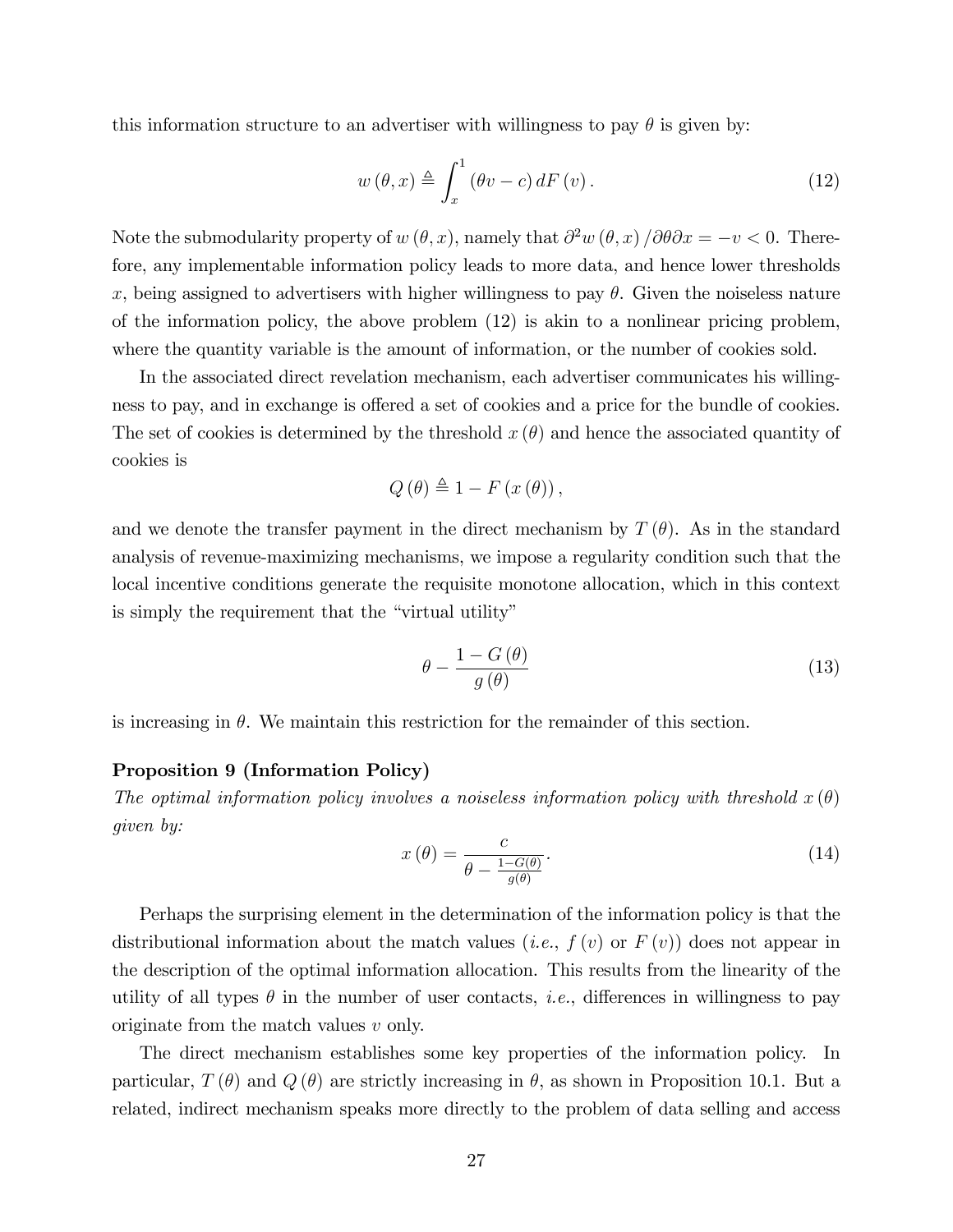to the database. Namely, the data provider could specify a nonlinear pricing scheme, or conversely a price for incremental access to the database. With  $Q(\theta)$  strictly increasing in  $\theta$ , we can define a nonlinear pricing scheme, which associates every quantity  $Q$  with the transfer of the corresponding type  $Q^{-1}(\theta)$ :

$$
P(Q) \triangleq T(Q^{-1}(\theta)).
$$

We can then define the price  $p(Q)$  as the price for incremental access to the database, or the marginal price that we can readily interpret as the price of an additional cookie:

$$
p(Q) \triangleq P'(Q).
$$

We can then establish, under slightly stronger regularity conditions than (13), that the incremental pricing  $p(Q)$  implements the direct mechanism as an indirect mechanism. In fact, the data provider offer access to additional cookies at a declining price that mirrors the logic of quantity discounts as in Maskin and Riley (1984).

#### Proposition 10 (Prices and Quantities)

- 1. The number of cookies sold,  $Q(\theta)$  and the transfer  $T(\theta)$  are increasing in  $\theta$ .
- 2. The incremental cookie price  $p(Q)$  is decreasing in Q and decentralizes the direct optimal mechanism if  $(1 - G(\theta))/g(\theta)$  is decreasing.

Thus, the data provider can decentralize the optimal direct mechanism by allowing advertisers to access a given portion of the database, with volume discounts for those who demand a larger amount of cookies. This establishes an equivalent implementation of the optimal mechanism, based on advertiser self-selection of a subset of cookies. In this sense, we can view linear prices as simple approximations to the optimal mechanism in this particular case.<sup>15</sup>

If we extend the interpretation to a common value distribution (and hence with vertical differentiation), then we still have a cookie-pricing scheme. In this scheme, the identity of the cookies sold matters, and the mechanism features a decreasing price for less valuable cookies. Furthermore, the most valuable cookies will be sold to all participating advertisers (*i.e.*, those with sufficiently large virtual valuations), while intermediate-value cookies are assigned to high- $\theta$  buyers only. In other words, the mechanism features an endogenous level of exclusivity for each cookie that is decreasing in  $v$ . Exclusivity therefore emerges as a necessary condition for revenue maximization, even in the absence of downstream competition or congestion effects among advertisers.

 $15$ See Rogerson (2003) for bounds on the loss in profits from simpler mechanisms such as linear pricing.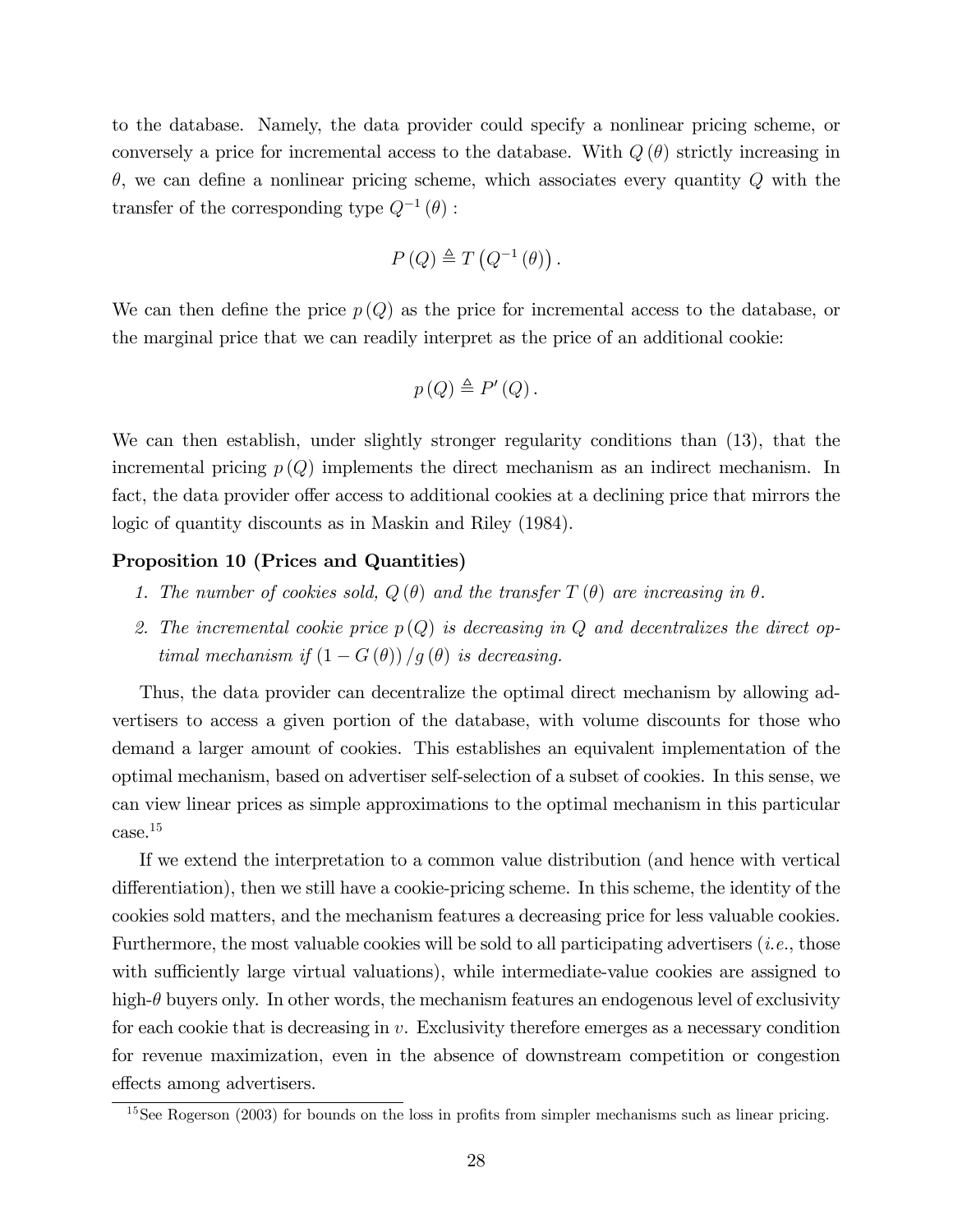## 6 Data and Advertising Market Interaction

In this section, we return to linear pricing of cookies in order to examine the interaction between the markets for data and online advertising. We seek to assess  $(a)$  the effect of the price of data p on the advertising publisher's revenue, and (b) the effect of the unit price of advertising  $c$  on the data provider's revenue. Understanding these cross-market externalities will allow us to study the data provider's pricing problem in richer scenarios. In particular, in Section 6.1, we consider the monopoly price of cookies when the unit price of advertising is determined endogenously; and in Section 6.2, we let the data provider sell cookies either to the advertisers or to the publisher, and we determine which side of the advertising market yields higher profits. $16$ 

Both the effect of the price of information on the total demand for advertising space and the effect of the cost of advertising on the demand for data are unclear a priori. For instance, the total demand for advertising space may increase or decrease in the amount of information available to advertisers, depending on whether the data is used for positive or negative targeting. Likewise, a lower marginal cost of advertising space increases the advertisers' downstream surplus, but it also decreases the value of information by reducing the cost of advertising to the residual set.

To formalize these trade-offs, consider the total demand for advertising space as a function of the targeted set  $A(c, p)$ . Because any advertiser who wishes to generate match intensity q with a consumer must purchase an amount of space equal to  $m(q)$ , the total demand for advertising is given by

$$
M(A) = \int_{A} m(q^*(v)) dF(v) + \int_{A^C} m(q^*(A^C)) dF(v).
$$
 (15)

We are interested in the effect of the amount of data sold  $\mu(A)$  on the total demand  $M(A)$ . Suppose for now that negative targeting is optimal, *i.e.*, the residual set is given by  $A^C(c, p) =$  $[v_1, \overline{v}]$  for some threshold  $v_1(c, p) > v$ . As the price of data increases,  $v_1$  decreases and the publisher replaces  $m(q^*(v_1))$  with  $m(q^*([v_1,\bar{v}]))$ , which is higher. At the same time, the average match value  $\mathbb{E}[v \mid v \geq v_1]$  decreases, thus reducing the match intensity with every consumer in the residual set. Figure 5 compares the demand for advertising  $m(q(v))$  for fixed targeted and residual sets, under two different matching cost functions.

As is intuitive, the total demand for advertising (i.e., the area under the solid lines) is

 $16$  In the online advertising industry, sellers often purchase third-party data. For example, The Economist acquires Bizo Private Audience Targeting through the BlueKai Data Exchange, in order to enable demographic targeting (http://www.economist.com/cookies-info). In Australia, Yahoo!7 uses Acxiom's offline data to improve its targeting capacity online (http://www.acxiom.com/press-releases/2012/acxiomannounces-Örst-quarter-results/).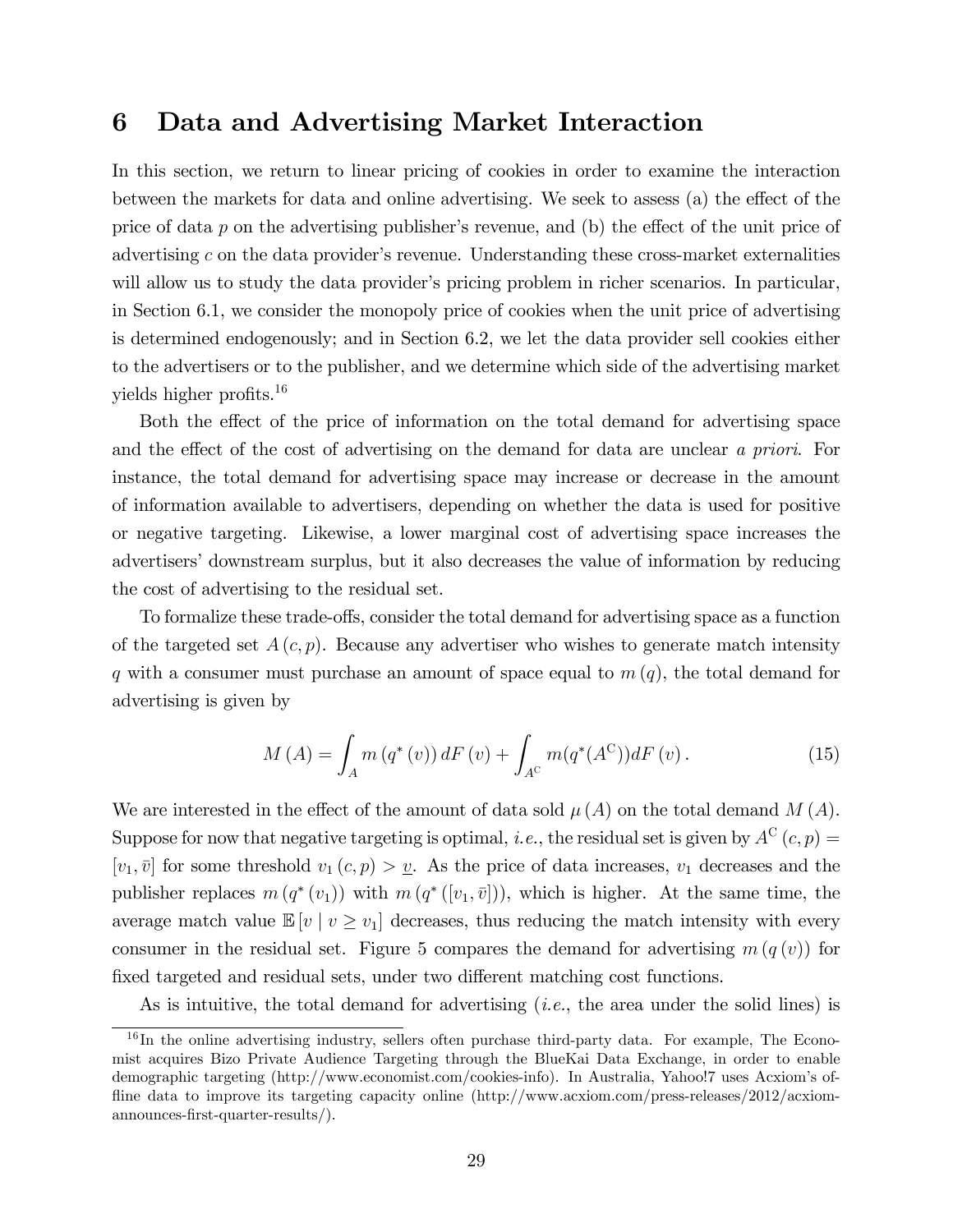



increasing in the measure of the targeted set A when the complete-information demand for advertising is convex in v.

Figure 5 helps to clarify the effect of the marginal cost of advertising c on the data provider's revenue. Suppose the unit cost of advertising space  $c$  increases. Everything else constant, this induces advertisers to reduce their demand for advertising space. In particular, if the complete-information demand for advertising is convex in  $v$ , a reduction in the amount of data purchased reduces the total advertising expenditure. Thus, when  $c$ increases, advertisers' marginal willingness to pay for advertising decreases and so does the revenue of the data provider.

Proposition 11 formalizes the interaction of the data and advertising markets by relating the nature of the cross-market externalities to the properties of the matching cost function.

## Proposition 11 (Market Interaction) Assume extreme (positive or negative) targeting is optimal.

- 1. If  $m'(q)$  is log-concave, the data provider's revenue is decreasing in c, and the publisher's revenue is decreasing in p.
- 2. If  $m'(q)$  is log-convex, the data provider's revenue is increasing in c, and the publisher's revenue is increasing in p.

Note that convexity of the complete-information demand for advertising is equivalent, in terms of the primitives of our model, to the log-concavity of the marginal cost of matching. In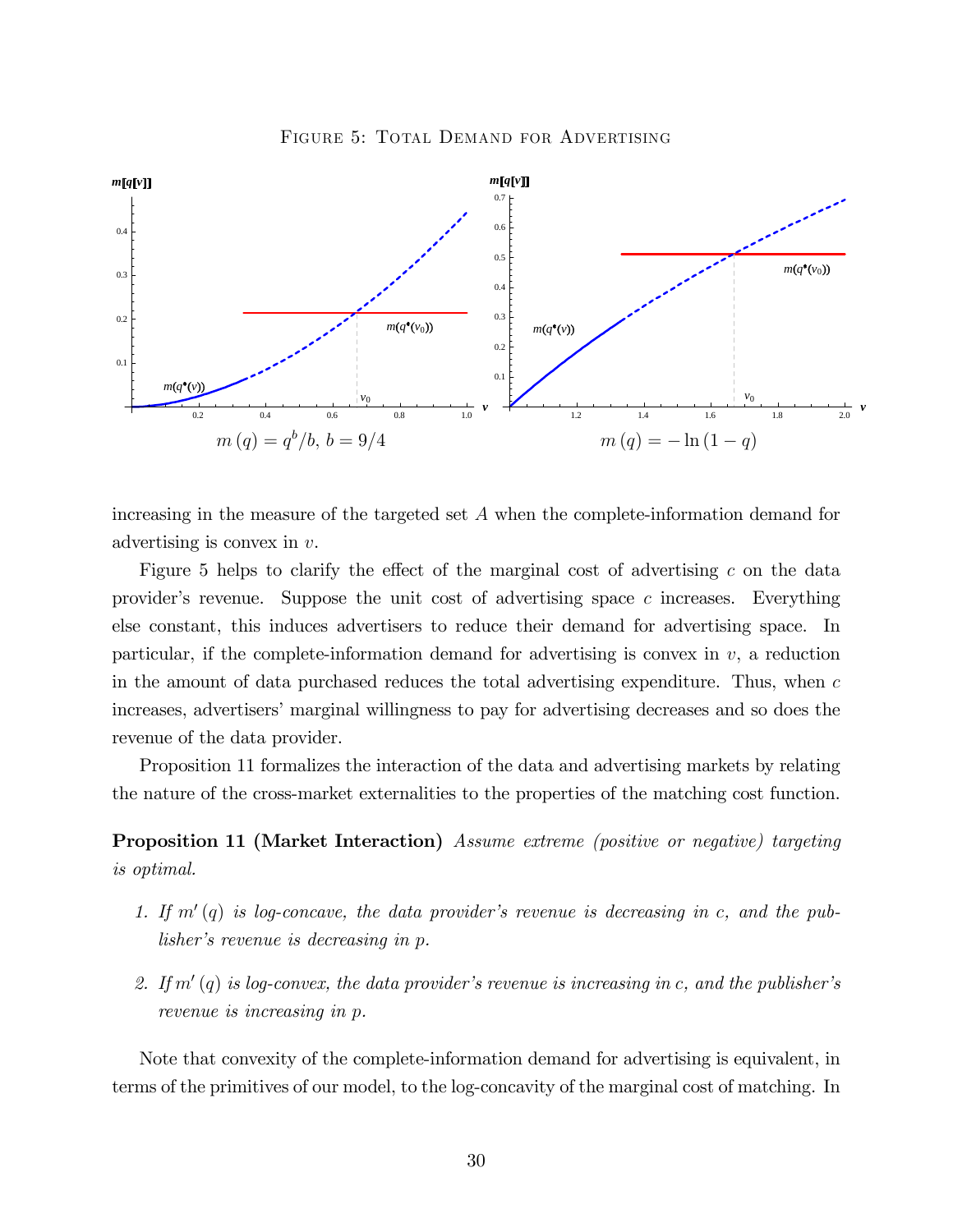turn, log-concavity and log-convexity of  $m'(q)$  are sufficient to establish the sign of the crossmarket externality. Finally, the conditions in Proposition 11 are related to the optimality of positive vs. negative targeting (see Proposition 4). In particular, positive targeting requires convexity of  $q^*(v)$ , while negative cross-market externalities require convexity of the composite function  $m^*(q(v))$ . Thus, the optimality of positive targeting implies negative cross-market externalities, but not vice-versa.

## 6.1 Endogenous Cost of Advertising

We now leverage our results on market interaction to assess how the monopoly price of cookies responds to competition in the "downstream" market for advertising. We introduce a fixed supply of space M for each user i. This may correspond to a limit on the actual physical space on web pages that the user can access, or to a limit on the user's attention span.

We consider a game in which the data provider sets the price of cookies, advertisers buy information, and then compete for a fixed supply of advertising space. In equilibrium, the prices of cookies and advertising space are such the data provider and the advertisers maximize profits, and the advertising market clears. In other words, the equilibrium price of advertising  $c^*(p,M)$  satisfies the following market-clearing condition,

$$
M = \int_{A(c,p)} m(q^*(v)) dF(v) + \int_{A^C(c,p)} m(q^*(A^C(c,p))) dF(v)
$$

By controlling the price of cookies  $p$ , the data provider can profitably influence the total demand for advertising, thus affecting the equilibrium price of advertising and hence the demand for cookies. We now apply our earlier results, and compare the monopoly price of cookies under exogenous and endogenous prices of advertising space.

Consider the case of convex complete-information demand for advertising. In this case, the price of advertising imposes a negative externality on the data provider. Thus, compared to the case of an exogenous c, the data provider wishes to reduce congestion downstream in order to keep the equilibrium price  $c^*$  low. Because demand for advertising space is decreasing in p, the data provider must raise its price.

Now consider the opposite case of concave complete-information demands. We know the data provider wishes to keep  $c^*$  high in order to increase the demand for information. However, the total demand for advertising is now increasing in  $p$ . Again, the monopolist data provider wishes to raise the price of data, compared to the case of exogenous cost of advertising.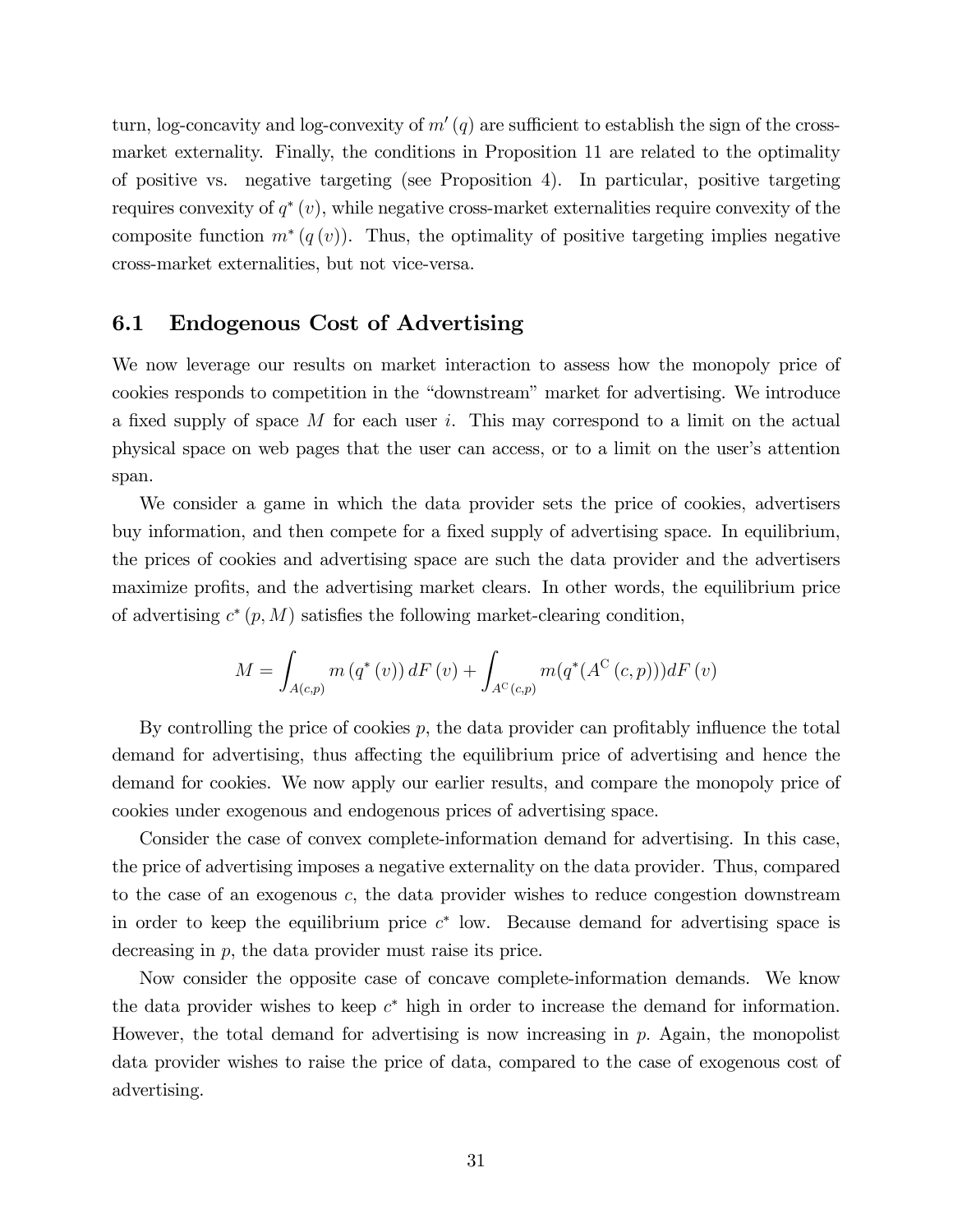To summarize, while the cross-market payoff externalities depend on the matching cost function, the strategic implications of downstream competition for the data provider are more clear: under the sufficient conditions of Proposition 11, the data provider profitably increases the price of cookies in response to fiercer competition for advertising space. In turn, an increase in the price of data may benefit the publisher of the advertising space. This occurs when returns to advertising decrease sufficiently fast that the complete-information advertising demands  $m(q^*(v))$  are concave. We further explore the role of the matching technology when we allow the data provider to choose its own customers.

### 6.2 Selling Cookies to the Publisher

The previous discussion has highlighted the possibility that online publishers benefit from the direct sale of information to the advertisers. A *fortiori*, the publisher may benefit from the indirect sale of information, *i.e.*, from purchasing cookies and releasing match-value information to the advertisers. Proposition 11 identifies conditions under which the demand of advertising space is increasing in the amount of data sold  $\mu(A)$ .

We now restrict attention to technologies for which the publisher has a positive value of information (*i.e.*, we assume  $m(q^*(v))$  is convex). We characterize the price of information that the data provider can charge to either side of the advertising market. A key question concerns which cookies will the publisher buy if it decides to purchase information. However, in our framework, all cookies are symmetric from the point of view of the publisher, and its revenue is linear in the measure of cookies bought. Therefore, the publisher's marginal willingness to pay for data is constant, and it is given by

$$
p=c\cdot M(V)\,,
$$

where  $V = [\underline{v}, \overline{v}]$  and the total advertising demand  $M(\cdot)$  is defined in (15). Thus, the data provider faces a áat demand curve when selling to the publisher, and a downward-sloping demand curve when selling to the advertisers. In Figure 6, we compare the data provider's profits as a function of the "target buyers" as we vary the matching cost function. In particular, we consider uniformly distributed match values and power cost functions  $m(q) =$  $q^b/b$ . In this example, as b increases, the marginal returns to advertising decline faster. Figure 6 then suggests that the publishers have a higher willingness to pay for data when the marginal returns to advertising are fairly high. Conversely, if the decline in marginal returns is steep (so that complete-information demands are nearly linear in  $v$ ), the publisher's willingness to pay is low, and the data provider prefers selling information to the advertisers.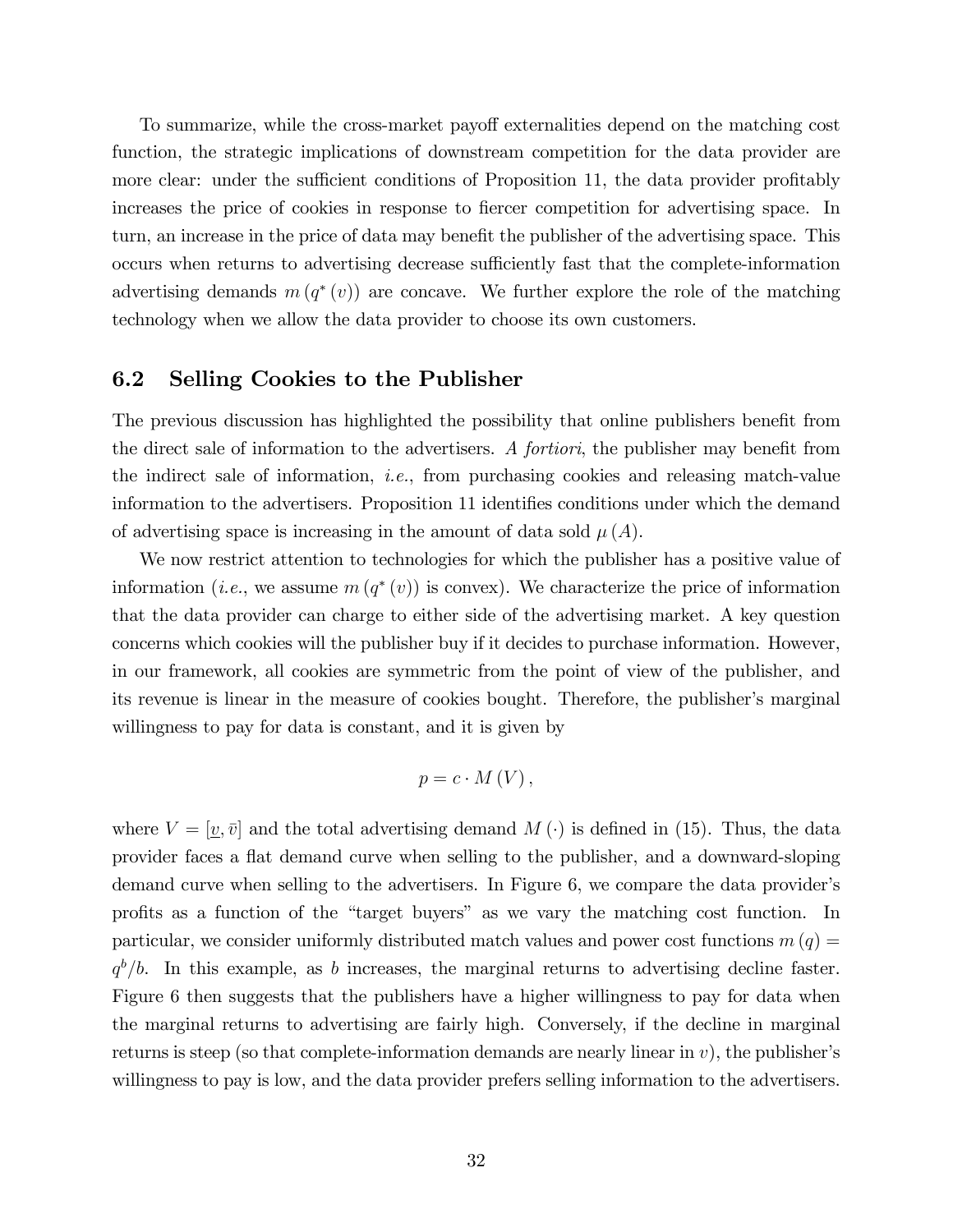

## 7 Concluding Remarks

In this paper, we have explored the sale of individual-level information in a setting that captures the key economic features of the market for third-party data online. Specifically, in our model, a monopolistic data provider determines the price to access informative signals about each consumer's preferences.

Our first set of results characterizes the demand for such signals by advertisers who wish to tailor their spending to the match value with each consumer. We have shown how properties of the complete-information profit function determine the optimality of an information-purchasing strategy that achieves positive targeting, negative targeting, or both. Turning to monopoly pricing of cookies, the ability to influence the composition of the advertisersí targeted and residual sets is a key driver of the optimal (linear) prices. As a consequence, both the reach of the monopolist's database and the concentration of data sales provide incentives to lower prices.

Finally, we considered an environment in which advertisers differ in their willingness to pay. We showed that the data provider can decentralize the optimal mechanism for the sale of information by offering a nonlinear pricing schedule for cookies.

We, arguably, made progress towards understanding basic aspects of data pricing and data markets. We did so by making a number of simplifying assumptions. A more comprehensive view of data markets would require a richer environment. In the present model, neither the advertiser nor the publisher had access to any information about the consumers. In reality, advertisers and (more prominently) large publishers and advertising exchanges maintain databases of their own. Thus, the nature of the information sold, and the power to set prices depends on the allocation of information across market participants. An inter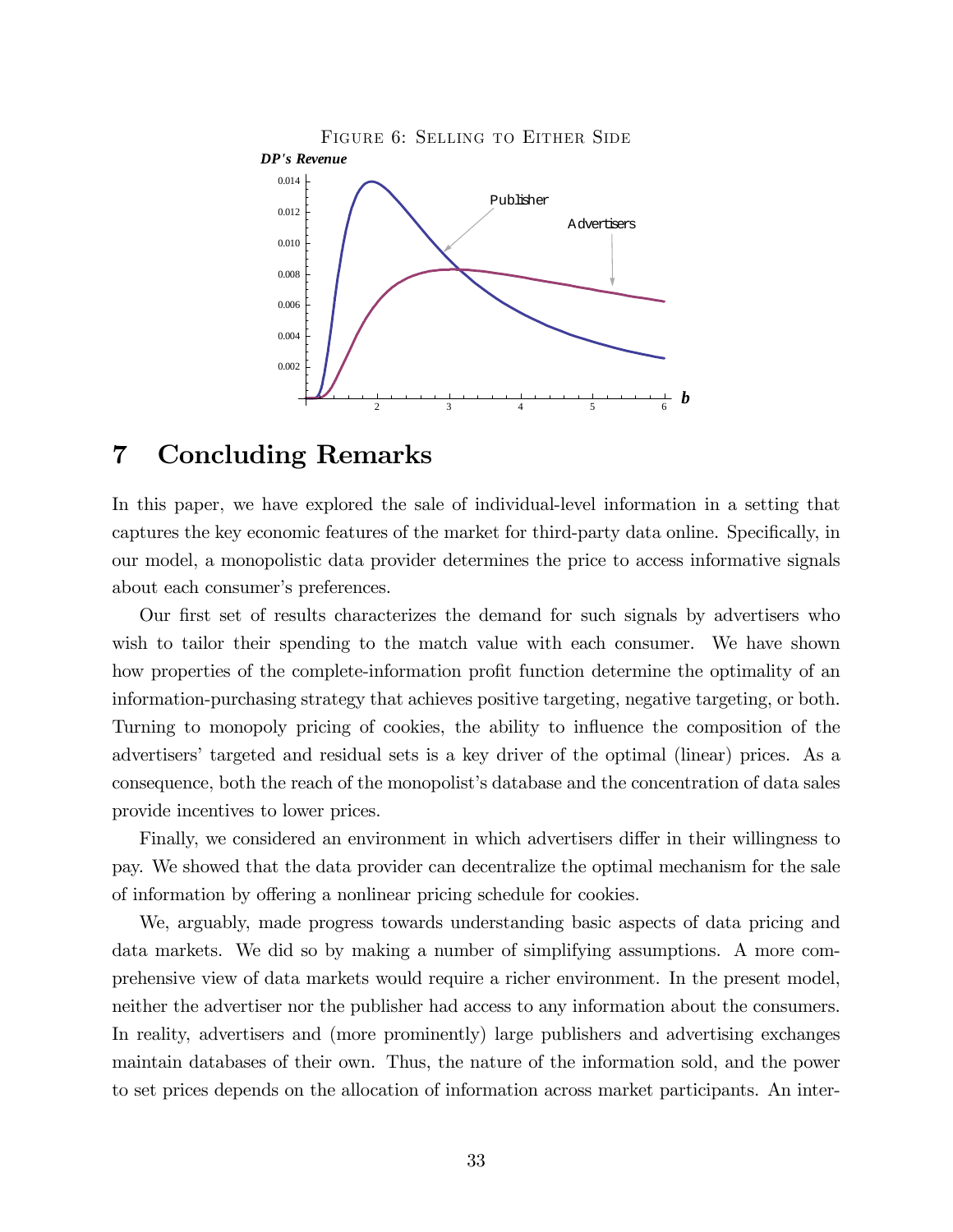esting question in this context is related to the effects of privacy regulation (e.g. banning the sale of information) on the allocative effects of information markets.

Moreover, online data transactions are inherently two-sided. Presently, we analyzed the price charged by the data provider to the advertisers. But there are cost of acquiring the data, either from individuals, publisher or advertisers. Ultimately, the cost of acquiring information for the data provider should be related to the value of privacy, which might limit the availability of data, or at least raises its price. From this point of view, the analysis of markets where cookies can be bought deserves further research.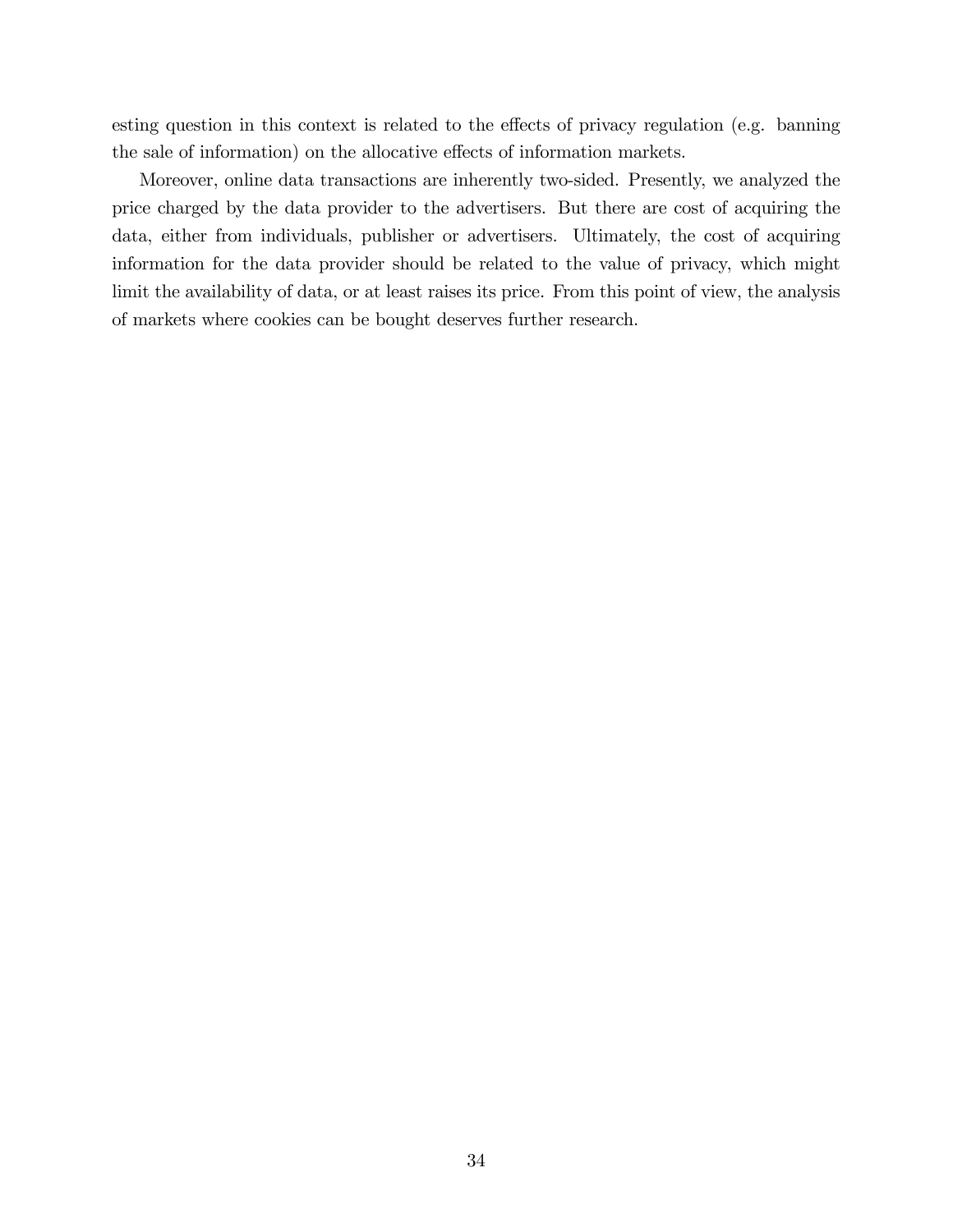## Appendix A: Omitted Proofs

**Proof of Proposition 1.** Suppose the advertisers' optimal action on the residual set is given by  $q^*(A^C) = 0$ . The value of the marginal cookie is then given by max  $\{0, v - c\}$ , which is increasing in  $v$ . We show that the value of information is strictly monotone in  $v$ . Notice that adding higher-v cookies to the targeted set does not change the optimal action on the residual set, because it lowers the expected value of a consumer  $v \in A^C$ . Thus, if advertisers buy cookie v, they also buy all cookies  $v' > v$ . Conversely, if the optimal action on the residual set is given by  $q^*(A^C) = 1$ , the value of the marginal cookie is max  $\{0, c - v\}$ . By a similar argument, the value of information is strictly decreasing in  $v$ : if advertisers buy cookie v, they also buy all cookies  $v' < v$ .

Now consider the advertiser's profits under positive and negative targeting. In the former case, the advertisers' profits are given by

$$
\pi_{+}(c,p) \triangleq \max_{v} \int_{v}^{1} (v - c - p) dF(v) = \int_{c+p}^{1} (v - c - p) dF(v).
$$

In the latter case, profits are given by

$$
\pi_{-}(c,p) \triangleq \max_{v} \left[ \int_{v}^{1} (v - c) dF(v) - pF(v) \right] = \int_{c-p}^{1} (v - c) dF(v) - pF(c-p).
$$

Now consider the difference

$$
\pi_{+}(c,p) - \pi_{-}(c,p) = p(F(c-p) + F(c+p) - 1) - \int_{c-p}^{c+p} (v-c) dF(v).
$$
 (16)

Under the uniform distribution, the second term in  $(16)$  is nil, while the first is equal to  $p(2c-1)$ , which establishes the result.

Proof of Proposition 2. Suppose towards a contradiction that the optimal residual set  $A^C$  is not an interval. Let  $q_0 = q^*(A^C)$  denote the match intensity with all consumers in the residual set. By equation  $(5)$ , we know  $q_0$  is the optimal match intensity for the average type  $\bar{v}_A = \mathbb{E}[v \mid v \notin A]$ . Suppose  $\bar{v}_A \in A$ . Now consider two consumers with  $v'' > v'$  and  $q^*(v'') > q^*(v') > q_0$  such that the firm buys cookie v' but not v''. If  $A^C$  is not an interval, either such a pair exists, or there exists a pair with  $v'' < v'$  and  $q^*(v'') < q^*(v') < q_0$  such that the firm buys cookie  $v'$  but not  $v''$ . Consider the former case, and compute the change in profits obtained by swapping cookies, i.e. purchasing (an equal number of) cookies  $v''$ instead of cookies  $v'$ . Define the difference between complete and incomplete-information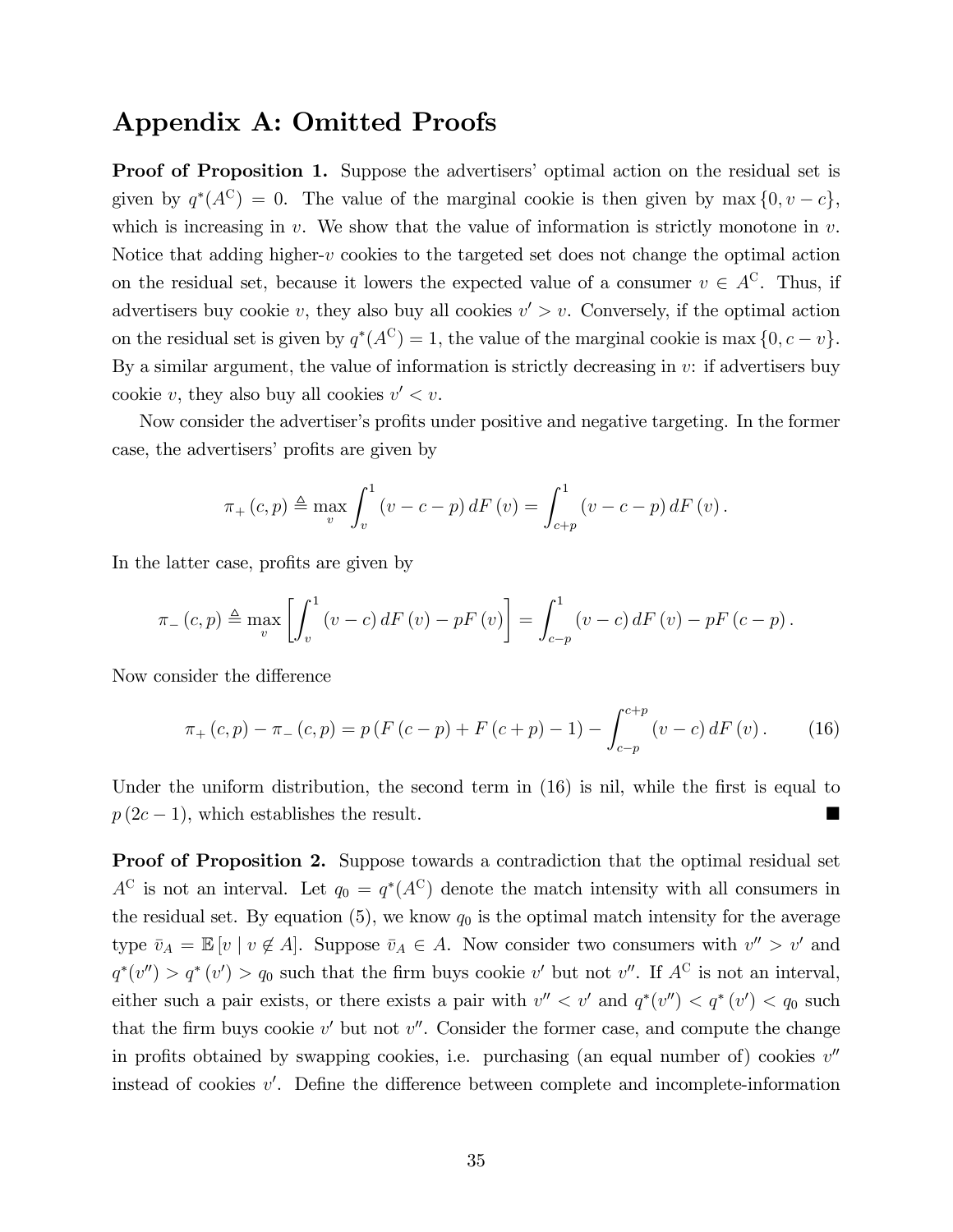profits as

$$
\Delta(v, q_0) = v (q^*(v) - q_0) - c (m (q^*(v)) - m (q_0)),
$$

and notice that  $\Delta_v (v, q_0) = (q^* (v) - q_0)$ . Therefore  $q^* (v'') > q^* (v') > q_0$  implies  $\Delta(v'', q_0) >$  $\Delta(v', q_0)$ . Because the advertiser gains  $\Delta(v'', q_0)$  and loses  $\Delta(v', q_0)$ , it follows that the swap strictly improves profits. An identical argument applies to the case of  $q^*(v'') < q^*(v') < q_0$ . Finally, if  $\bar{v}_A \notin A$ , then a profitable deviation consists of not purchasing  $\bar{v}_A$ : advertisers avoid paying a positive price, and the optimal action on the residual set does not change.

**Proof of Proposition 3.** If costs are quadratic, so are the complete-information profits. By symmetry of the distribution,  $v_0 = \mathbb{E}[v \mid v \in [v_0 - \varepsilon, v_0 + \varepsilon]]$  for any  $\varepsilon > 0$ . The marginal value of information is then given by

$$
p(v) = \pi^*(v) - (vq^*(v_0) - cm (q^*(v_0))) = (v_0 - v)^2 / 4c.
$$

Solving for  $v_0$  yields the optimal residual set as a function of p and c.

Proof of Proposition 4. Consider the necessary conditions for the optimal residual set  $A^C$  to be given by an interior interval  $[v_1, v_2]$ . Denote the expected value of v on the residual set by

$$
v_0 := \mathbb{E}[v \mid v \in A^C].
$$

It follows that  $q_0 := q^*(A^C) = q^*(v_0)$ , and by the envelope theorem  $q_0 = \pi'(v_0)$ . The marginal value of information at  $v$  is then given by

$$
\pi(v) - (\pi(v_0) + (v - v_0)\pi'(v_0)).
$$

Its derivative with respect to  $v$  is given by

$$
\pi'(v)-\pi'(v_0)\,.
$$

Optimality of an interior residual set requires that the marginal value of information is equal to p at the two extremes i.e.,

$$
\int_{v_1}^{v_2} (\pi'(v) - \pi'(v_0)) dv = 0.
$$

Under concavity of  $\pi'(v)$ , however, we have

$$
\int_{v_1}^{v_2} (\pi'(v) - \pi'(v_0)) dv \le \int_{v_1}^{v_2} \pi''(v_0) (v - v_0) dv,
$$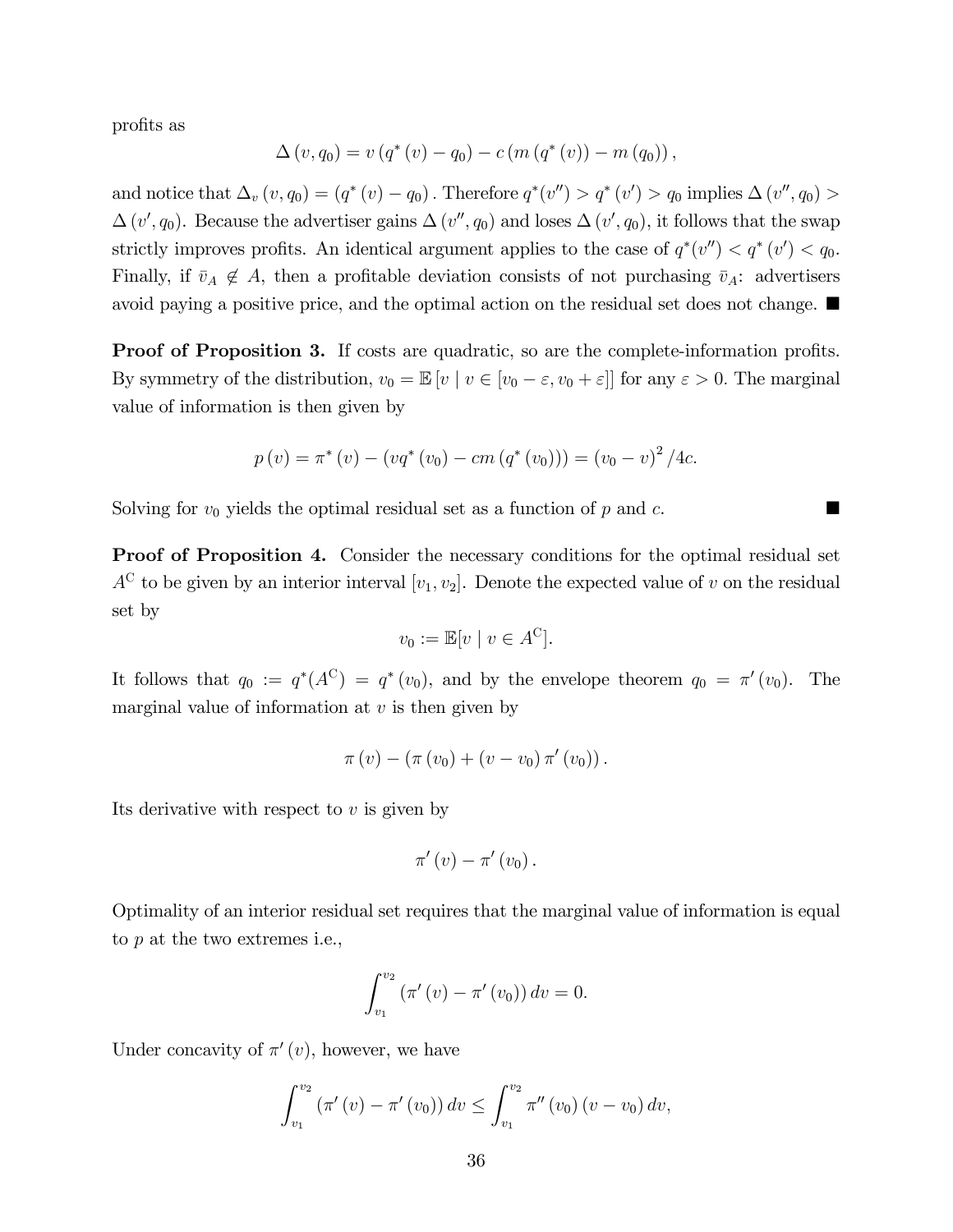which is nonpositive if  $f(v)$  is nondecreasing. This implies negative targeting. A similar last step implies positive targeting.

Finally, we relate the curvature of the profit function to that of the match cost function. The envelope theorem implies  $\pi'(v) = q^*(v)$ , and implicit differentiation of the first order condition yields

$$
\pi''(v) = \frac{1}{cm''(q^*(v))}.
$$

Because  $q^*(v)$  is strictly increasing, we conclude that  $\pi'''(v) > 0$  if and only if  $m'''(q) < 0$ .

Proof of Proposition 5. (1.) We know from Proposition 1 that advertisers choose the following targeted set:

$$
A(c,p) = \begin{cases} [0, \max\{c-p, 0\}] & \text{if } c < 1/2; \\ [\min\{c+p, 1\}, 1] & \text{if } c \ge 1/2. \end{cases}
$$
(17)

Thus, under the uniform distribution, the monopoly price of cookies is given by

$$
p^*(c) = \begin{cases} \arg \max_p [p(c-p)] & \text{if } c < 1/2, \\ \arg \max_p [p(1-c-p)] & \text{if } c \ge 1/2, \end{cases}
$$

and therefore  $p^*(c) = (1/2) \min\{c, 1-c\}.$ 

(2.) It follows from (17) that  $A(c, p^*(c)) = [0, c/2]$  if  $c < 1/2$  and  $A(c, p^*(c)) = [(1 - c)/2, 1]$ if  $c \geq 1/2$ .

(3.) The single-peakedness of prices  $p^*(c)$ , sales  $\mu(A(c, p^*(c)))$ , and hence profits, is immediate from parts  $(1.)$  and  $(2.).$ 

#### Proof of Proposition 6. (1.) Let

$$
p(v, x) = \pi(v) - \pi(v, q^*(\mathbb{E}[v < x]))
$$

Under monopoly, the data provider's chooses the marginal cookie  $v_2$  to solve the following problem:

$$
\max_{v}\left[p\left(v,v\right)\left(1-F\left(v\right)\right)\right].
$$

The optimal  $v_2^*$  is then given by the solution v to the following first-order condition:

$$
-p(v, v) f(v) + \partial p(v, v) / \partial v + \partial p(v, v) / \partial x = 0.
$$

Conversely, in the symmetric equilibrium with a continuum of sellers, the equilibrium mar-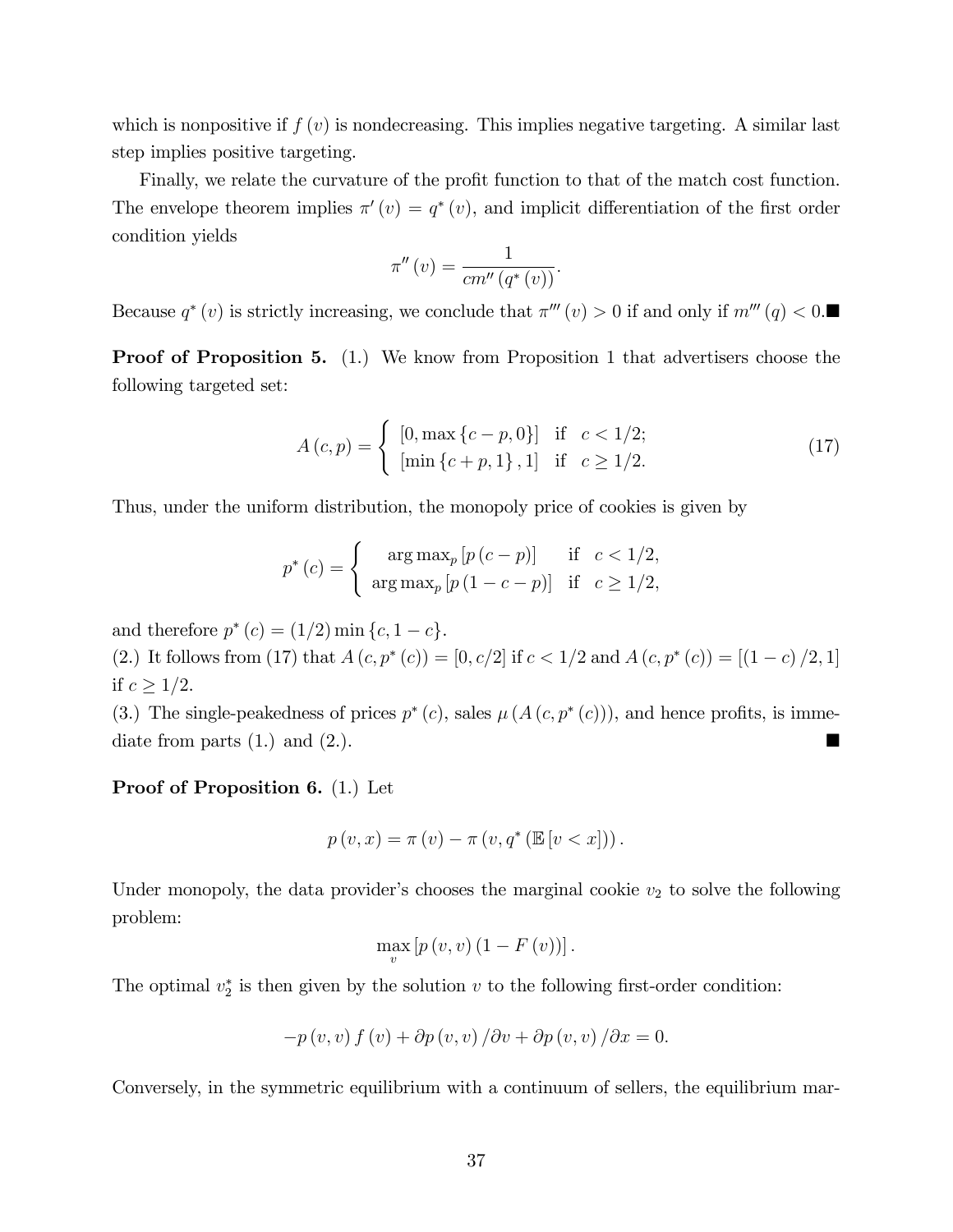ginal cookie  $\bar{v}_2$  is given by the solution v to the following condition

$$
-p(v, v) f(v) + \partial p(v, v) / \partial v = 0.
$$

However,

$$
\frac{\partial p(v, v_2^*)}{\partial x} = -\frac{\partial \pi(v, q^* \left(\mathbb{E}\left[v < x\right]\right))}{\partial q} \frac{\partial q^*}{\partial v} \frac{\partial \mathbb{E}\left[v < x\right]}{\partial x} < 0,
$$

because  $q^*(v)$  is strictly increasing in v, and therefore  $\partial \pi(v,q)/\partial q > 0$  for all  $q < q^*(v)$ . Therefore, the price under competition  $\bar{p} \triangleq p(\bar{v}_2, \bar{v}_2)$  is higher than the monopoly price  $p^* \triangleq p(v_2^*, v_2^*).$ 

(2.) We look for a symmetric equilibrium in the price-setting game with  $n$  data providers. Let  $p_j = p_2$  for all  $j \neq 1$  and characterize the advertisers' demand as a function of  $(p_1, p_2)$ . If positive targeting is optimal, advertisers buy cookies  $v \in [v_1, \bar{v}]$  from seller  $j = 1$  and  $v \in [v_2, \bar{v}]$  from sellers  $j \neq 1$ . In particular, the thresholds  $(v_1, v_2)$  satisfy the following equations:

$$
\pi(v_1) - \pi(v_1, q^*(\hat{v})) = p_1 \n\pi(v_2) - \pi(v_2, q^*(\hat{v})) = p_2,
$$

where

$$
\hat{v}(p_1, p_2) = \frac{\mathbb{E}[v \mid v < v_1] + (n-1) \mathbb{E}[v \mid v < v_2]}{n}.
$$

Note that  $p_1 > p_2$  implies  $v_1 > v_2$ . Now rewrite the profit function of seller  $j = 1$  as

$$
\Pi_1 = (\pi(v_1) - \pi(v_1, q^*(\hat{v}))) (1 - F(v_1)).
$$

At a symmetric equilibrium where  $v_j \equiv v$ , the first-order condition of seller 1 is given by

$$
\left(\pi(v_1)-\pi(v_1,q^*(\hat{v}))\right)\frac{f(v_1)}{1-F(v_1)}=\pi'(v_1)-\frac{\partial\pi(v_1,q^*(v))}{\partial v_1}-\frac{\partial\hat{v}}{\partial v_1}\frac{dq^*(\hat{v})}{d\hat{v}}\frac{\partial\pi(v_1,q^*(v))}{\partial q}.
$$

Notice that both  $dq^*(\hat{v}) / d\hat{v}$  and  $\partial \pi (v_1, q^*(v)) / \partial q$  on the right-hand side are positive. Therefore, because

$$
\frac{\partial \bar{v}}{\partial v_1} = \frac{1}{n} \frac{\partial \mathbb{E}[v \mid v < v_1]}{\partial v}
$$

is decreasing in n, the symmetric equilibrium threshold  $v^*(n)$  is increasing in n, and so is the price  $p^*$ (n).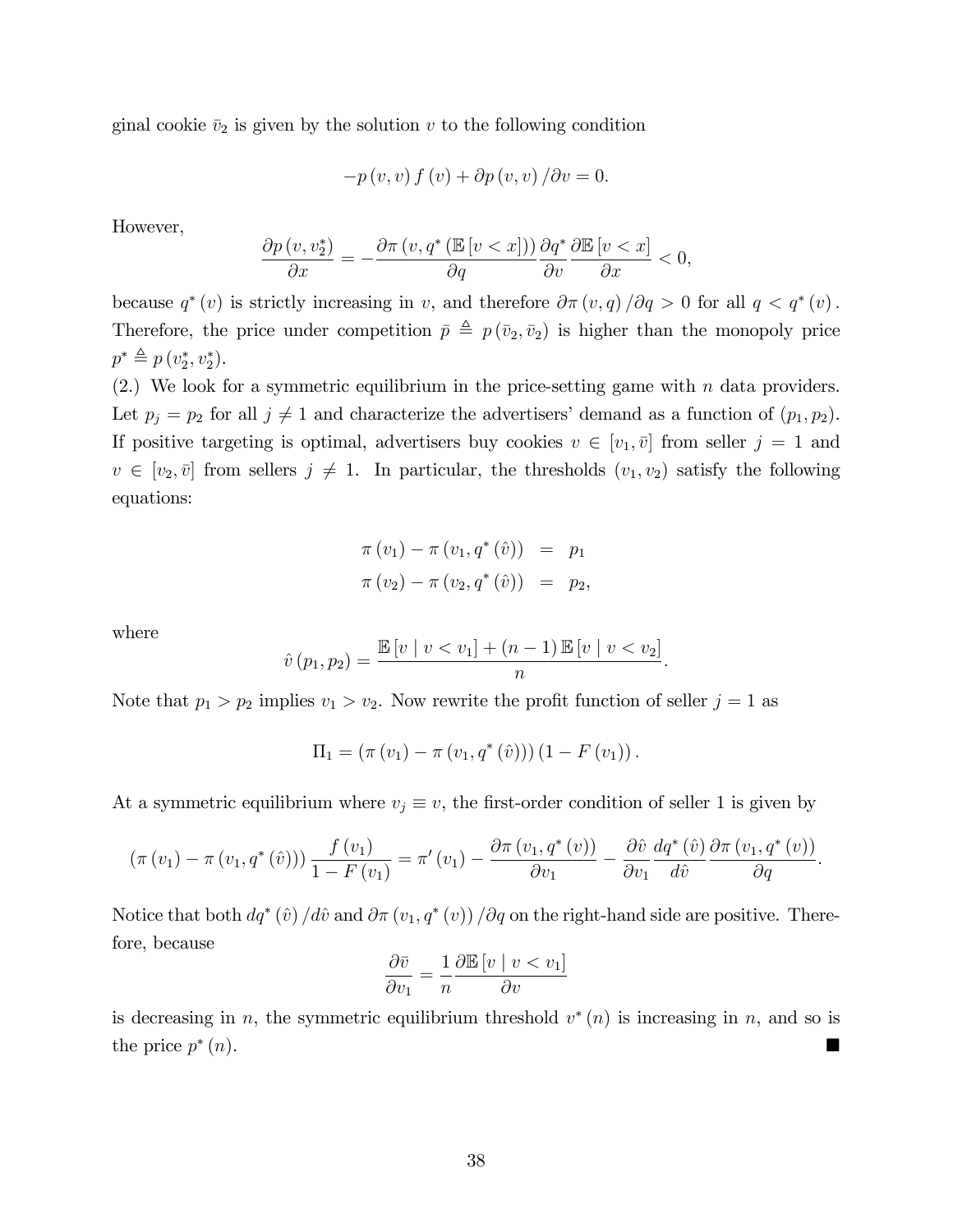**Proof of Proposition 7.** Under positive targeting, the marginal willingness to pay  $p(v, \beta)$ for a targeted set  $A = [v, \bar{v}]$  is given by

$$
p(v, \beta) \triangleq \pi^*(v) - \pi(v, q_0(v, \beta)),
$$

where

$$
q_0(v,\beta) \triangleq q^* \left(\beta \mathbb{E}_F[v' \mid v' < v] + (1-\beta) \mathbb{E}_F[v']\right).
$$

The derivative of the inverse demand function with respect to the reach  $\beta$  is given by

$$
\frac{\partial p(v,\beta)}{\partial \beta} = -\left(v - cm'(q_0(v,\beta))\right) q^{*'}(\cdot) \left(\mathbb{E}_F\left[v'\mid v' < v\right] - \mathbb{E}_F\left[v'\right]\right). \tag{18}
$$

The first two terms in (18) are positive: profits  $\pi(v, q_0)$  are increasing in q because  $q_0(v, \beta)$  <  $q^*(v)$ ; the complete information quantity  $q^*(\cdot)$  is strictly increasing; and difference of the conditional and unconditional expected values is negative. Therefore, the marginal willingness to pay  $p(v, \beta)$  is increasing in  $\beta$ .

Proof of Proposition 8. Under the quadratic matching costs and distributional assumption  $(F(v) = v^{\lambda}, \lambda < 1)$ , the inverse demand  $p(v, \beta)$  for a targeted set  $A = [v, \overline{v}]$  can be written as

$$
p(v, \beta) = \frac{1}{2c} \left( \frac{1 - \beta - v(1 - \beta + \lambda)}{1 + \lambda} \right)^2.
$$

Therefore, the monopolist maximizes

$$
\Pi(v,\beta) \triangleq (1-v^{\lambda}) p(v,\beta).
$$

The first-order condition  $\partial\Pi/\partial v = 0$  can be solved for the inverse function  $\beta^*(v)$ , which is given by

$$
\beta^*(v) = \frac{(1+\lambda)\left(2 - v^\lambda(2+\lambda)\right) + v^{\lambda-1}\lambda}{2(1-v^\lambda) + \lambda(1-v)v^{\lambda-1}}.
$$

Differentiating with respect to v, one obtains that  $\beta^*(v)$  is decreasing in v if

$$
v > \hat{v}(\lambda) \triangleq \left(\frac{2(1-\lambda)}{2+\lambda}\right)^{\frac{1}{\lambda}}.
$$

Substituting  $v = \hat{v}(\lambda)$  into  $\beta^*(v)$  one obtains  $\beta^*(\hat{v}(\lambda)) > 1$  for all  $\lambda \in (0,1)$ . Thus,  $v^*(\beta,\lambda) > \hat{v}(\lambda)$ , which in turn implies  $\beta^*(v)$  is decreasing. Furthermore, substituting  $\beta^*(v)$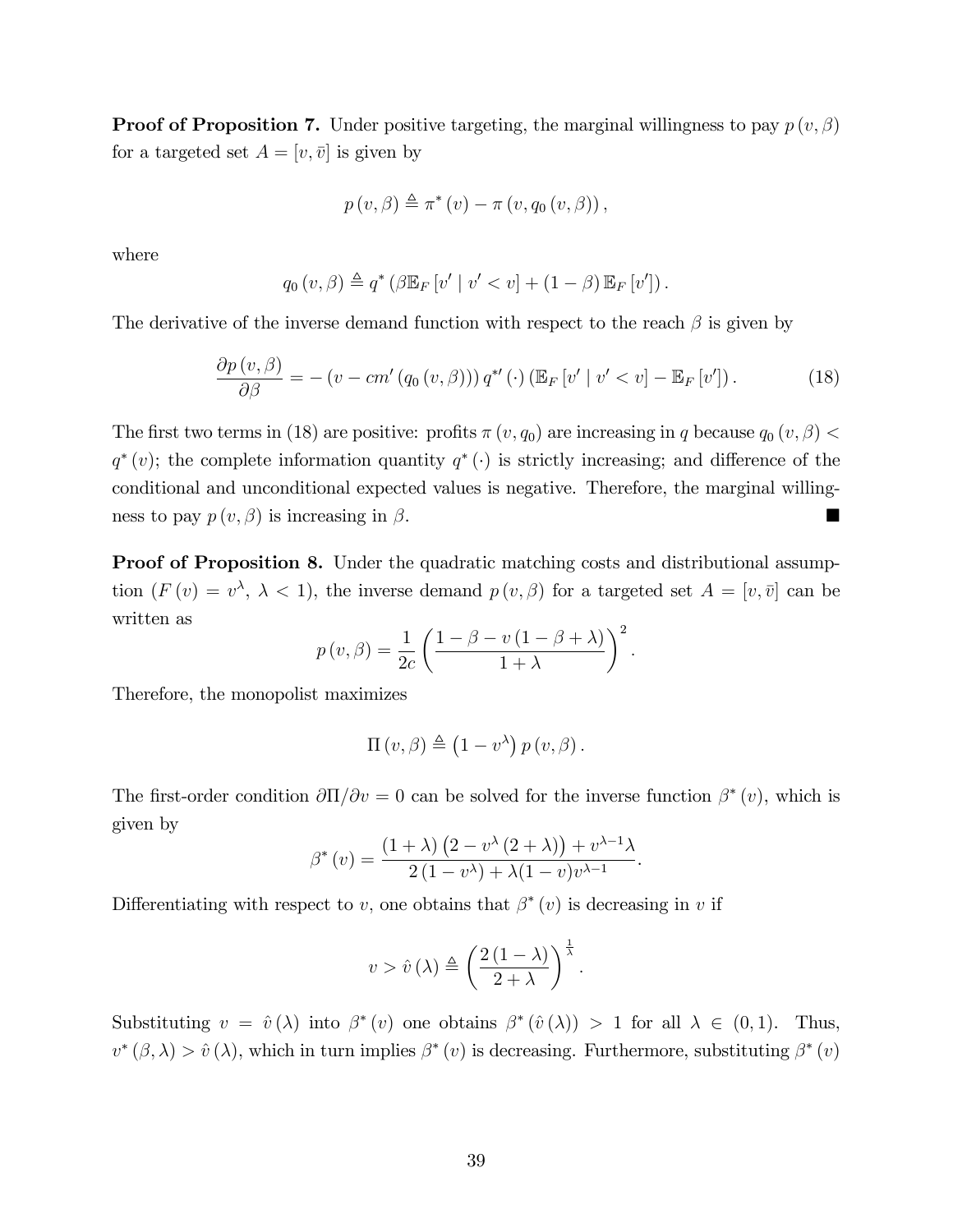into the inverse demand, we obtain the monopoly price as a function of the optimal range  $v$ ,

$$
p(v, \beta^{*}(v)) = 2 \frac{\lambda^{2} v^{2} (1 - v^{\lambda})^{2}}{(1 + \lambda)^{2} (-2v + v^{\lambda} (2v - (1 - v) \lambda))^{2}}.
$$

Finally, one can show that the sign of the total derivative  $dp(v, \beta^*(v))/dv$  depends on the following expression:

$$
-1 + \lambda - \lambda v + v^{\lambda},
$$

which is positive for all  $(\lambda, v) \in [0, 1]^2$ . Therefore, the optimal range v is decreasing in  $\beta$  and so is the monopoly price.

**Proof of Proposition 9.** Starting with the value of information  $w(\theta, x)$  given in (12), we have

$$
\frac{\partial w(\theta, x)}{\partial x} = -(\theta x - c) f(x),\tag{19}
$$

with

$$
\frac{\partial w(\theta, x)}{\partial \theta} = \int_{x}^{1} v dF(v),
$$

and hence

$$
\frac{\partial^2 w(\theta, x)}{\partial \theta \partial x} = -xf(x).
$$
 (20)

Because of this submodularity property, higher types  $\theta$  should receive lower cutoffs x.

The optimal information allocation and pricing can then be solved via the virtual utility, and is given by:

$$
\frac{\partial w(\theta, x)}{\partial x} = \frac{1 - G(\theta)}{g(\theta)} \frac{\partial^2 w(\theta, x)}{\partial x \partial \theta},
$$

and after using (19) and (20) we obtain the result in (14).

**Proof of Proposition 10.** (1.) It follows immediately from the derivation of the optimal threshold (14) that the quantity of cookies sold,  $Q(\theta)$ , is increasing, given that the virtual utility  $\theta - (1 - G(\theta))/g(\theta)$  is increasing in  $\theta$ . We can derive the associated transfer rule from the gross utility of the buyer:

$$
w(\theta, x(\theta)) = \theta \int_{x(\theta)}^{1} v dF(v) - c \int_{x(\theta)}^{1} dF(v).
$$
 (21)

After all, the indirect utility in any incentive compatible mechanisms is given by standard Mirrlees formula as the integral over the local incentive constraints (and information rents)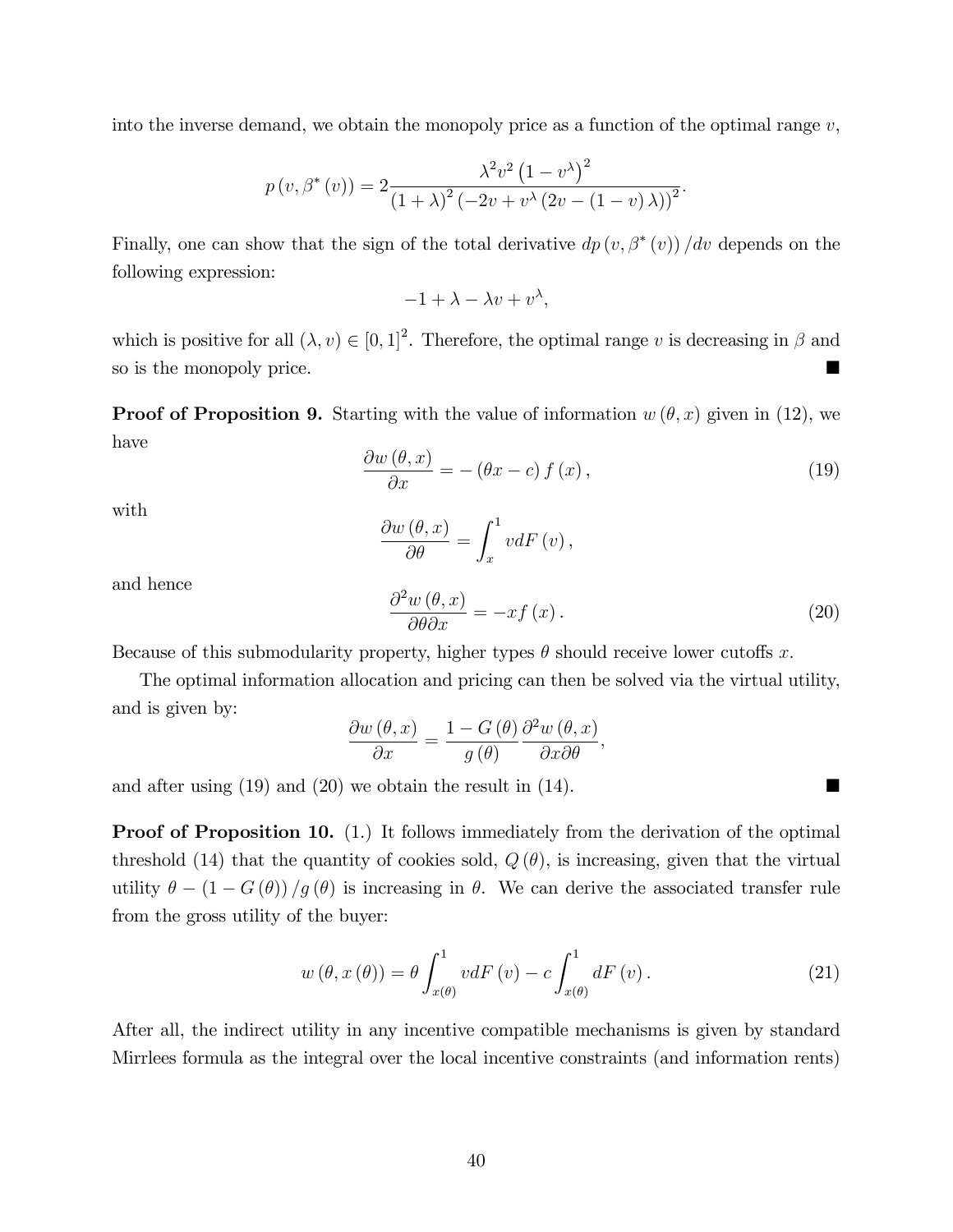$$
W(\theta) \triangleq \int_{\underline{\theta}}^{\theta} \frac{\partial w(\theta', x(\theta'))}{\partial \theta'} d\theta' = \int_{\underline{\theta}}^{\theta} \int_{x(\theta')}^{1} v dF(v) d\theta'. \tag{22}
$$

The associated transfers (in the direct mechanism) are then given by

$$
T(\theta) = w(\theta, x(\theta)) - W(\theta).
$$

Thus the transfer payment is given by

:

$$
T(\theta) = -c \int_{x(\theta)}^1 g(v) dv - \int_{\underline{\theta}}^{\theta} \theta' x(\theta') g(x(\theta')) \frac{dx(\theta')}{d\theta'} d\theta',
$$
\n(23)

and differentiating (23) with respect to  $\theta$  we find:

$$
T'(\theta) = cf(x(\theta)) \frac{dx(\theta)}{d\theta} - \theta x(\theta) f(x(\theta)) \frac{dx(\theta)}{d\theta} d\theta
$$
  
= 
$$
-\frac{dx(\theta)}{d\theta} f(x(\theta)) (\theta x(\theta) - c) \ge 0,
$$
 (24)

where the inequality follows from  $(14)$  and the monotone virtual utility assumption. (2.) We can rewrite the transfer also in terms of the threshold  $x(\theta)$  or the quantity sold  $Q(\theta) = 1 - F(x(\theta))$ , and hence  $P(Q(\theta))$ , and so using (24), we get

$$
t'(x)\frac{dx(\theta)}{d\theta} = -\frac{dx(\theta)}{d\theta}f(x(\theta))(\theta x(\theta) - c) \Leftrightarrow t'(x) = -f(x(\theta))(\theta x(\theta) - c).
$$

Now, the unit price per cookie sold at realization  $x(\theta)$  is given by:

$$
\frac{t'(x(\theta))}{f(x(\theta))} = -(\theta x(\theta) - c),
$$

and using the solution of  $x(\theta)$  from (14), we get

$$
\frac{t'(x(\theta))}{f(x(\theta))} = -\left(\theta \frac{c}{\theta - \frac{1 - G(\theta)}{g(\theta)}} - c\right) = -\frac{c \frac{1 - G(\theta)}{g(\theta)}}{\theta - \frac{1 - G(\theta)}{g(\theta)}}.
$$

Thus if  $\theta' > \theta$  and hence  $x(\theta') < x(\theta)$ , then

$$
\frac{t'\left(x\left(\theta'\right)\right)}{f\left(x\left(\theta'\right)\right)} < \frac{t'\left(x\left(\theta\right)\right)}{f\left(x\left(\theta\right)\right)},
$$

and thus the price per cookie is decreasing.

41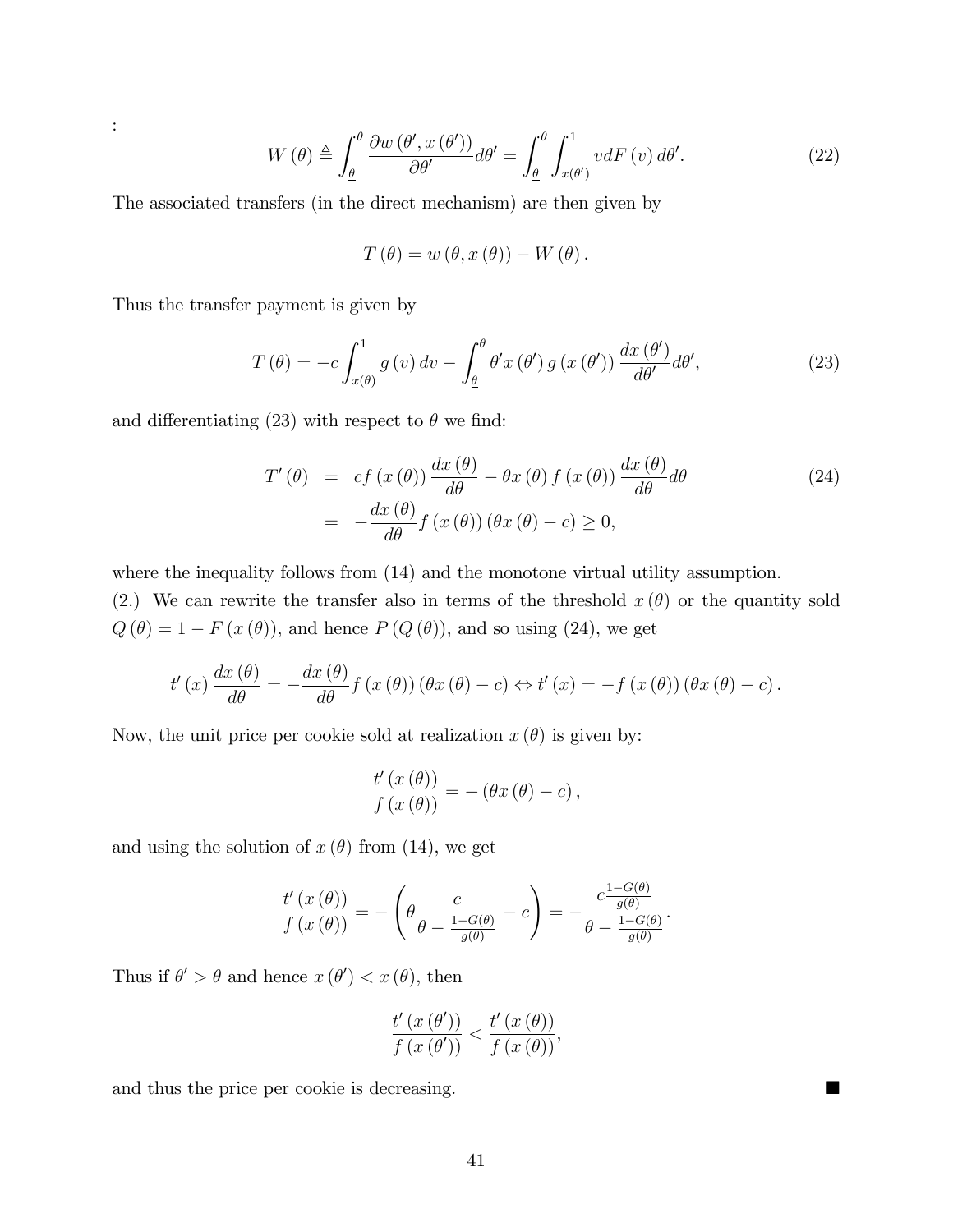**Proof of Proposition 11.** We first establish a property of the complete-information demands for advertising. Differentiating  $m(q^*(v))$  with respect to v, we obtain

$$
\frac{dm (q^*(v))}{dv} = m' (q^*(v)) \frac{dq^*(v)}{dv} = \frac{m' (q^*(v))}{cm'' (q^*(v))}.
$$

Therefore, the demand for advertising space is convex in v if  $m''(q)/m'(q)$  is decreasing in q, i.e.  $m'(q)$  is log-concave. Conversely,  $m(q^*(v))$  is concave in v if  $m'(q)$  is log-convex. (1.) We focus on the negative-targeting case  $A = [\underline{v}, v_1]$ , but all arguments immediately extend to the case of positive targeting. Now consider the publisher's revenues as a function of  $p$ . The total demand for advertising is given by

$$
M(A) = \int_{\underline{v}}^{v_1} m(q^*(v)) dF(v) + (1 - F(v_1)) m(q^*(\bar{v})).
$$

Thus, we have

$$
\frac{\partial M}{\partial v_1} = (m (q^* (v_1)) - m (q^* (\bar{v}))) f (v_1) + (1 - F (v_1)) m' (q^* (\bar{v})) \frac{\partial q^* (\bar{v})}{\partial \bar{v}} \frac{\partial \bar{v}}{\partial v_1}
$$
  
=  $f (v_1) \left( m (q^* (v_1)) - m (q^* (\bar{v})) + \frac{m' (q^* (\bar{v}))}{cm'' (q^* (\bar{v}))} (\bar{v} - v_1) \right).$ 

This expression is positive if and only if  $m''(q)/m'(q)$  is decreasing in q, *i.e.*, if  $m(q^*(v))$ is convex. Because  $v_1$  is decreasing in p, the publisher's revenue  $c \cdot M$  is decreasing in p if  $m'(q)$  is log-concave.

Now consider the data provider's revenues as a function of  $c$ . The inverse demand function  $p(v_1)$  is given by

$$
p(v_1) = \pi(v_1) - v_1 q^* ([v_1, \bar{v}]) + cm (q^* ([v_1, \bar{v}])).
$$

Now for a fixed  $v_1$ , let

$$
\hat{v} = \mathbb{E}\left[v \mid v > v_1\right],
$$

so that

$$
q^*([v_1, \bar{v}]) = q^*(\hat{v}), \text{ with } v_1 < \hat{v}.
$$

Now consider the derivative

$$
\frac{\partial p(v_1, c)}{\partial c} = -(m(q^*(v_1)) - m(q^*(\hat{v}))) - (v_1 - cm'(q^*(\hat{v}))) \frac{\partial q^*(\hat{v})}{\partial c},
$$

where

$$
\frac{\partial q^*(\hat{v})}{\partial c} = -\frac{m'\left(q^*(\hat{v})\right)}{cm''\left(q^*(\hat{v})\right)}.
$$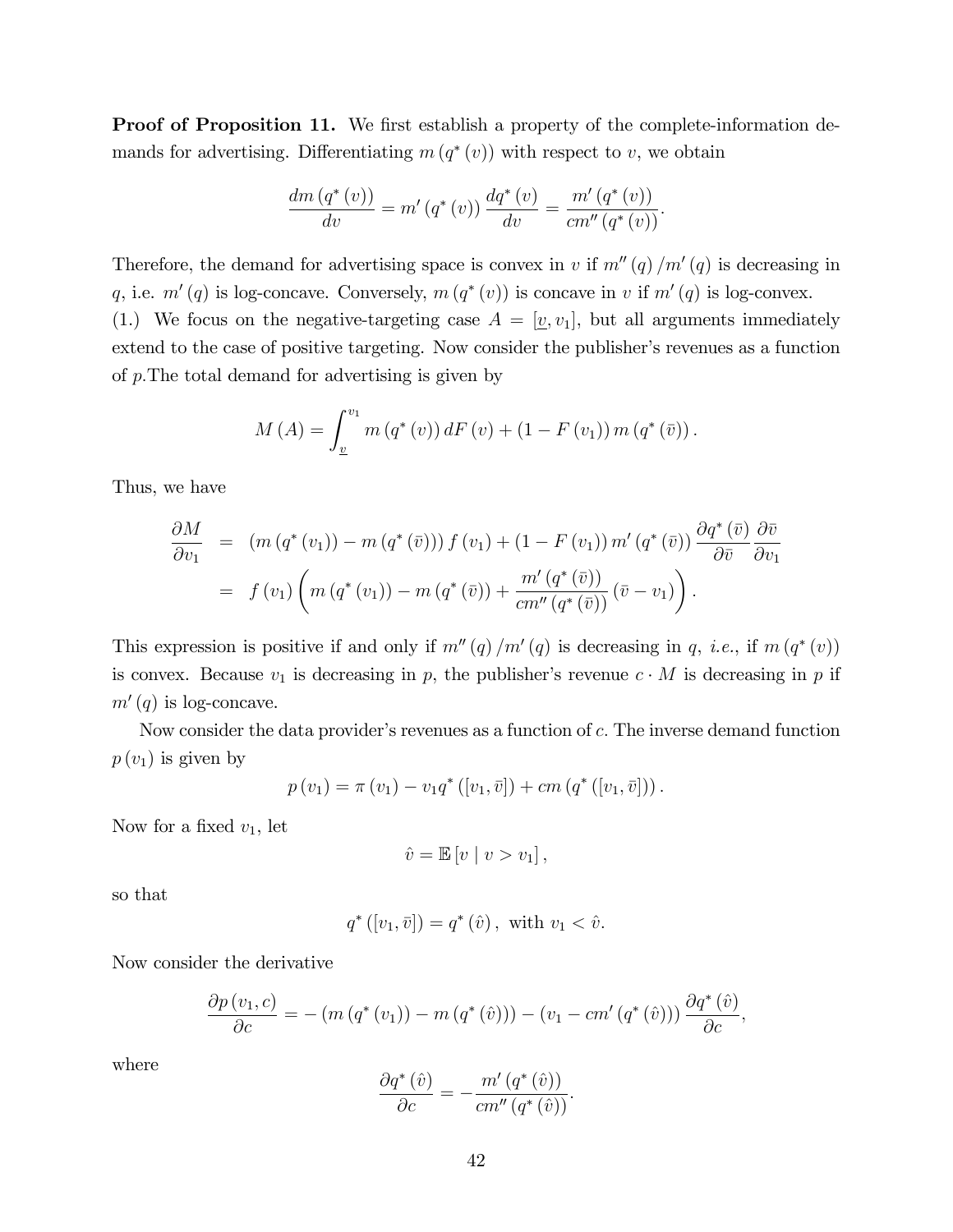Using the first order condition  $v = cm'(q^*(v))$  we obtain

$$
\frac{\partial p(v_1, c)}{\partial c} = m(q^*(\hat{v})) - m(q^*(v_1)) + (v_1 - \hat{v}) \frac{m'(q^*(\hat{v}))}{cm''(q^*(\hat{v}))}.
$$
\n(25)

Notice that, as a function of  $v_1$ , the right-hand side of (25) is equal to zero if  $v_1 = \hat{v}$ , and its derivative with respect to  $v_1$  is equal to

$$
\frac{\partial^2 p(v_1, c)}{\partial v_1 \partial c} = -m'(q^*(v_1)) \frac{dq^*(v_1)}{dv_1} + \frac{m'(q^*(\hat{v}))}{cm''(q^*(\hat{v}))}.
$$

Because

$$
\frac{dq^*(v_1)}{dv_1} = \frac{1}{cm''(q^*(v_1))}
$$

we then obtain

$$
\frac{\partial^2 p(v_1, c)}{\partial v_1 \partial c} = \frac{1}{c} \left( \frac{m'(q^*(i))}{m''(q^*(i))} - \frac{m'(q^*(v_1))}{m''(q^*(v_1))} \right). \tag{26}
$$

Because  $q^*(v)$  is strictly increasing in v, if  $m''(q)/m'(q)$  is decreasing in q then the expression in (26) is positive, which implies  $\partial p/\partial c$  is negative for all  $v_1 < \hat{v}$ . Therefore, if  $m'(q)$  is logconcave, the inverse demand  $p(v_1, c)$  is strictly decreasing in c, and so are the data provider's profits.

(2.) It is immediate to see that all results from part (1.) are reversed if  $m'(q)$  is log-convex (so that  $m''(q)/m'(q)$  is increasing in q and  $m(q^*(v))$  is concave in v).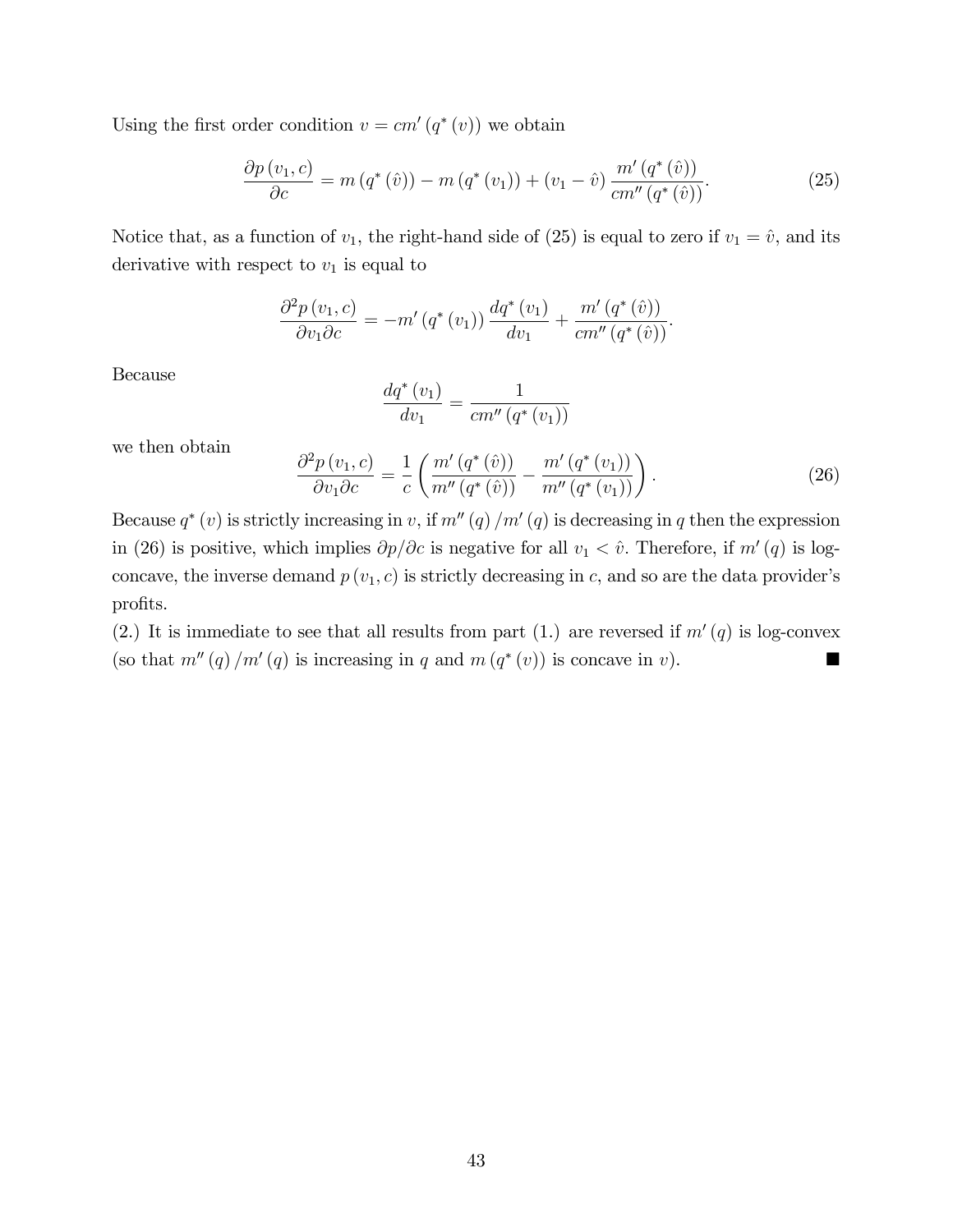## Appendix B: Information Structures

**Information Structures** Each advertiser i has a compact set  $V_i = [0, 1]$  of possible valuations for the contact with the customer, where a generic element is denoted by  $v_i \in V_i$ . The valuation  $v_i$  is independently distributed with prior distribution function  $F(v_i)$ , and the associated density function  $g(v_i)$  is positive on  $V_i$ .

The signal space is denoted by  $S_i \subseteq [0,1]$ . The space  $S_i$  can either be countable, finite or infinite, or uncountable. Let  $(V_i \times S_i, \mathcal{B}(V_i \times S_i))$  be a measurable space, where  $\mathcal{B}(V_i \times S_i)$ is the class of Borel sets of  $V \times S$ . An *information structure* for advertiser *i* is given by a pair  $S_i \triangleq \langle S_i, F_i(v_i, s_i) \rangle$ , where  $S_i$  is the space of signal realizations and  $F_i(v_i, s_i)$  is a joint probability distribution over the space of valuations  $V_i$  and the space of signals  $S_i$ . We refer to this class of information structures as (Borel) measurable information structures. The joint probability distribution is defined in the usual way by

$$
F_i(v_i, s_i) \triangleq \Pr\left(\widetilde{v}_i \leq v_i, \widetilde{s}_i \leq s_i\right).
$$

The marginal distributions of  $F_i(v_i, s_i)$  are denoted with minor abuse of notation by  $F_i(v_i)$ and  $F_i(s_i)$  respectively. For  $F_i(v_i, s_i)$  to be part of an information structure requires the marginal distribution with respect to  $v_i$  to be equal to the prior distribution over  $v_i$ . The conditional distribution functions derived from the joint distribution function are defined in the usual way:

$$
F_i(v_i|s_i) \triangleq \frac{\int_0^{v_i} dF_i(v_i, s_i)}{\int_0^1 dF_i(v_i, s_i)},
$$

and similarly,

$$
F_i(s_i|v_i) \triangleq \frac{\int_0^{s_i} dF_i(v_i, \cdot)}{\int_0^1 dF_i(v_i, \cdot)}.
$$

The data provider can choose an arbitrary information structure  $S_i$  for every advertiser i subject only to the restriction that the marginal distribution equals the prior distribution of  $v_i$ . The cost of every information structure is identical and set equal to zero. The choice of  $S_i$  is common knowledge. At the interim stage every agent observes privately a signal  $s_i$ rather than her true match value  $v_i$  of the object. Given the signal  $s_i$  and the information structure  $S_i$  each advertiser forms an estimate about her true match value. The *expected* value of  $v_i$  conditional on observing  $s_i$  is defined as:

$$
w_i(s_i) \triangleq \mathbb{E}\left[v_i\left|s_i\right.\right] = \int_0^1 v_i dF_i\left(v_i\left|s_i\right.\right).
$$

Every information structure  $S_i$  generates a distribution function  $H_i(w_i)$  over posterior ex-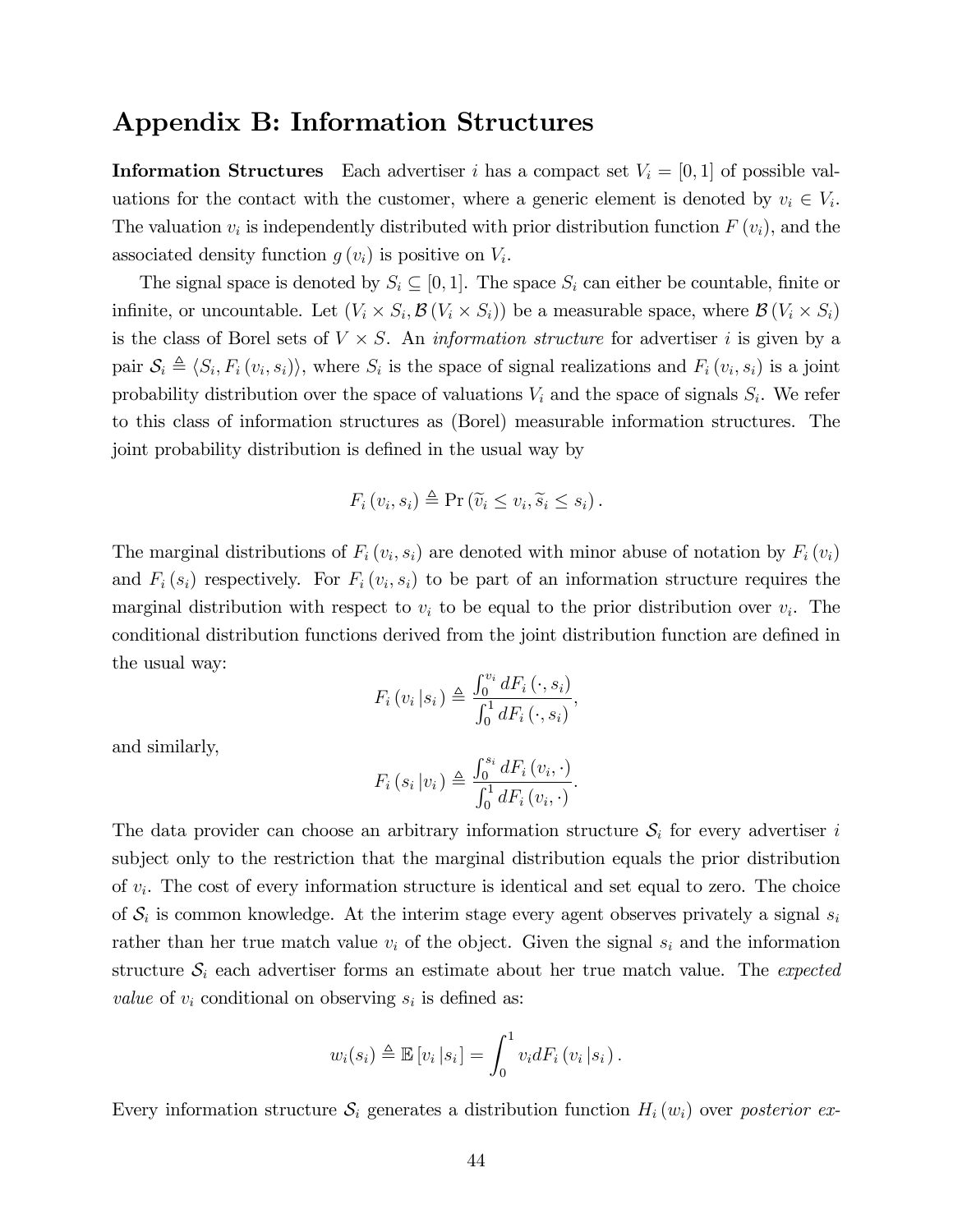pectations given by

$$
H_i(w_i) = \int_{\{s_i:w_i(s_i)\leq w_i\}} dF_i(s_i).
$$

We denote by  $W_i$  the support of the distribution function  $H_i(\cdot)$ . Observe that the prior distribution  $F_i(\cdot)$  and the posterior distribution over expected values  $H_i(\cdot)$  need not coincide. It is helpful to illustrate some specific information structures.

The information structure  $S_i$  yields perfect information if  $F_i(v_i) = H_i(v_i)$  for all  $v_i \in V_i$ . In this case, the conditional distribution  $F(s_i|v_i)$  has to satisfy

$$
F_i(s_i|v_i) = \begin{cases} 0 & \text{if } s_i < s(v_i), \\ 1 & \text{if } s_i \ge s(v_i), \end{cases}
$$
 (27)

where  $s(v_i)$  is an invertible function.

The information structure  $S_i$  is said to be *positively revealing* if

$$
H_i(v) = \begin{cases} 0 & \text{if } 0 < v \leq \hat{w}_i; \\ F_i(\hat{v}_i) & \text{if } \hat{w}_i \leq v \leq \hat{v}_i; \\ F_i(v) & \text{if } \hat{v}_i \leq v \leq 1. \end{cases}
$$
 (28)

Thus, a positively revealing information structure implies  $F_i(v_i) = H_i(v_i)$  for all  $v_i \geq \hat{v}_i \in V_i$ , and pools all values  $v < \hat{v}_i$  into the conditional expectation  $\hat{w}_i = \mathbb{E}[v_i | v_i \leq \hat{v}_i].$ 

An information structure  $\mathcal{S}_i$  which satisfies (27) without necessarily satisfying the invertibility condition is called *partitional*. An information structure is called *discrete* if  $S_i$  is countable and *finite* if  $S_i$  is finite.

After the choice of the information structures  $S_i$  by the data provider, the induced distribution of the agent's (expected) valuations is given by  $H_i(w_i)$  rather than  $F_i(v_i)$ . The signal  $s_i$  and the corresponding expected valuation  $w_i$  ( $s_i$ ) remain private signals for every agent i and the auctioneer still has to elicit information by respecting the truthtelling conditions.

Optimal Mechanism The data provider selects the information structures of the advertisers and a revelation mechanism. The objective of the data provider is to maximize his expected revenue subject to the interim participation and interim incentive constraints of the advertiser. The data provider can offer a menu of posterior expectations  $H(w | \theta)$  at a price  $t(\theta)$ . In an incentive compatible mechanism the value function of an advertiser with a willingness to pay  $\theta$  is given by

$$
U(\theta) \triangleq \int_{w} \{ \max \{ \theta w - c, 0 \} \, dH(w|\theta) \} - t(\theta), \tag{29}
$$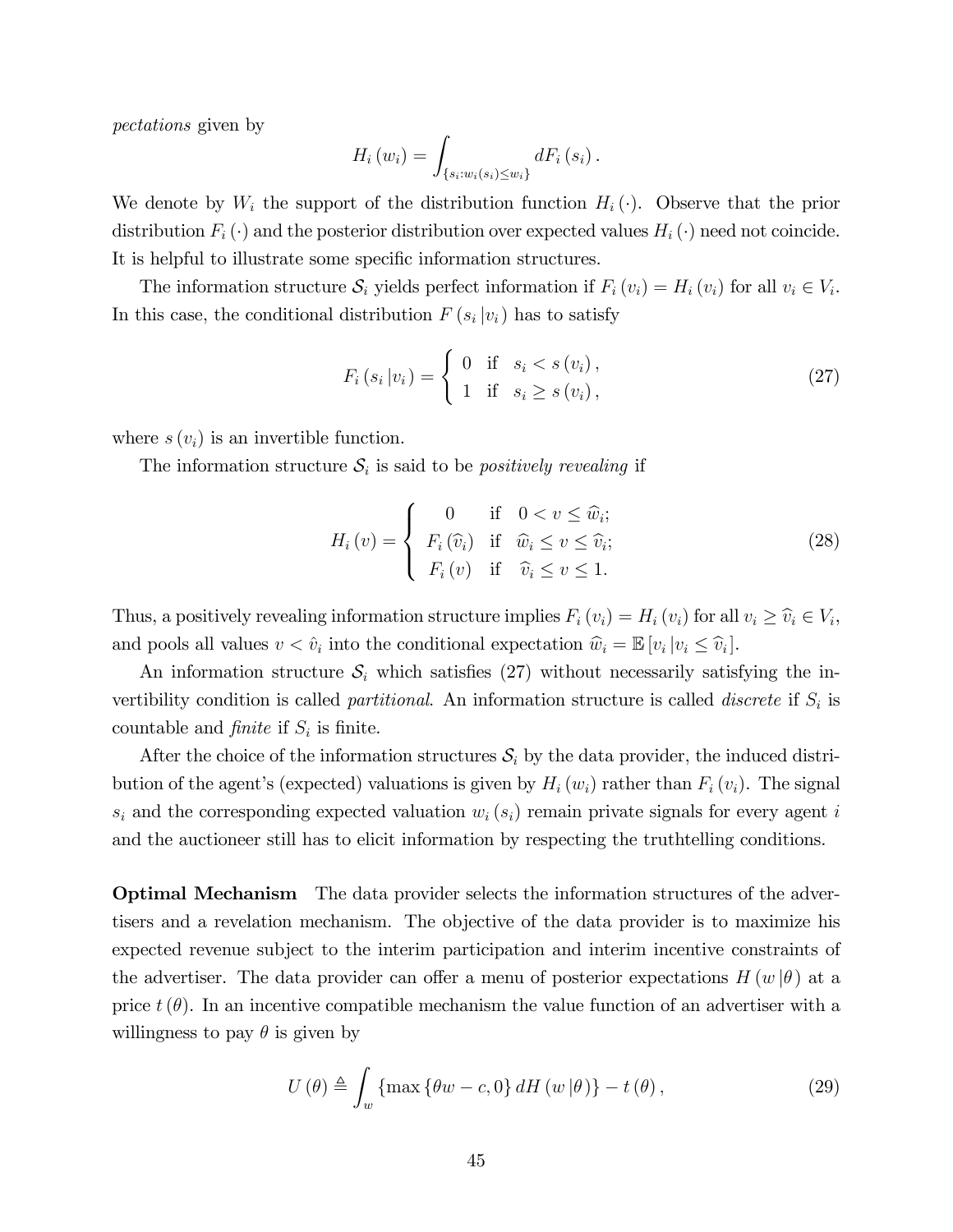and the interim incentive constraint requires that

$$
\int_{w} \{\max \{\theta w - c, 0\} \, dH(w|\theta)\} - t(\theta) \ge \int_{w} \{\max \{\theta w - c, 0\} \, dH(w|\theta')\} - t(\theta'), \quad (30)
$$

and the interim participation constraint requires that  $U(\theta) \geq 0$ .

For convenience, we shall restrict attention to a model with finite values and finite signals. We briefly discuss the extension to a continuum of types, values, and signal at the end. We present the finite model here as it allows to avoid additional qualification such as "almost surely" that arise in a model with a continuum of types, values or signals. A mechanism is then a transfer payment  $t(\theta)$  and distribution  $H_{\theta}: V \to \Delta(W)$  from values into expectations. We denote by  $W(\theta)$  the set of posterior expectations under distribution  $H_{\theta}$ :

$$
W(\theta) \triangleq \{ w \in W | h_{\theta}(w) > 0 \}.
$$

We say that  $W(\theta)$  has binary support, in this case denoted by  $B(\theta)$ , if it contains only two elements:

$$
B(\theta) = \{ \underline{w}(\theta), \overline{w}(\theta) \}
$$
 (31)

and one of them leads to a contact, and the other one does not lead to contact:  $\theta \underline{w}(\theta) - c$  $0, \ \theta \overline{w}(\theta) - c \geq 0.$ 

#### Proposition 12 (Binary Mechanism)

Every optimal revenue mechanism can be implemented by a binary mechanism.

**Proof of Proposition 12.** Consider an arbitrary, and finite, optimal mechanism  $\{H_{\theta}, t(\theta)\}.$ By hypothesis it satisfies the interim incentive constraints, that is for all types  $\theta$ ,  $\theta'$ , we have

$$
U(\theta) \triangleq \left[\sum_{w \in W(\theta)} \max \left\{\theta w - c, 0\right\} h_{\theta}(w)\right] - t(\theta) \geq \left[\sum_{w \in W(\theta')} \max \left\{\theta w - c, 0\right\} h_{\theta'}(w)\right] - t(\theta') \triangleq U(\theta, \theta').
$$

We denote by  $W^+(\theta)$  the set of posterior expectations that lead to a contact with the advertiser, or

$$
W^+(\theta) \triangleq \{ w \in W \, | h_{\theta}(w) > 0 \land \theta w \geq c \},
$$

and by  $W^{-}(\theta)$  the set of posterior expectations that do not lead to a contact with the advertiser, or

$$
W^{-}(\theta) \triangleq \{ w \in W \, | h_{\theta}(w) > 0 \wedge \theta w < c \}.
$$

Now, we can clearly bundle all the posterior expectations in  $W^+(\theta)$  and in  $W^-(\theta)$  to obtain a binary support as described in (31). Now clearly, under the constructed binary support,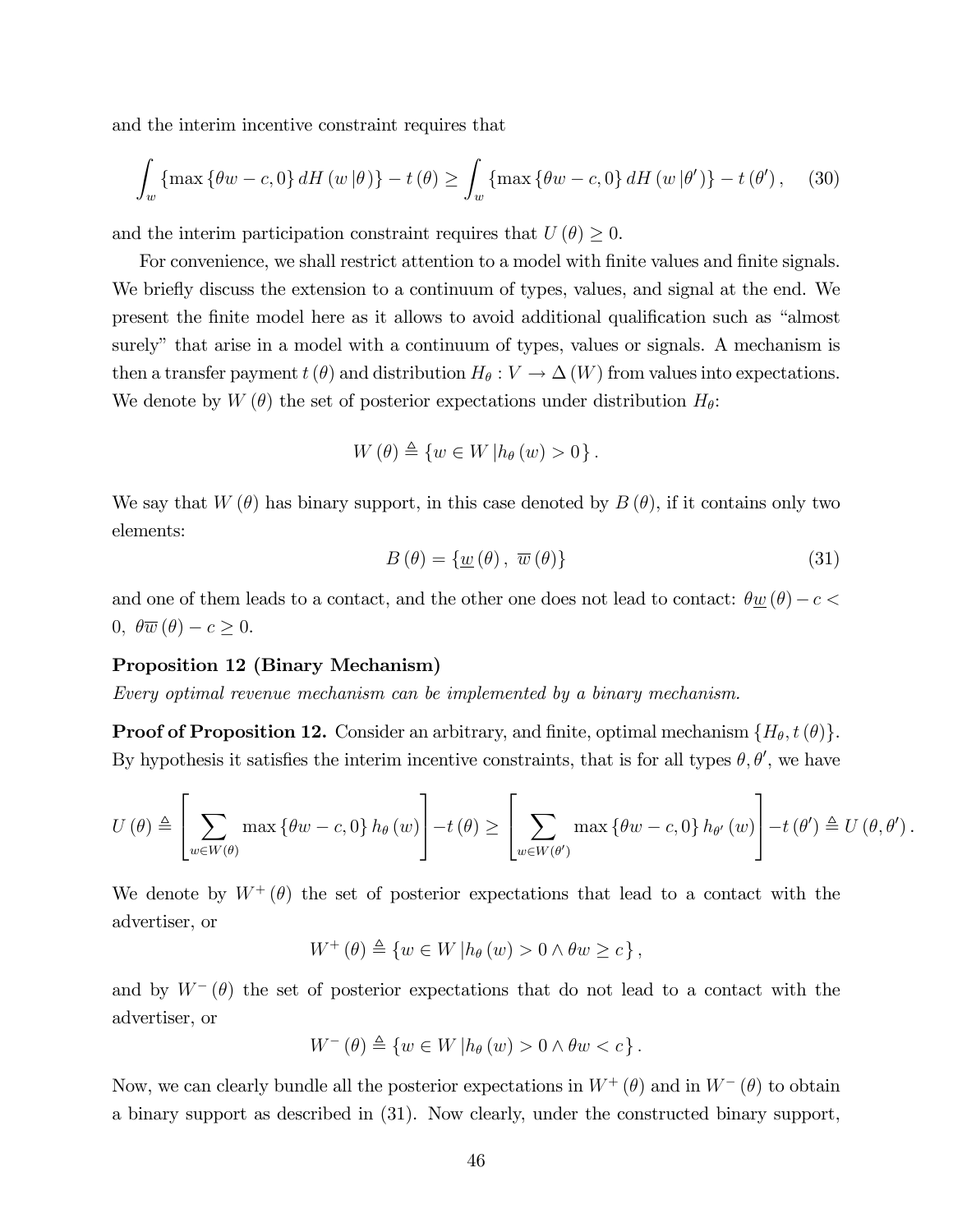the indirect utility remains constants, but the value of a misreport is (weakly) smaller, that is for all  $\theta \neq \theta'$ :

$$
\left[\sum_{w\in W(\theta')}\max\left\{\theta w-c,0\right\}h_{\theta'}\left(w\right)\right]-t\left(\theta'\right)\geq\left[\sum_{w\in B(\theta')}\max\left\{\theta w-c,0\right\}h_{\theta'}\left(w\right)\right]-t\left(\theta'\right),
$$

after all, in the original deviation the advertiser could have acted as in the binary support, but he had a possibly larger set of choices available to him, and hence is doing weakly worse in the binary mechanism, i.e. the value of a misreport has been (uniformly) lowered across all types.

By combining the posterior values into those with positive and those with negative value relative to the type  $\theta$  of the agent, we do not change the value of the allocation for the agent. But, since the bundling/combination is performed with respect to the true type, it lowers the option value for all types other than the true type, because the binary mechanism forces them to take a constant action where before they might have chosen contingent actions. Thus, restricting the set of posterior realization only tightens the incentive constraints, and can only (weakly) improve the revenues for the principal.

Finally, Proposition 12 implies that every revenue-optimal mechanism can be implemented through a mechanism resembling cookie sales. In particular, we have the following corollary.

Corollary 1 (Noiseless Information Policy) Every revenue-optimal mechanism can be implemented by a noiseless information policy.

Intuitively, a noiseless information policy combines all posterior values with negative value into a single signal. As in Proposition 12, this does not change the value of the resulting allocation, but weakly lowers the value of any deviation. Therefore, the data provider can maximize revenues by revealing cookies above the optimal threshold in (14) and charging the corresponding prices.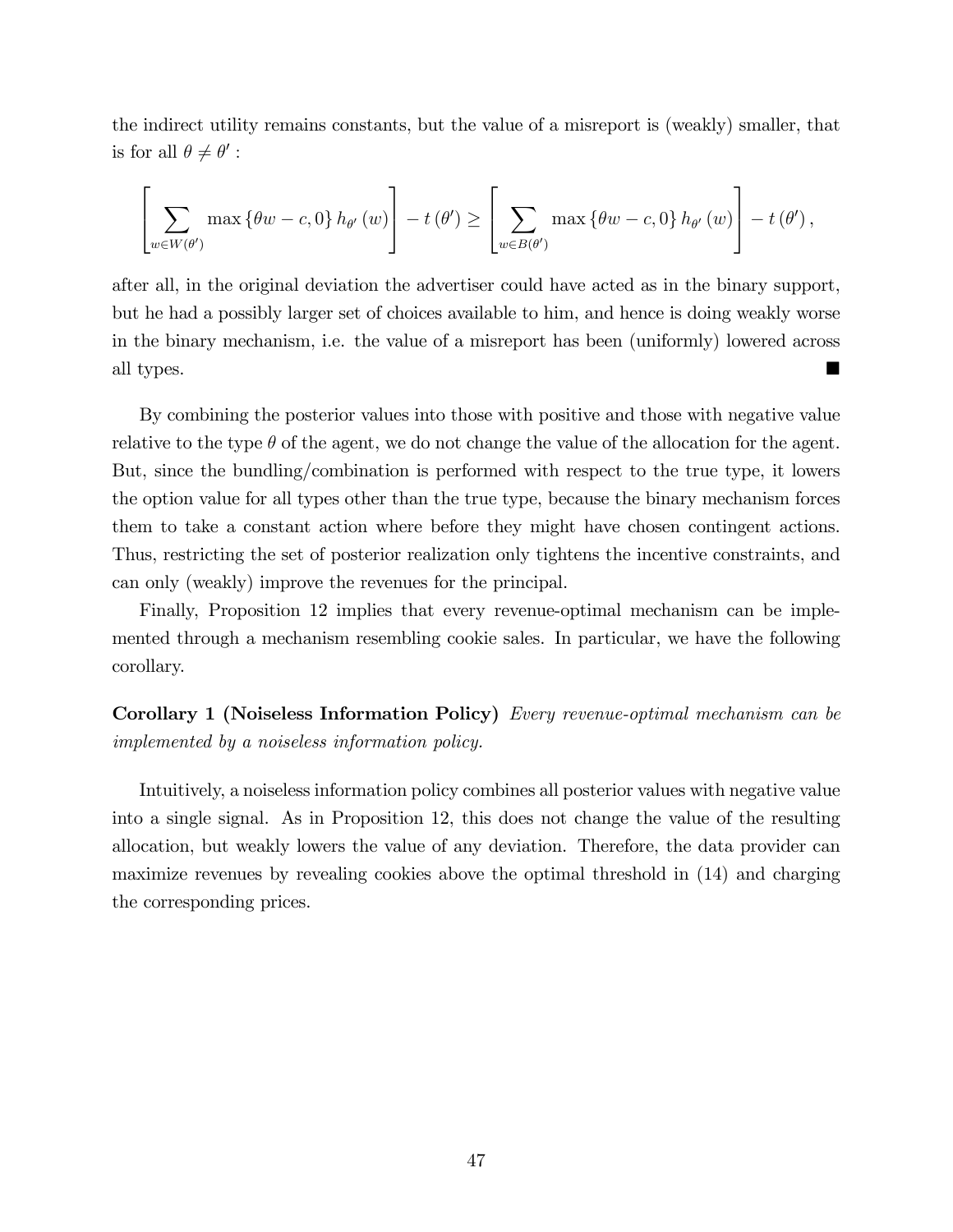## References

- ABRAHAM, I., S. ATHEY, M. BABAIOFF, AND M. GRUBB (2012): "Peaches, Lemons, and Cookies: Designing Auction Markets with Dispersed Information," Discussion paper, Microsoft Research.
- ADAMS, W., L. EINAV, AND J. LEVIN (2009): "Liquidity Constraints and Imperfect Information in Subprime Lending," American Economic Review,  $99(1)$ ,  $49-84$ .
- ADMATI, A., AND P. PFLEIDERER (1986): "A monopolistic market for information," Journal of Economic Theory,  $39(2)$ ,  $400-438$ .
- $-$  (1990): "Direct and indirect sale of information," *Econometrica*, pp. 901–928.
- ALLEN, F. (1990): "The market for information and the origin of financial intermediation," Journal of financial intermediation,  $1(1)$ ,  $3-30$ .
- ANDERSON, E. T., AND D. SIMESTER (2013): "Advertising in a Competitive Market: The Role of Product Standards, Customer Learning and Switching Costs," Journal of Marketing Research, Ahead of Print.
- ANTON, J., AND D. YAO (2002): "The sale of ideas: Strategic disclosure, property rights, and contracting," Review of Economic Studies,  $69(3)$ , 513–531.
- BABAIOFF, M., R. KLEINBERG, AND R. PAES LEME  $(2012)$ : "Optimal mechanisms for selling information," in Proceedings of the 13th ACM Conference on Electronic Commerce, pp. 92–109.
- BERGEMANN, D., AND A. BONATTI (2011): "Targeting in Advertising Markets: Implications for Offline Vs. Online Media," Rand Journal of Economics,  $42(3)$ ,  $417-443$ .
- BERGEMANN, D., AND M. PESENDORFER (2007): "Information Structures in Optimal Auctions," Journal of Economic Theory, 137, 580–609.
- BLAKE, T., C. NOSKO, AND S. TADELIS (2013): "Consumer Heterogeneity and Paid Search Effectiveness: A Large Scale Field Experiment," Discussion paper, eBay Research Labs, University of Chicago, and University of California Berkeley.
- BUTTERS, G. (1977): "Equilibrium Distributions of Sales and Advertising Prices," The Review of Economic Studies,  $44(3)$ ,  $465-491$ .